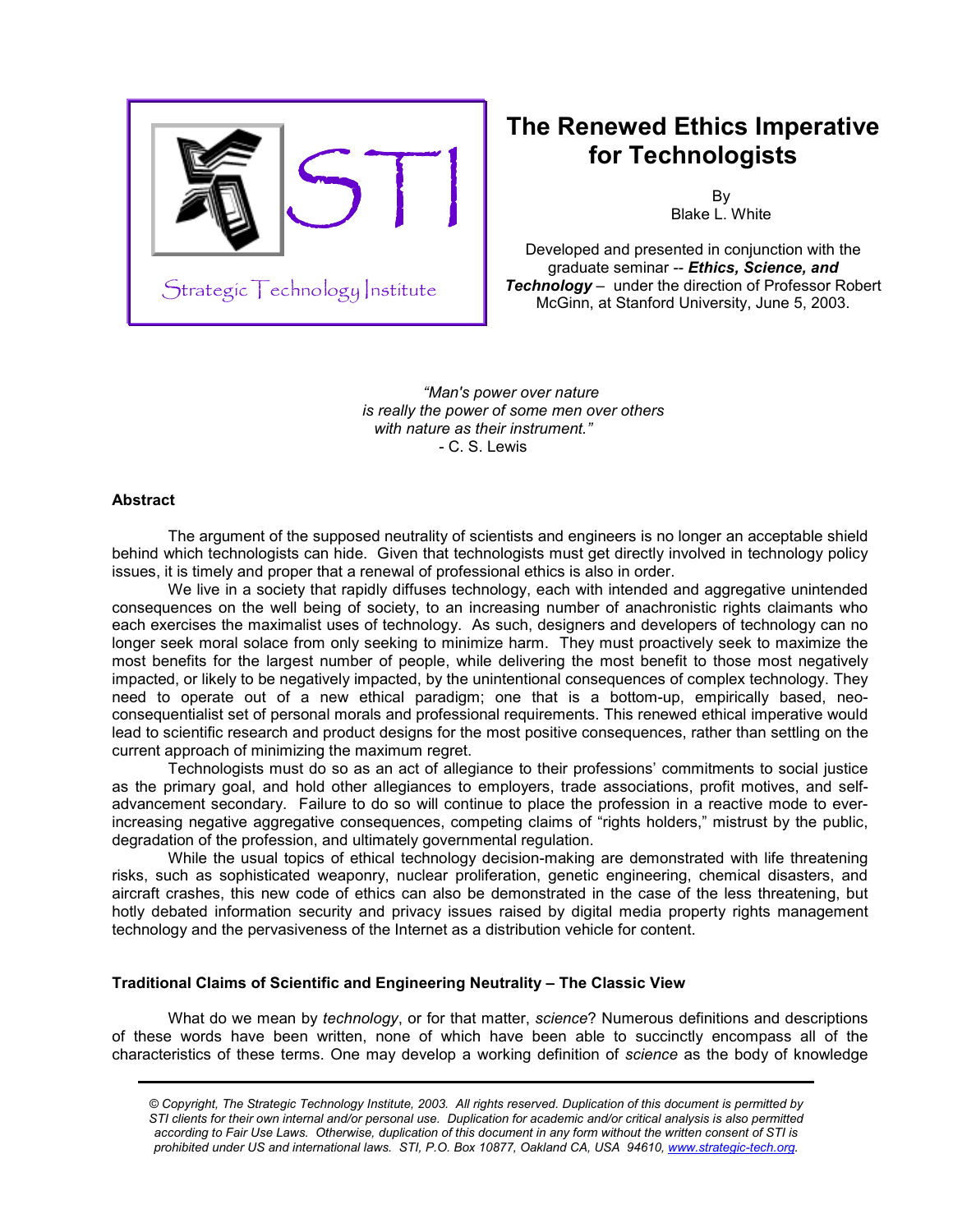obtained by methods based upon observation. Derived from the Latin word *scientia*, which means knowledge, the modern usage employs the German concept of *wisenschaft*, which means systematic organized knowledge. Thus, science implies not mere isolated facts, but knowledge that has been put together in some organized manner (Martin). In particular, the science with which we are concerned is a body of knowledge which derives its facts from observation, connects these facts with theories, and then tests or modifies these theories as they succeed of fail in predicting or explaining new observations. In this sense, science has a relatively recent history – perhaps four centuries (Platt). Although science as an activity has existed as long as humans have existed, the modern Western notion of science begins with the European awakening during the High Middle Ages, the Renaissance, and the Industrial Revolution.

*\_\_\_\_\_\_\_\_\_\_\_\_\_\_\_\_\_\_\_\_\_\_\_\_\_\_\_\_\_\_\_\_\_\_\_\_\_\_\_\_\_\_\_\_\_\_\_\_\_\_\_\_\_\_\_\_\_\_\_\_\_\_\_\_\_\_\_\_\_\_\_\_\_\_\_\_\_\_\_\_\_\_\_\_\_\_\_\_\_\_\_\_\_\_\_\_\_\_\_\_\_\_\_\_\_\_\_\_\_* 

Much of the relevancy of science to society arises by way of *technology*. 1 There are close relationships between science and technology; yet science is not technology and technology is not science. The origin of the word *technology* gives valuable indications as to its meaning. It is derived from the Greek words, *techne* and *logos*. The former means art or craft, and the latter signifies discourse or organized words. The practice of technology frequently is that of an art or craft, as distinguished from science, which is precise and is based upon established theoretical considerations. Even though we do not normally think of technology as consisting of written or spoken words, as implied by logos, it does involve the systematic organization of processes, techniques, and goals. Technology is applied, but is not necessarily based upon science. In fact, as Robert Fischer notes, "to define technology as applied science is to miss much of the significance of the relationship that exists between science and technology." He defines technology as the totality of the means employed by peoples to provide material objects for human sustenance and comfort (Fischer 76). Robert Hammond, of North Carolina State University, defines technology (engineering) as a means by which the knowledge of mathematical and rational sciences is applied with judgment to develop ways to utilize the materials and forces of nature for the benefit of mankind (Hammond 5).

One connotation of the working definition of technology is that it is people whose sustenance and comfort is the goal of technology, whether this goal is actually accomplished by technology or not. As a result of these overt human goals, technology is never neutral in that it is directed in specific instances toward specific material objects. Technology also involves our attempt to control and shape the environment and to make use of whatever resources are available in that environment (Fischer 77). The basic motive for "bringing about technology" is the desire to obtain more or better material things. There are of course more immediate and less profound motivations for individuals in either science or technology, such as the desire to get a paycheck and to retain one's job. Other points of comparison involve grander motivations -- such as the ancient Mesopotamian, Egyptian, and Greek beliefs of devoting monuments to gods, heroes, or aesthetics. The concept of technology as 'more and better material things' is a Western concept born out of the flowering of knowledge and materialism that was the European Renaissance. Therefore technology as a Western concept is relatively new.

Technology has developed separately from science throughout most of recorded history. Technological change has generally been empirically derived, simply by trial and error. The method used in proceeding to the development of new technological advances is determined primarily on the basis of two factors: the existing technology and the existing knowledge of the properties of matter and energy, i.e., existing scientific knowledge. This scientific knowledge used in technology is not a replacement for the trialand-error methodology of technology. Rather, it provides a means of selecting what trial to undertake next and thus contributes to the efficiency and effectiveness of the trial-and-error method. Technology can use

*© Copyright, The Strategic Technology Institute, 2003. All rights reserved. Duplication of this document is permitted by STI clients for their own internal and/or personal use. Duplication for academic and/or critical analysis is also permitted according to Fair Use Laws. Otherwise, duplication of this document in any form without the written consent of STI is prohibited under US and international laws. STI, P.O. Box 10877, Oakland CA, USA 94610, www.strategic-tech.org. Ph.: +1-510-839-6447.*

 $<sup>1</sup>$  Technology has a much longer history than science -- a history as long as humanity. We have evolved together with our tools</sup> and techniques over millions of years. The major changes in human population are due to the technology we have developed, such as the domestication of grain, the development of irrigation, and the invention of methods for storing and preserving food. We exist by the generosity of the Earth, but how many of us live and how many of us starve depends on how well we use and distribute the Earth's bounty. During the great pre-European period of the Inca, Aztec, and Mayan civilizations, perhaps 15 million people lived in the Americas, most living in major cities in Mexico, Central and South America, where agriculture was relatively advanced. Most human labor was used to obtain food. By the early 1970s, we had over half a billion people in the Americas with less than 5 percent of our labor force needed to produce food (Platt). Without technical developments in agriculture we could not sustain such a population growth, and in no way would we have the time or energy to develop a more advanced civilization. All of our time and effort would be devoted to the maintenance of life.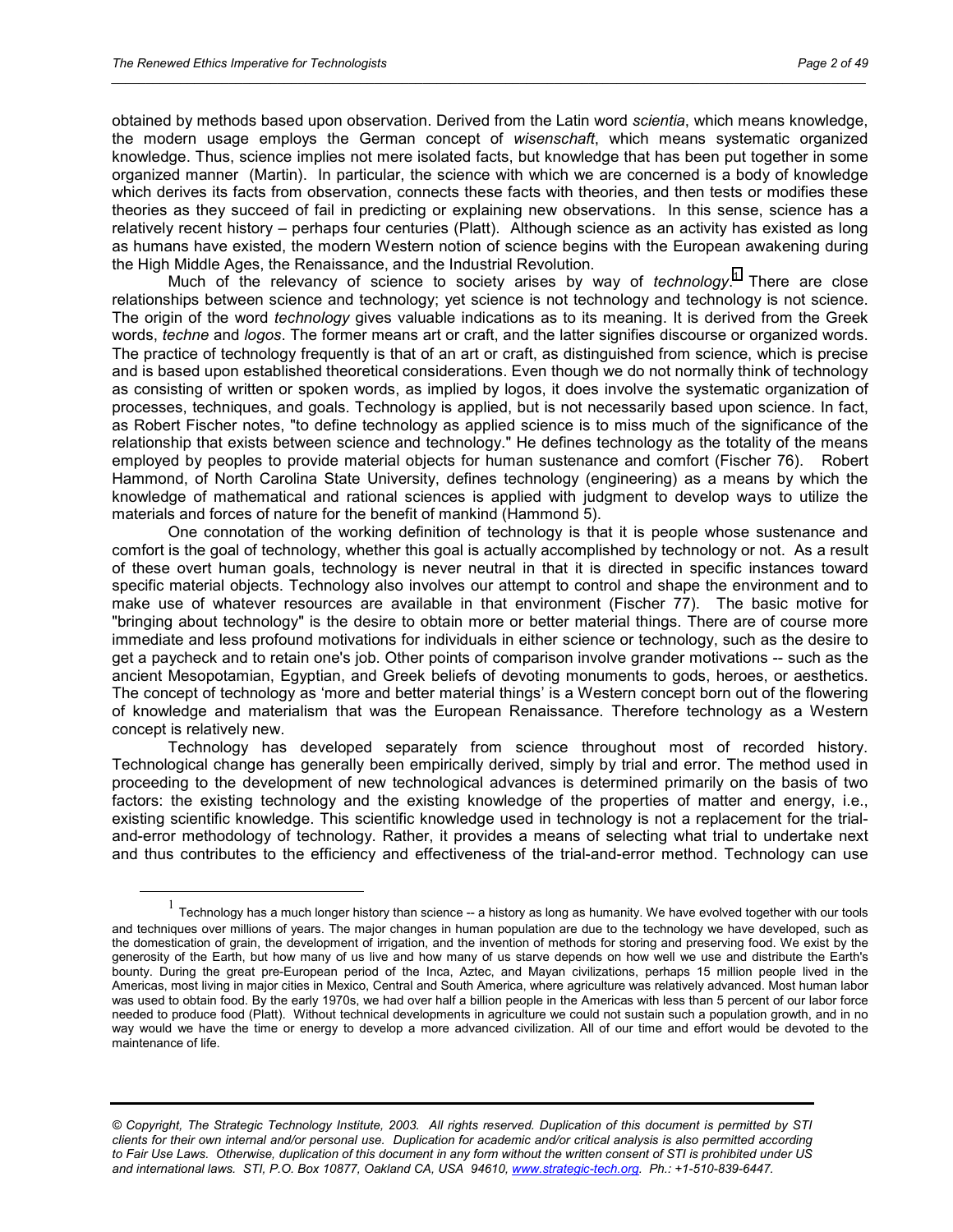scientific knowledge and, in this sense, can be sometimes viewed as applied science. Yet much technology continues to be developed with little or no basic scientific knowledge. For example, the photographic process was developed to a high degree of sophistication even without the fundamental or basic understanding of the underlying chemical phenomena (Fischer 77).

*\_\_\_\_\_\_\_\_\_\_\_\_\_\_\_\_\_\_\_\_\_\_\_\_\_\_\_\_\_\_\_\_\_\_\_\_\_\_\_\_\_\_\_\_\_\_\_\_\_\_\_\_\_\_\_\_\_\_\_\_\_\_\_\_\_\_\_\_\_\_\_\_\_\_\_\_\_\_\_\_\_\_\_\_\_\_\_\_\_\_\_\_\_\_\_\_\_\_\_\_\_\_\_\_\_\_\_\_\_* 

Suffice it to say for our purposes that technology is science plus purpose. While science is the study of the nature around us and subsequent development of scientific laws, technology is the practical application of those laws, in sometimes non-rigorous ways, toward the achievement of some purpose -- usually material (Dorf, 1).

In addition, the underlying principles in modern scientific inquiry<sup>2</sup> assume that:

- Nature (the physical realm) is real,
- Nature is orderly, and
- Nature is, in part, understandable<sup>3</sup> (Fischer 64)

The more ideal and noble definitions of science are traditionally described as a search for the *truth* in a society that bends the truth to suit its needs. Jacob Bronowski stated it this way:

"The society of scientists is simple because it has a directing purpose: to explore the truth. Nevertheless, it has to solve the problem of everyday society, which is to find a compromise between man and men. It must encourage the simple scientist to be independent, and the body of scientists to be tolerant. From the basic conditions, which form the prime values, there follows step by step a range of values: dissent, freedom of thought and speech, justice, honor, human dignity, and self respect" (Bronowski 68).

In an absolute sense, *truth* and *neutrality* in science is limited to the facts of nature that are there for observation via our senses. In a less absolute sense, truth in science is limited to that which is directly observed and sensed by the observer. Even here any expression of absolute truthfulness is limited by the time and space relationships between the observer and that which is being observed, and also by the restrictions inherent in the use of language to express the observation. It is impossible to separate fact in nature from one's own interpretation of it, as voiced by Robert Fischer:

The two criteria for scientific truth -- which, by the way, is a dynamic rather than a static entity -- either one of which is generally sufficient to cause persons to accept a principle

*© Copyright, The Strategic Technology Institute, 2003. All rights reserved. Duplication of this document is permitted by STI clients for their own internal and/or personal use. Duplication for academic and/or critical analysis is also permitted according to Fair Use Laws. Otherwise, duplication of this document in any form without the written consent of STI is prohibited under US and international laws. STI, P.O. Box 10877, Oakland CA, USA 94610, www.strategic-tech.org. Ph.: +1-510-839-6447.*

 $2$  Science, however, employs two aspects of medieval scientists' work as its foundations: the empirical approach based upon objective, rational observation and the use of a mathematical approach to describe nature. These principles laid the groundwork for modern scientific methods of inquiry and were forcefully argued by Descartes, the French philosopher, and Francis Bacon, the English theologian, and subsequently became imprinted on the social fabric of Europe as well as modern Western science. (Capra, **Turning Point** 15).

This new approach, going all the way back through Bacon, Newton, Copernicus, the Arab scholars, Aristotle, and to scholars from the ancient colleges in Egypt and Mesopotamia, included the process of observation, generalization, explanation and prediction. The last three are thought of in more modern terms as the hypothesis, theory, and law. An hypothesis is a tentative assumption made in order to test its scientific consequences, but which as yet has received little verification or confirmation. A theory is a plausible, scientifically acceptable statement of a general principle and is used to explain phenomena. A law is a statement of an orderliness or interrelationship of phenomena that, as far as is known, is invariable under the stated conditions (Fischer 47). It should be stressed that the term law is used differently in reference to scientific knowledge than to other areas of everyday life. A scientific law is descriptive rather than prescriptive. It is a statement used to describe regularities found in nature, and is not a statement of what should happen. It is not correct to consider that natural objects obey the laws of nature; rather, the laws of nature describe the observed behavior of natural objects. In contrast, the laws of a human government are prescriptive in that they prescribe how people should behave.

 $3$  But, to what extent can we know nature? Carl Sagan, eloquently expresses our potential and limitations as he compares our physical realm to the world of a grain of salt. He demonstrated that the 10 million billion sodium and chlorine atoms versus the neurons in the brain (the circuit elements and switches that through electrical and chemical activity allow our brains to function) with connections of dendrites in the brain make the total number of knowable things less than the total number of atoms in salt. Therefore we can never expect to know everything in the microscopic world of a salt grain, much less know everything in the universe on the equally large cosmic scale (Sagan, **Broca** 15). However, if we use the empirical approach and seek out regularities and principles, we can understand both the grain of salt and the universe through extrapolation. We may never understand everything, but we can get some pretty good indications and allow rational conclusions to be drawn. Sagan's main point here is that our scientific method of inquiry is based upon our senses. Since we inhabit three dimensions of space and one of time, things outside this realm, or things of the microscopic world of the interior of atoms or the macroscopic world of the universe are beyond our physical senses. We may use electron microscopes to probe the atom or radio telescopes to probe the universe but these are merely devices that transform signals into the formats that our senses can recognize. If we understand our limitations, we will be forced to understand the limitations of science.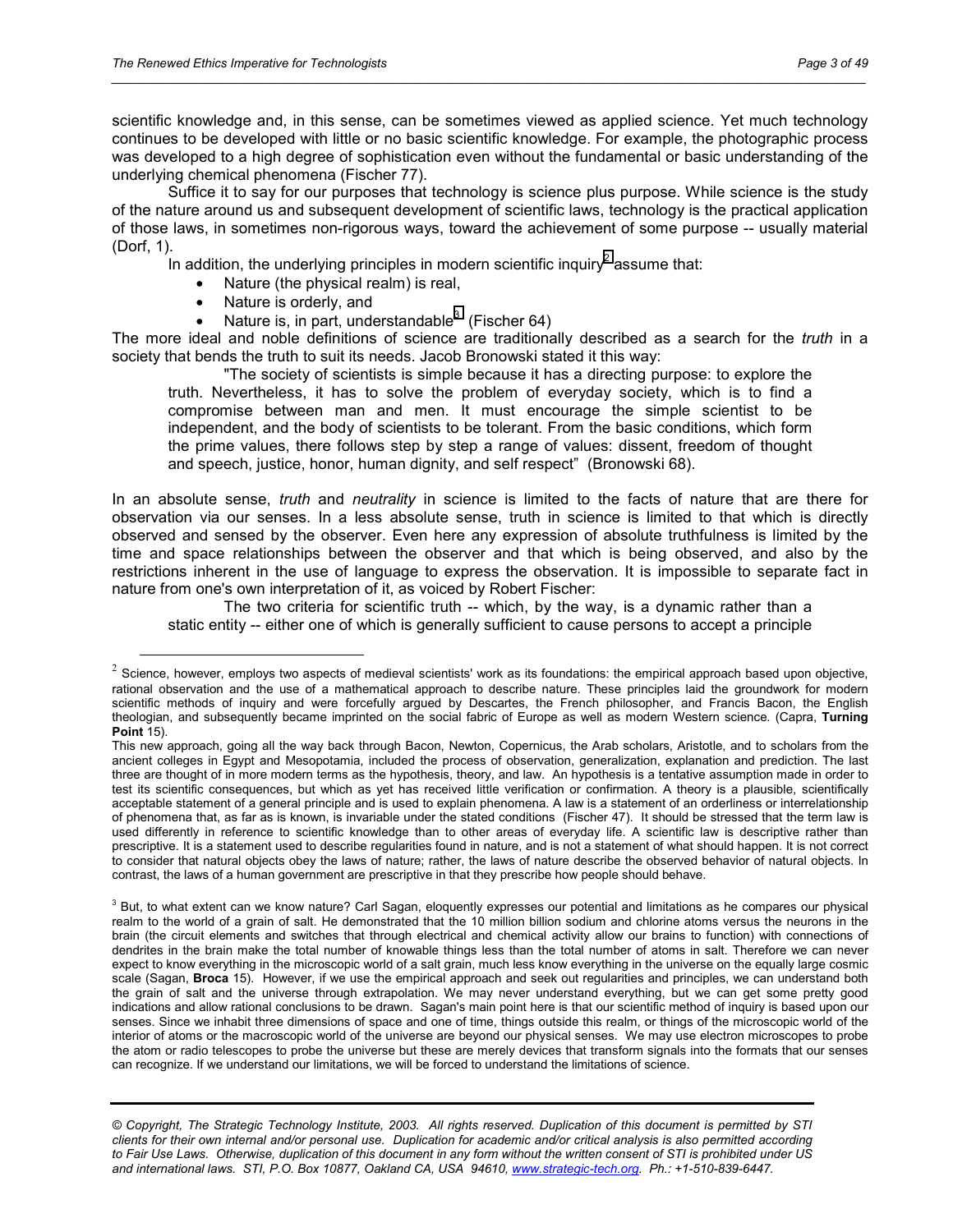are that, (a) it can be checked by observation or, to state it differently, its consequences lead to its support rather than to contradictions, and (b) it can be derived from intelligible principles (Fischer 49).

*\_\_\_\_\_\_\_\_\_\_\_\_\_\_\_\_\_\_\_\_\_\_\_\_\_\_\_\_\_\_\_\_\_\_\_\_\_\_\_\_\_\_\_\_\_\_\_\_\_\_\_\_\_\_\_\_\_\_\_\_\_\_\_\_\_\_\_\_\_\_\_\_\_\_\_\_\_\_\_\_\_\_\_\_\_\_\_\_\_\_\_\_\_\_\_\_\_\_\_\_\_\_\_\_\_\_\_\_\_* 

Therefore, science has been, idealistically, considered by Western culture as the highest form of mental activity with neutral truth as its goal. Alternatively, technology is not science. Technology is how we do things, not how we think of them. To this extent, technology has been seen as non-neutral. However, technology relies very heavily upon basic scientific knowledge in addition to prior technology. There is also a strong influence in the reverse direction. Modern science relies to a large extent upon existing technology as well as upon prior scientific knowledge. Science and technology reinforce each other by complex interactions. Each one, science or technology, can build upon itself or upon a cross linkage from one to the other. Technology is dependent upon science for knowledge of the properties of materials and energy and for predicting the behavior of natural forces. Science is dependent upon technology for its tools and instruments, for the preparation of materials, for the storage and dissemination of information, and for the stimulation of further research (Fischer 77). Indeed, science is not technology and technology is not science but they are forever interrelated. One could not exist in modern society without the other.

### **Traditional Claims of Scientific and Engineering Neutrality are Myths**

Every society determines reality, truth, beauty, and values in accordance with its own worldview and its evolutionary point in time. Likewise, cultural development has been facilitated by evolving, sometimes revolutionary, paradigms.<sup>4</sup> The worldviews held by individuals or by groups are very influential in determining behavior, as well as in determining motivations, attitudes and actions.

Scientists and engineers, being fully human, also experience the effects of paradigms. They and their findings are influenced by the mainstream of social thought framed by current technology and prevalent belief systems. By using knowledge of the universe, creativity, and a scientific approach to problem solving, scientists develop new paradigms. As Heidegger reminds us, "[Even though] every phenomenon emerging within an area of science is refined to such a point that it fits into the normative objective coherence of the theory…that normative coherence itself is thereby changed from time to time" (Heidegger 169). Even Aristotle was willing to reject or change his theories when a closer examination of nature proved them wrong. He was quite aware that his work was only the beginning, to be corrected and developed by those who came after him, citing, "Inventions are either the elaboration by later workers of the results of previous labor handed down by others, or original discoveries, small in their beginnings but far more important than what will later be developed from them" (Loomis xxv).

Within the community of scientists, the validity of scientific truth, or probable truth, is based on statistical arguments. The community relies on truth by consensus, better known as 'peer review.' This peer review is based on a shared paradigm or worldview on how to evaluate evidence and come to agreement, or at least temporary agreement, until it is overruled by new insights and information. Cole describes scientific truth as "…less a collection of facts than a running argument" (Cole 127).

Consider how over twenty years ago, University of Kent Professor A. J. Skillen refuted the statement that value judgments do not belong in science. The long held view that science is neutral was shown by Skillen as a fallacy. Specifically, since science dominates our image of empirical rationality and rationality is dominated by abstractness that exists in the mind of feelings, commitments, and attitudes, it should come as no surprise that science (its methods and interpretations) must also be influenced by feelings or values (rather than facts). Skillen's point of non-neutrality of science has merit. When we consider that our individual interpretations of phenomena will likely depend upon our view of the world, it is reasonable to assume that our practice of science will likewise be biased. In effect our perceptions of facts will contain value judgments

Not unlike the evolution of metaphysics and critical aesthetics among philosophers, the process that causes scientists to accept new evidence and change schools of thought was thoroughly examined in 1962

<sup>4</sup> Kuhn described a *paradigm* as a way of seeing the world and practicing science in it. The characteristics of a new paradigm include new scientific achievements sufficiently unprecedented to attract an enduring group of adherents away from competing modes of scientific activity and, at the same time, sufficiently open-ended to leave all sorts of problems for the new group of practitioners to solve.

*<sup>©</sup> Copyright, The Strategic Technology Institute, 2003. All rights reserved. Duplication of this document is permitted by STI clients for their own internal and/or personal use. Duplication for academic and/or critical analysis is also permitted according to Fair Use Laws. Otherwise, duplication of this document in any form without the written consent of STI is prohibited under US and international laws. STI, P.O. Box 10877, Oakland CA, USA 94610, www.strategic-tech.org. Ph.: +1-510-839-6447.*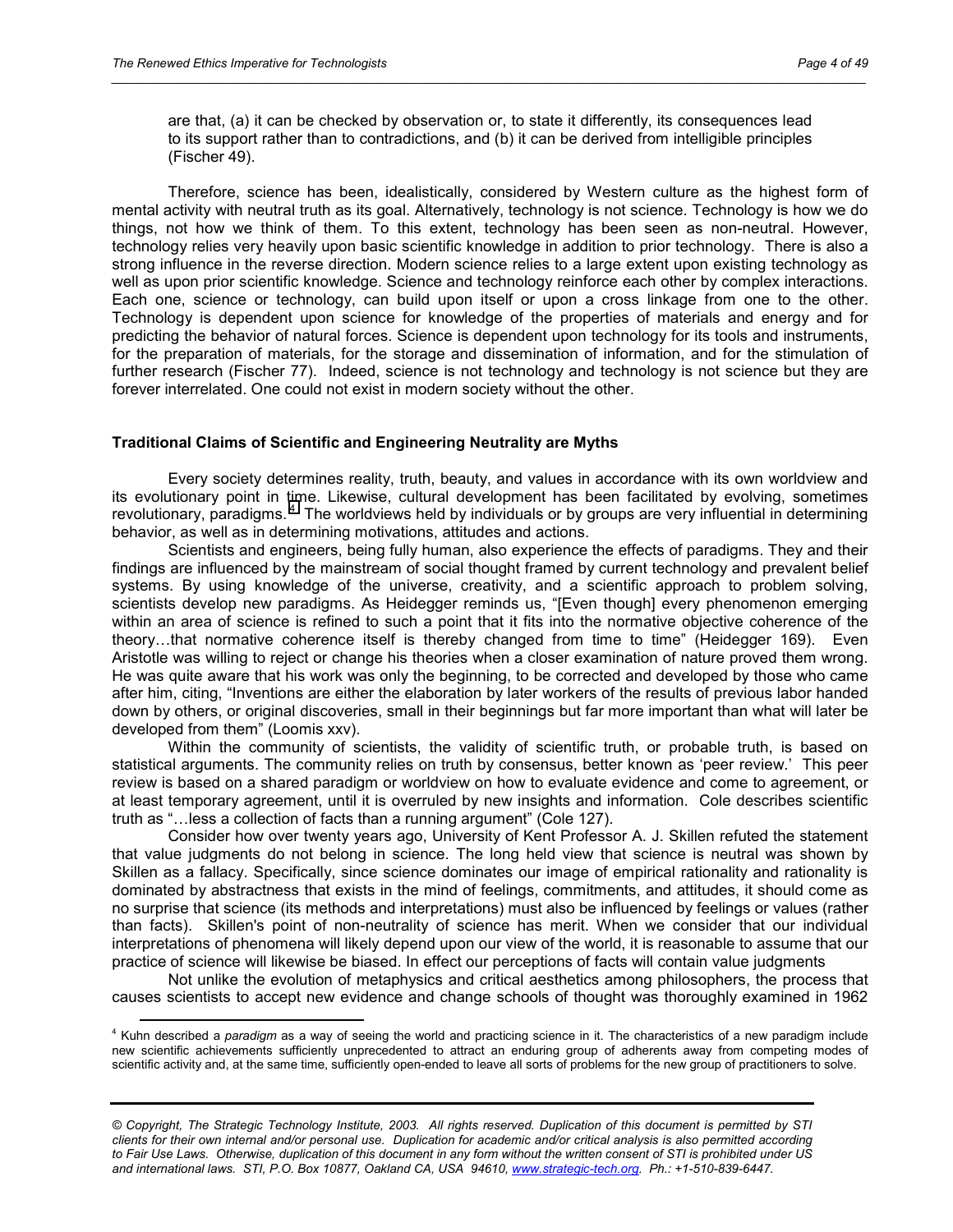by MIT professor Thomas Kuhn, a science historian and philosopher (Kuhn 1-181). Kuhn noted that paradigm development goes through several predictable structural stages from 'normal science' to new paradigm acceptance.<sup>5</sup> Normal science as defined by Kuhn means the body of research firmly based upon one or more past scientific achievements that some particular scientific community acknowledges for a time as supplying the foundation for its further practice (Kuhn 163). The findings of such achievements are the bases for all underlying scientific assumptions and free the scientific community from constantly re-examining its first principles.<sup>6</sup> Likewise, by accepting Newtonian physics as a framework of inviolate rules, this freedom allowed members of the scientific community to concentrate exclusively upon the subtlest and most esoteric of the phenomena that concerned it. Inevitably this increased the effectiveness and efficiency with which the group as a whole solved new problems.

*\_\_\_\_\_\_\_\_\_\_\_\_\_\_\_\_\_\_\_\_\_\_\_\_\_\_\_\_\_\_\_\_\_\_\_\_\_\_\_\_\_\_\_\_\_\_\_\_\_\_\_\_\_\_\_\_\_\_\_\_\_\_\_\_\_\_\_\_\_\_\_\_\_\_\_\_\_\_\_\_\_\_\_\_\_\_\_\_\_\_\_\_\_\_\_\_\_\_\_\_\_\_\_\_\_\_\_\_\_* 

However, there are always competing schools of thought, each of which constantly questions the very foundations of the others. It is these competing schools that provide science with a self-correcting mechanism that ensures that the foundations of normal science will not go unchallenged (Kuhn 163). Scientific revolutions are inaugurated by a growing, often intuitive, sense, restricted to a narrow subdivision of creative minorities within the scientific community, that an existing paradigm has ceased to function adequately in the explanation of an aspect of nature for which that paradigm itself had previously led the way.<sup>7</sup> So as the crisis, that common awareness that something has gone wrong, shakes the very foundations of established thought, it generates a scientific revolution.<sup>8</sup>

Just as in politics, scientific revolutions seem revolutionary only to those whose paradigms are affected by them.<sup>9</sup> Those scientists whose paradigms are threatened typically react with resistance. Only when the number of instances that refute the old paradigm grows beyond supportable structures of the establishment, does a new paradigm arise.<sup>10</sup> The decision to reject a paradigm is always simultaneously a decision to accept another with the judgment leading to that decision involving the comparison of both paradigms with nature and with each other.<sup>11</sup>

 $^7$  This sense of crisis drives a re-evaluation of the existing view and need not be generated by the work of the community that experiences the crisis. For instance, new instruments such as the electron microscope or new laws like Maxwell's wave theories may develop in one specialty and their assimilation may create a crisis in another (Kuhn 163-166).

<sup>8</sup> The overthrow of scientific paradigms look somewhat like 19<sup>th</sup>-century Expressive Theories of aesthetics, involving creativity and imagination, where, as William Wordsworth (1770-1850) suggested to his contemporaries, intuition and feeling become the basis of imagination that gives one the power to grasp nature (Adams 436-446).

<sup>9</sup> To outsiders scientific revolutions may seem to be normal parts of the developmental process, almost invisible. Astronomers, for example, could accept X-rays as a mere addition to knowledge since their paradigms were unaffected by the existence of the new radiation. But for the Kelvins, Crookes and Roentgens, whose research dealt with radiation theory and cathode ray tubes, the emergence of X-rays necessarily, violated one paradigm as it created another. From their perspective, these rays could only have been discovered by something going wrong with normal science.

 $10$  When it repudiates a past paradigm, a scientific community simultaneously renounces as a fit subject of inquiry, the past paradigm's experiments and subsequent textbooks. Scientific education makes use of no equivalent of the art museum or the library of classics, according to Kuhn. The result is sometimes a drastic distortion in the scientists' perception of their discipline's past. More than the practitioners of other creative fields, the scientist comes to see his or her discipline as evolving in a straight line to the present paradigm. In essence, the new paradigm is seen as progress and thus no alternative is available to the scientist while remaining in the field. The new paradigm is free to mature until the endless circle of challenge and debate inevitably signals its death.

<sup>11</sup> Kuhn explains that revolutions close with a total victory for one of two opposing camps, with the winner rewriting scientific knowledge. The new structure of the work itself is sufficient and it becomes the new set of *apriori* assumptions for future scientific work. Will the victorious group ever say that the result of its victory has been something less than progress? That would be admitting that they are wrong and the old paradigm holders are right. To the victors the outcome of a revolution must be defined as progress and they are uniquely positioned to make certain that future members of their community see past history in the same way because the new paradigm holders are the ones that get their work published (Kuhn 166).

*© Copyright, The Strategic Technology Institute, 2003. All rights reserved. Duplication of this document is permitted by STI clients for their own internal and/or personal use. Duplication for academic and/or critical analysis is also permitted according to Fair Use Laws. Otherwise, duplication of this document in any form without the written consent of STI is prohibited under US and international laws. STI, P.O. Box 10877, Oakland CA, USA 94610, www.strategic-tech.org. Ph.: +1-510-839-6447.*

<sup>5</sup> Normal science looks somewhat like aesthetic theories based on 17th Century 'Neoclassicism,' in which nature has structure and follows rules. As Alexander Pope (1688-1744) suggested, there is an unchanging 'methodized' nature of structure, genre, harmony, and symmetry, which was the standard for developing and judging artistic forms (Adams 273-274).

<sup>&</sup>lt;sup>6</sup> It is somewhat like John Dryden's (1631-1700) 17<sup>th</sup>-century acceptance of rules of time, place, and action to aesthetics and rests on Immanuel Kant's (1724-1804) 18<sup>th</sup>-century treatment of *apriori* assumptions to his systems-like theory of aesthetics in a 'phenomenal' world of sensory data (Adams 213-240, 374-386).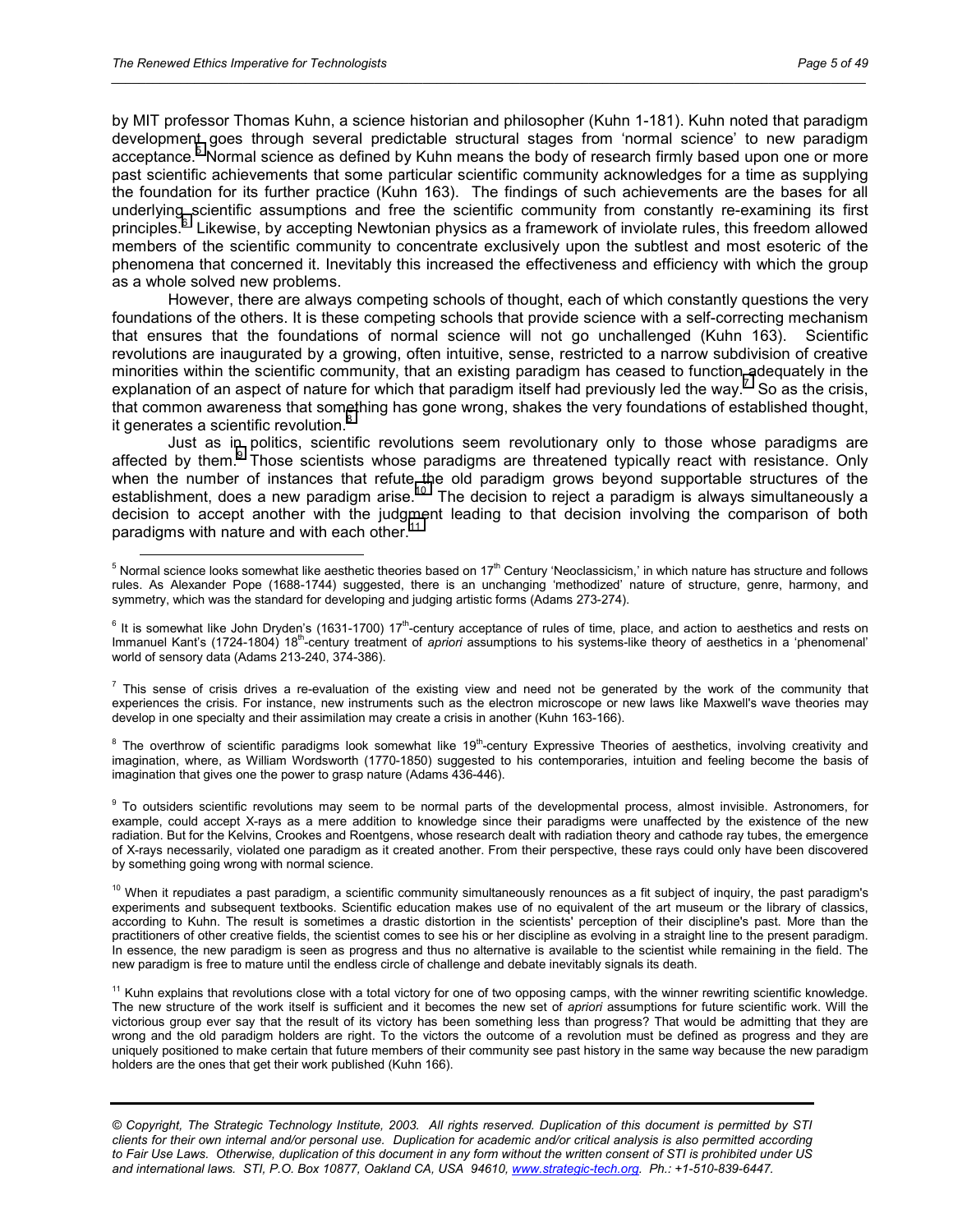Kuhn continues by challenging those who claim that when paradigms change, the world itself changes. Rather, led by a new paradigm, scientists actually adopt new instruments and look in new places. Even more importantly, scientists see new and different things when looking with familiar instruments in places they have looked before. It is almost as if the professional community had been suddenly transported out of Plato's cave into the sunlight where familiar objects are seen in a different light and are joined by unfamiliar ones as well. Of course, there is no geographical transplantation. Outside the laboratory, life continues as before. But, paradigm shifts cause scientists to see the world differently and they, in effect, are responding to a different world. It then becomes only a matter of time before their paradig[ms](#page-48-0) become popularized in a community of technologists and the social fabric begins to be re-woven as a result.

*\_\_\_\_\_\_\_\_\_\_\_\_\_\_\_\_\_\_\_\_\_\_\_\_\_\_\_\_\_\_\_\_\_\_\_\_\_\_\_\_\_\_\_\_\_\_\_\_\_\_\_\_\_\_\_\_\_\_\_\_\_\_\_\_\_\_\_\_\_\_\_\_\_\_\_\_\_\_\_\_\_\_\_\_\_\_\_\_\_\_\_\_\_\_\_\_\_\_\_\_\_\_\_\_\_\_\_\_\_* 

As the scientific community entered the  $20<sup>th</sup>$  Century and faced discoveries that confounded Newtonian physics, the Nietzschean concept of relevance came into play. Friedrich Nietzsche (1844-1900) reminded us that truth is, "…an infinitely complex dome of ideas on a movable foundation as if it were on running water." Nietzsche continued, "Truths are illusions of which one has forgotten that they are illusions; …a sum of human relations which became poetically and rhetorically intensified, metamorphosed, adorned, and after long usage seems to a nation fixed, canonic, and binding" (Adams 636-637). This was the state of Newtonian science as well. It no longer explained new discoveries because scientists became too comfortable with their mutually agreed frame of reference, or what Kuhn called *normal science*.

As an example, consider the breakthrough thinking that was required in the early  $20<sup>th</sup>$  Century. One of the most important implications of Einstein's General Theory of Relativity is the concept of reference frames. As Nietzsche describes, reference frames can be considered simply as a certain point of view. So, in order to understand the relationship between what one sees and what is going on, one needs to add, or subtract, the influence of one's own reference frame.<sup>12</sup> Therefore, logic is a useful tool but it has its limits. Reference frames help us understand that there is a duality in nature. "The opposite of truth is not heresy," as Oppenheimer reminded us. It may be a different kind of truth. Each added view adds insight, as long as the viewer understands the kind of frame that influences the perspective. Physicists Neils Bohr and Christopher Morley cautioned us with the truism, "The opposite of a shallow truth is false; the opposite of a deep truth is also true" (Cole 202). Logician Keith Devlin argues for a softer mathematics that incorporates metaphors as well as formal reasoning. To really understand what it means to think rationally, mathematical logic will likely need to join forces with psychology, sociology, biology, and even poetry. (Cole 157-164).

As we entered the  $21<sup>st</sup>$ -century, the search for scientific simplicity has recently become the metric for truth. Scientists have come to believe that the simpler model is the more likely to be truthful. Simplicity takes the form of invariants, those aspects of nature that are truly fundamental. Invariants are defined by symmetries, which in turn define which properties of nature are conserved (Cole 11). "These are the selfsame symmetries that appeal to the senses in art and music and natural forms like snowflakes and galaxies. The fundamental truths are based on symmetry, and there's a deep kind of beauty in that," observes Cole.13 This search for simplicity and invariants comes at a time when physicists are encountering the strange new world of subatomic particles and interstellar phenomena that defy Aristotelian logic, Euclidean geometry, and Cartesian coordinates. The world of the very large and the world of the very small seem to show scientists that there is not just one right answer for every question. It turns out that the paradoxes of certain phenomena reveal that logic can lead to contradictory conclusions, point in different directions at once, and violate Aristotle's belief that one cannot be logical and contradictory at once. Modern mathematicians have introduced us to the multi-valued, somewhat ambiguous logical construct called 'fuzzy logic.' Unlike the two-valued logic of Aristotle, with its binary yes/no or true/false clarity, fuzzy logic provides a sliding scale of grey between the extremes of black/white logic (Cole 158-171).

 $12$  Consider how a shadow in Plato's cave is a two-dimensional slice of a three-dimensional object. The Three-dimensional object casting the shadow remains invariant as the shadow moves and changes form based on the light falling on the object and the background on which it falls. However, everything we see and measure is under the influence of a reference frame. This shift in perspective allows relationships to become clear. It allows us to see relationships between common objects that obey Newtonian physics and extrapolate those relationships to the orbits of the planets. Conversely, failure to take into account one's reference frame can lead to what Plato called 'shadows' (Cole 192-195). As Plato warned us, when we take our reference frame for granted, we mistake it for reality.

<sup>&</sup>lt;sup>13</sup> Elements of Aquinas' trinity of wholeness, proportion, and brilliance can be found in this new Aristotelian metaphysical model (Adams 116-119). It also has elements of Neoclassicism's economic, clear, easy, mathematical plainness.

*<sup>©</sup> Copyright, The Strategic Technology Institute, 2003. All rights reserved. Duplication of this document is permitted by STI clients for their own internal and/or personal use. Duplication for academic and/or critical analysis is also permitted according to Fair Use Laws. Otherwise, duplication of this document in any form without the written consent of STI is prohibited under US and international laws. STI, P.O. Box 10877, Oakland CA, USA 94610, www.strategic-tech.org. Ph.: +1-510-839-6447.*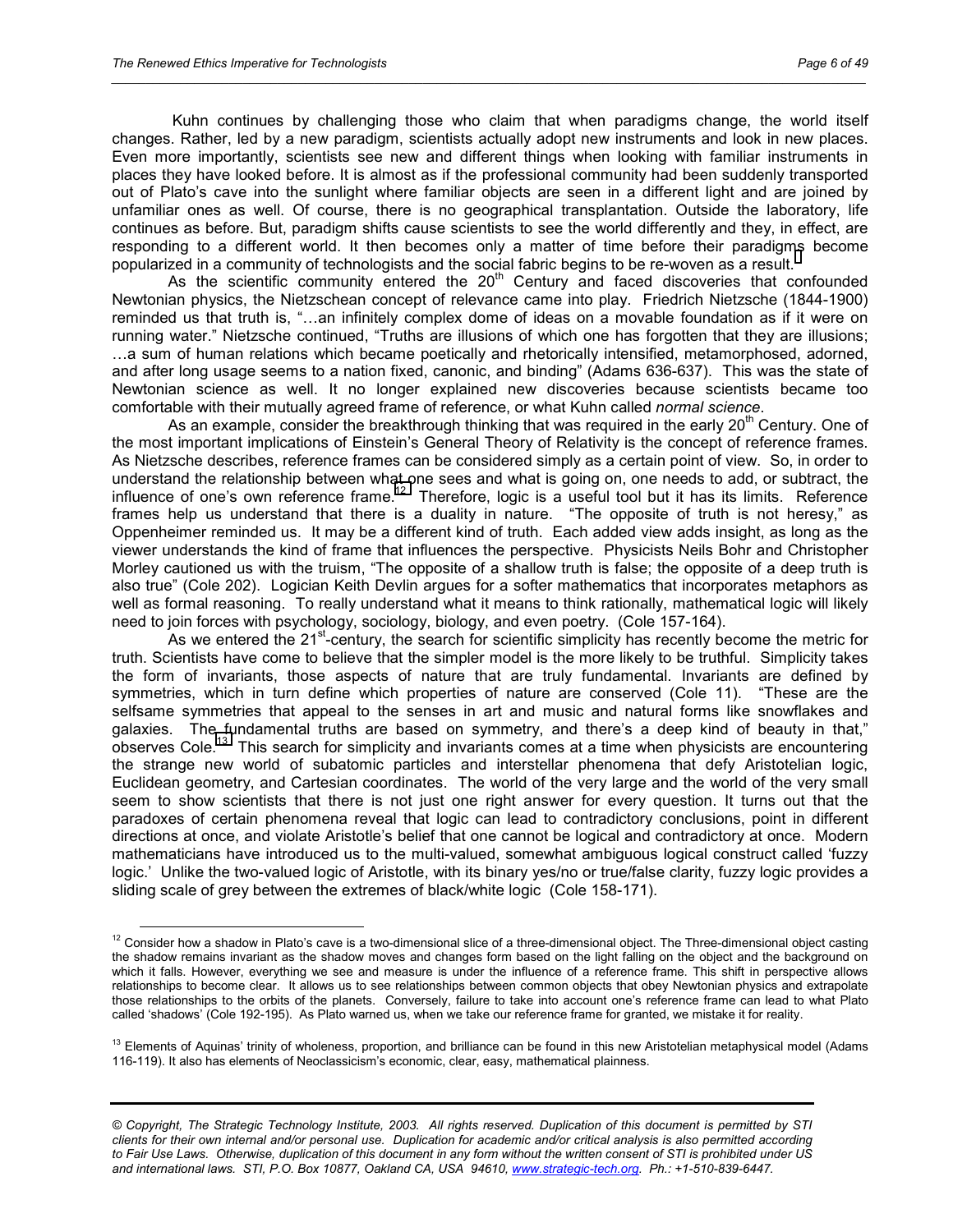We have become quite adept at conquering tangibles with technology. From medical science to space travel, from instantaneous communications to automated warfare, Western science and technology have consistently provided utility. However, when we turn to the world of the intangibles, technology and science face definite limitations. Social problems transcend mathematical descriptions and involve emotions that cannot be touched, measured or successfully manipulated. Theological questions transcend our three physical dimensions of space and our one dimension of time. What exists beyond those dimensions can only be entertained as speculation or believed through blind faith. Science is a search for truth and truth is limited to the facts of nature that are there for observation via our senses. As a result, technology cannot emulate human feelings and science cannot define God.

*\_\_\_\_\_\_\_\_\_\_\_\_\_\_\_\_\_\_\_\_\_\_\_\_\_\_\_\_\_\_\_\_\_\_\_\_\_\_\_\_\_\_\_\_\_\_\_\_\_\_\_\_\_\_\_\_\_\_\_\_\_\_\_\_\_\_\_\_\_\_\_\_\_\_\_\_\_\_\_\_\_\_\_\_\_\_\_\_\_\_\_\_\_\_\_\_\_\_\_\_\_\_\_\_\_\_\_\_\_* 

The fluid nature of scientific theories, the internally policed dogma of a paradigmatic worldview, and the inherent subjectivity of scientific assessments only serve to weaken the idealized arguments of neutral scientists. Of much more damage, however, is the recent series of revelations of 'junk science' and deliberate fakery within the scientific community. The public has heard or read stories about scientists, even those at prestigious institutions, such as the Lawrence Berkeley Laboratory, who abrogate their professional responsibilities to repeat tests, analyze and validate raw data, and hold their colleagues responsible based on scientific skepticism (Johnson 1-6). There seems to be too much delegation to a narrow set of experts. There is too much polite acceptance of prestigious colleagues' claims without the required skepticism. There seems to definitely be too much of a culture of 'publish first' based on limited data and assume that repeated experiments will prove our projected case true. All of these developments seem to go against the stated tradition of scientific skepticism.

Since the traditional scientific approach developed at a time when wealthy scientists pursued knowledge without so many direct links to commercial institutions and in a world where instantaneous communications were unavailable, slowing down the rush to profit and rush to publish, is it not reasonable to ask the scientific community to re-evaluate its methods and ethics in light of the new cultural and business realities? Since so many scientists are beholding to commercial or other funding interests and since they have created an almost real-time communicative culture of deference to experts, should the scientific method developed over the past 400 years be revisited in light of the harsh realities of modern society? As the science writer Robert Pool would state it, "One must look past the technology to the broader 'sociotechnical system' -- the social, political, economic, and institutional environments in which the technology develops and operates. Modern technology is not simply the rational product of scientists and engineers that it is often advertised to be. Look closely at any technology, from aircraft to the Internet, you'll find that it truly makes sense only when seen as part of a society in which it grew up" (Pool 5-9).

#### **The Suspicions of Modern Society**

That we live in a society being increasingly influenced by scientific activities and developments is a matter beyond intelligent debate. Few would argue to the contrary. That this same technological thrust now threatens our existence is also taken as a matter of fact. The public is increasingly concerned that the benefits of scientific knowledge are being outweighed by our inability to control the negative consequences. In the post September 11, 2001 world, we live with the terror of threats -- seen and unseen, actual and predictive – that allow certain political leaders to reduce some of our individual rights and enable business leaders to shelve their social responsibility in order to make a fast buck.

In a society where one's livelihood via either corporate employment, government grants, or academic research publication requirements is literally what feeds scientists and their families, what institutional support (separate from personal sacrifice based on morality) is needed so scientists will be more apt to make ethical decisions and be rewarded rather than punished for whistle-blowing? Whistle blowers, such as David Parnas, are admirable in that he saw the inherent danger in the objective of the SDI (Strategic Defense Initiative) research and built a case among his peers for why "the emperor had no clothes." However, the public is justifiably shocked to learn of the inner working of large research institutes. In the Parnas case, he seemed constantly challenged by peers who went along with the doomed SDI research, as part of the funding game, even though they knew the system could not work. Rationalizations, such as the government is going to spend the money anyway, we can use the funding to advance the state of computer science, and we can redefine the problem, seemed to be the norm (Parnas 46-52). When institutions and the scientists are bound

*<sup>©</sup> Copyright, The Strategic Technology Institute, 2003. All rights reserved. Duplication of this document is permitted by STI clients for their own internal and/or personal use. Duplication for academic and/or critical analysis is also permitted according to Fair Use Laws. Otherwise, duplication of this document in any form without the written consent of STI is prohibited under US and international laws. STI, P.O. Box 10877, Oakland CA, USA 94610, www.strategic-tech.org. Ph.: +1-510-839-6447.*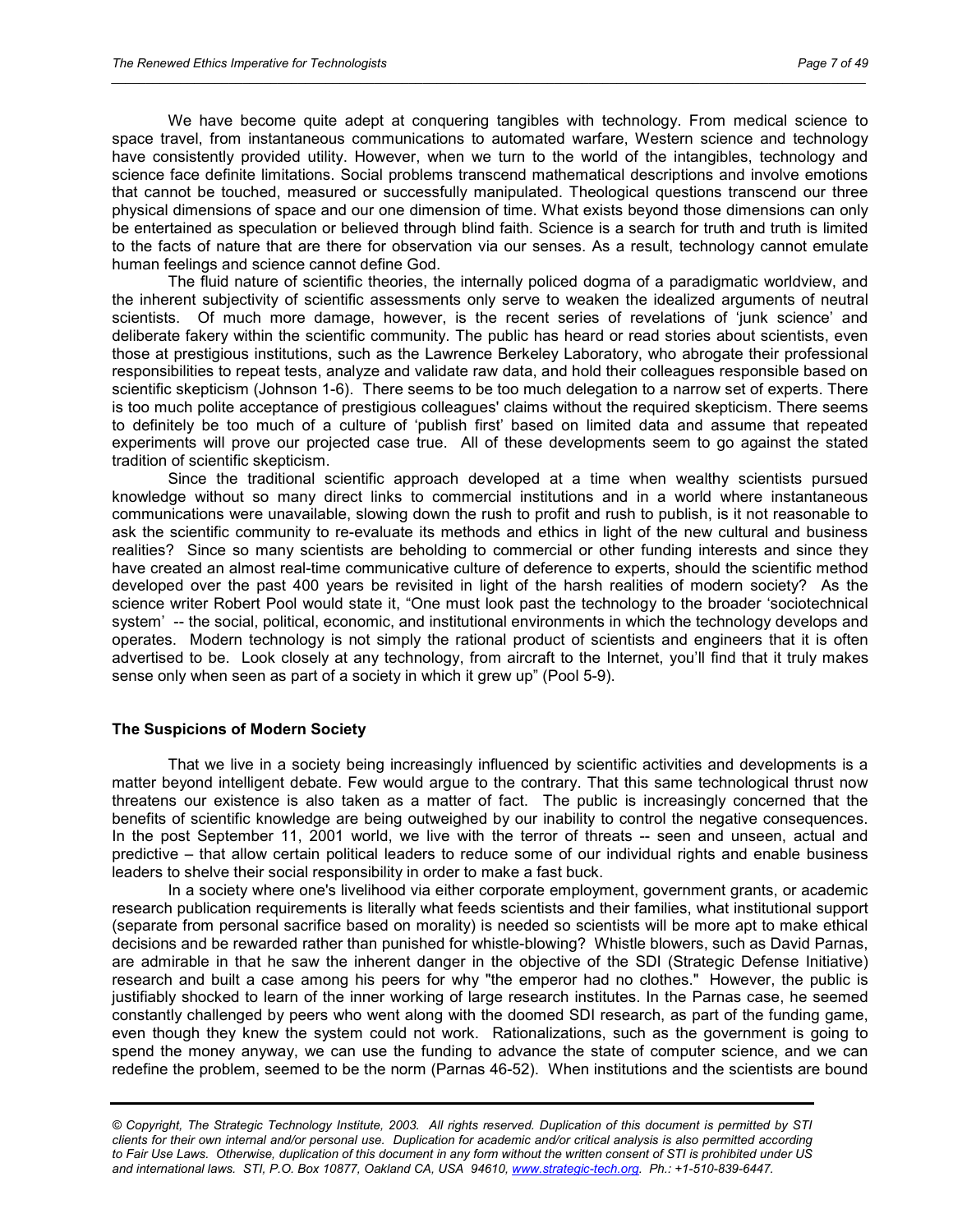to make decisions based on personal economics, what can institutions or professional societies do to eliminate this conflict of interest between business objectives and scientific integrity?

*\_\_\_\_\_\_\_\_\_\_\_\_\_\_\_\_\_\_\_\_\_\_\_\_\_\_\_\_\_\_\_\_\_\_\_\_\_\_\_\_\_\_\_\_\_\_\_\_\_\_\_\_\_\_\_\_\_\_\_\_\_\_\_\_\_\_\_\_\_\_\_\_\_\_\_\_\_\_\_\_\_\_\_\_\_\_\_\_\_\_\_\_\_\_\_\_\_\_\_\_\_\_\_\_\_\_\_\_\_* 

In an era when scientific research can be used for both good or evil, as shown by biological research for cures that could also be helpful to bio-terrorists, has the assumption of the neutrality of facts outlived it's usefulness? As science (knowledge) and technology (applications) are increasingly intertwined, must we consider banning certain research, not just restricting the publication of the research? And, who decides?

Arguments can be made for continuing the Australian research in mouse pox and genome sequencing of viruses based on convincing agricultural and medical benefits that are possible derivatives of the research (Pollack). Equally strong arguments can be made as to how publication of this research enables terrorists or rogue states to more quickly develop weapons of mass destruction (Pollack). Does this situation help society understand that a certain threshold must exist beyond which it is unsafe to venture in the name of pure research? If we restrict knowledge, what makes us think that others won't eventually make similar discoveries? Is full disclosure safer than restrictions? How does one stop Frankenstein? Does the approach to nuclear weapons limitations provide any guidance to those in biotech?

Likewise, government initiatives to use data mining techniques to profile terrorists, corporate monitoring of employees' computer use, and Internet commerce sites routinely capturing and selling personal preference information are merely a few of the similarities between America in 2003 and George Orwell's Oceana of 1984. We live in a culture that is quickly moving toward a paperless and faceless society. However, the faceless or non-human contact of our Information Age only enhances our vulnerability.

Our economy requires identification numbers, credit records, medical, dental, educational, criminal, and family records to be stored, matched, updated, and archived by computers.<sup>14</sup> Dependency upon databanks is not an indictment of those sources, per se. However, the ultimate threat to privacy and distortions of reality revolve around the use of our files by agencies to judge our creditworthiness, our insurability, our employability, educatability, and our desirability as neighbors or tenants. This creates an enormous potential risk to the privacy and accuracy of our personal records in databanks, nationwide. Even more disturbing, Accenture and HNC Software are building a profiling system designed to analyze airline passenger living arrangements, travel patterns, real estate history, demographics, financial, and other personal information to prepare a threat index that can be compared to a terrorist profile<sup>15</sup> (Rosen 2-3). However, through maliciousness or accident we may become a perceived threat or at least an undesirable.

Over forty years ago, George Orwell, wrote a scathing attack on the tendency of modern societies to erode privacy in his prophetic novel, **Nineteen Eighty-Four**. His totalitarian world of Oceania drew a striking resemblance to his world of 1948 and our world of 2003. In Oceania, individual ignorance was strength. Today in America, citizens leave the decisions up to the politicians and experts who "have better data." The prevailing aristocracy of Oceana is not one of "old money" or family ties, rather, as in America today, it is one made up of global corporations, technocrats, trade associations, money managers, and media conglomerates. In his interview with the billionaire chairman of Oracle, Larry Ellison, **New York Times** reporter Jeffrey Rosen noted, "As Ellison spoke, it occurred to me that he was proposing to reconstruct America's national security strategy along the lines of Oracle's business model," one of consolidating hundreds of separate databases into a single database on the Internet (Rosen 7). Oceania's "The Party" complacently used surveillance techniques like the omnipresent *telescreens* that watch every waking, sleeping, and even excreting action. In the post-9/11 America, video surveillance is commonplace (Lessig 8). ID badges can track one's movements in buildings (Rosen 4). ADT's GPS system can track humans the way Lojack tracks cars (Saphir, **New York Times,** *Letter to the Editor*, 3/16/2000). Every web site that is visited and every email that is sent or received can be monitored (Guernsey 1-3). To 'The Party,' reality is not external. "Not in the individual mind, which can make mistakes, and in any case soon perishes; only in the mind of 'The Party,' which is collective and immortal," as the interrogator O'Brien insists.

We live in a world where our 2003 is not as overtly totalitarian as Orwell's 1984, but every electronic signature, fingerprint, or transaction record we leave is a non-transitory record that is more easily monitored, more cheaply searched, transparent to the person being searched, and can lead to the erosion of personal privacy (Lessig 7-12). Orwell's Unperson was an accurate foreshadowing of our dilemma.

*© Copyright, The Strategic Technology Institute, 2003. All rights reserved. Duplication of this document is permitted by STI clients for their own internal and/or personal use. Duplication for academic and/or critical analysis is also permitted according to Fair Use Laws. Otherwise, duplication of this document in any form without the written consent of STI is prohibited under US and international laws. STI, P.O. Box 10877, Oakland CA, USA 94610, www.strategic-tech.org. Ph.: +1-510-839-6447.*

<sup>&</sup>lt;sup>14</sup> There is no other alternative. Today's economy runs on plastic credit cards. Even if you offer to prepay the rate in cash, just try to rent a car without a credit card.

<sup>&</sup>lt;sup>15</sup> Stanford Law professor Lawrence Lessig notes that the profiles are bound to be inaccurate because the sample of known terrorists is small (Rosen 3).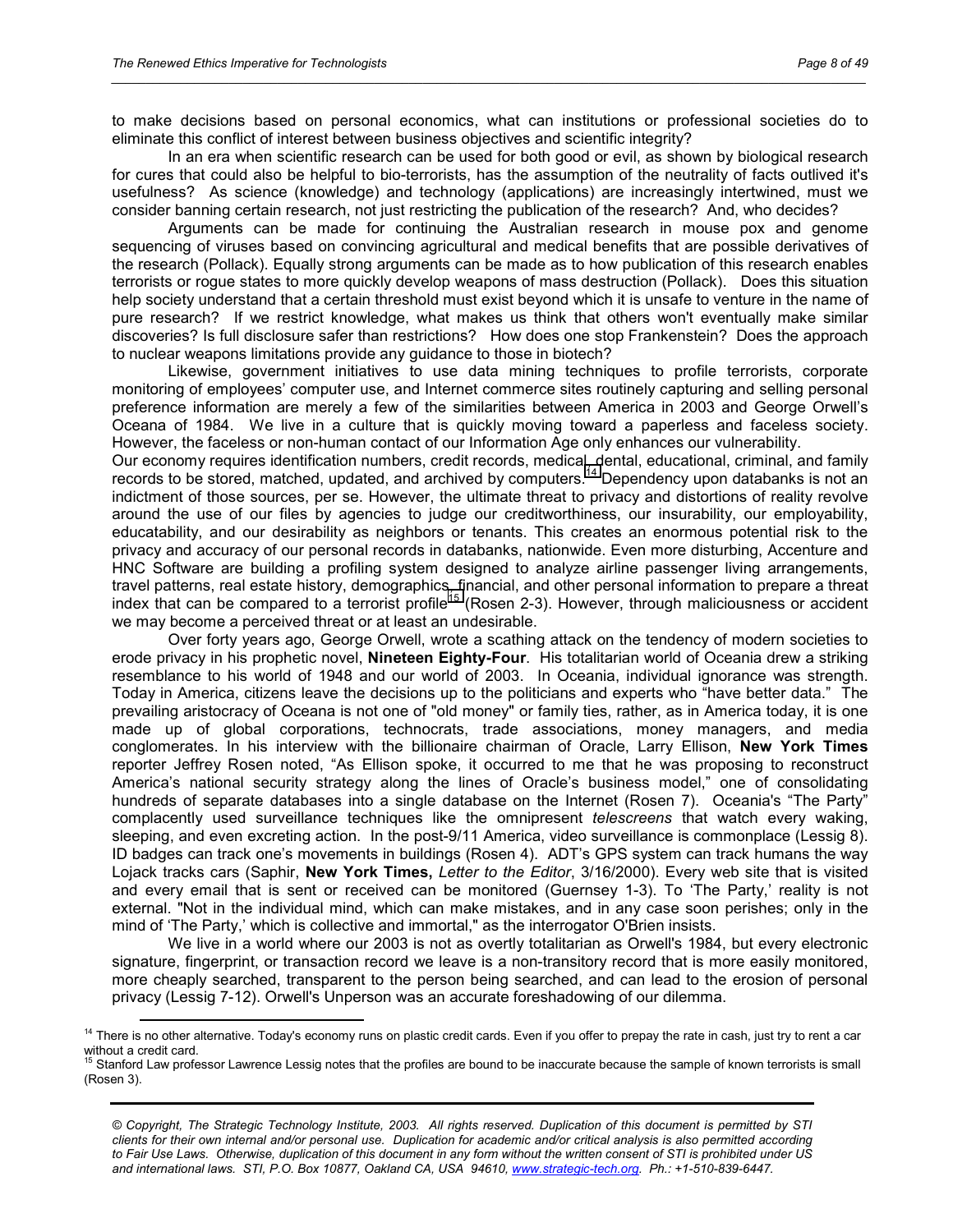As we dash into the electronic society, with written records and receipts fading into the "inaccuracy of individual memories," as Orwell's Party would state it, the reality of our transactions, our lives, and the lives of others become flexible. From the bureaucracy's perspective, our reality exists at its discretion. As such, society will increasingly hold in disdain those engineers who provide a host of excuses from, "If I don't, someone else will," to "Guns don't kill people, people kill people," to "I'm not responsible for how politicians use my research," to "I'll leave it to the theologians." Such answers are reprehensible cop-outs in an attempt to justify either blood money or an archaic claim on unfettered academic freedom.

*\_\_\_\_\_\_\_\_\_\_\_\_\_\_\_\_\_\_\_\_\_\_\_\_\_\_\_\_\_\_\_\_\_\_\_\_\_\_\_\_\_\_\_\_\_\_\_\_\_\_\_\_\_\_\_\_\_\_\_\_\_\_\_\_\_\_\_\_\_\_\_\_\_\_\_\_\_\_\_\_\_\_\_\_\_\_\_\_\_\_\_\_\_\_\_\_\_\_\_\_\_\_\_\_\_\_\_\_\_* 

### **Traditional Claims of Scientific and Engineering Neutrality are Archaic**

The raging debate centers around what can be done to alleviate these threats and who should bear the responsibility for implementing solutions. After all, when the threat of biological genocide due to a genetically engineered mutant virus having escaped a pharmaceutical laboratory confronts humanity, who is to blame? When our entire civilization hangs on a fifteen-minute thermonuclear missile flight-time thread, are scientists or politicians the culprits? Those whose education or tastes have confined them to the humanities protest that scientists alone are to blame. Scientists say, with equal contempt, that humanists, politicians, and the 'commercializers' cannot wash their hands of blame because they have not done anything to help direct a society whose ills grow worse from, not only error, but also inaction (Bronowski, 5).

As scientist and philosopher Jacob Bronowski points out, there is no comfort in such bickering. Neither solves the problem. Bronowski states,

"There is no more threatening and no more degrading doctrine than the fancy that somehow we may shelve the responsibility for making decisions of our society by passing it to a few scientists armored with a special magic" (Bronowski 6).

For indeed, "…it should make us shiver whenever we hear a man of sensibility dismiss science as someone else's concern. The world today is made, it is powered by science; and for any man to abdicate an interest in science is to walk with open eyes toward slavery " (Bronowski 6).

Do scientists and engineers have a responsibility to society, and if so, what is that responsibility? Humanity's needs, wants, and desires are realized through *technology*. 16 After all, the traditional idealized argument has been that it is not the knowledge of nuclear fission that scares us; it is its application that plays on our paranoia. We have been encouraged to believe that it is one thing for the biologist to know how to perform gene splicing, but it is quite another for biological engineers to actually create harmful forms of life. Therefore one might be tempted to conclude that engineers and applied scientists bear most of the responsibility for our precarious tottering on the abyss of destruction. Do they?

This debate around the role of scientists and engineers as ethical social agents has been around for ages. Nearly fifty years ago, Bronowski reinforced the basic argument that scientists have a responsibility to humanity. Bronowski stated that the dilemma of today (1956) is not that human values could not control a mechanical science. It was the opposite: "The scientific spirit is more human than the machinery of governments." He saw scientists as belonging to a community that fosters free critical thinking and tolerance – just the characteristics needed by our troubled society. Bronowski argued that science is a human activity and is practiced by "very human" scientists. Although he believed that the facts produced by science are neutral, science as a human activity is not neutral. With this established, he advocated a role for scientists as educators of the public on the positives and negatives of new discoveries. Bronowski shunned the idea of scientists as governors and plead for an adoption of the scientific ethic by world leaders (Bronowski 71).

The late Dr. Bronowski eloquently and logically argued his points. He showed us that scientists are as fully human as artists and, as such, they display a full range of creative genius. Being human, however, means that scientists can no more shirk their responsibility to improve our lot than politicians. His argument, that scientists have a crucial responsibility (for which they are uniquely trained) to make the public fully aware

<sup>16</sup> *Science* in its purest sense is a semi-neutral activity. Scientists search for truth and as a result get neutral facts. It is *technology*, that draws upon our biases.

*<sup>©</sup> Copyright, The Strategic Technology Institute, 2003. All rights reserved. Duplication of this document is permitted by STI clients for their own internal and/or personal use. Duplication for academic and/or critical analysis is also permitted according to Fair Use Laws. Otherwise, duplication of this document in any form without the written consent of STI is prohibited under US and international laws. STI, P.O. Box 10877, Oakland CA, USA 94610, www.strategic-tech.org. Ph.: +1-510-839-6447.*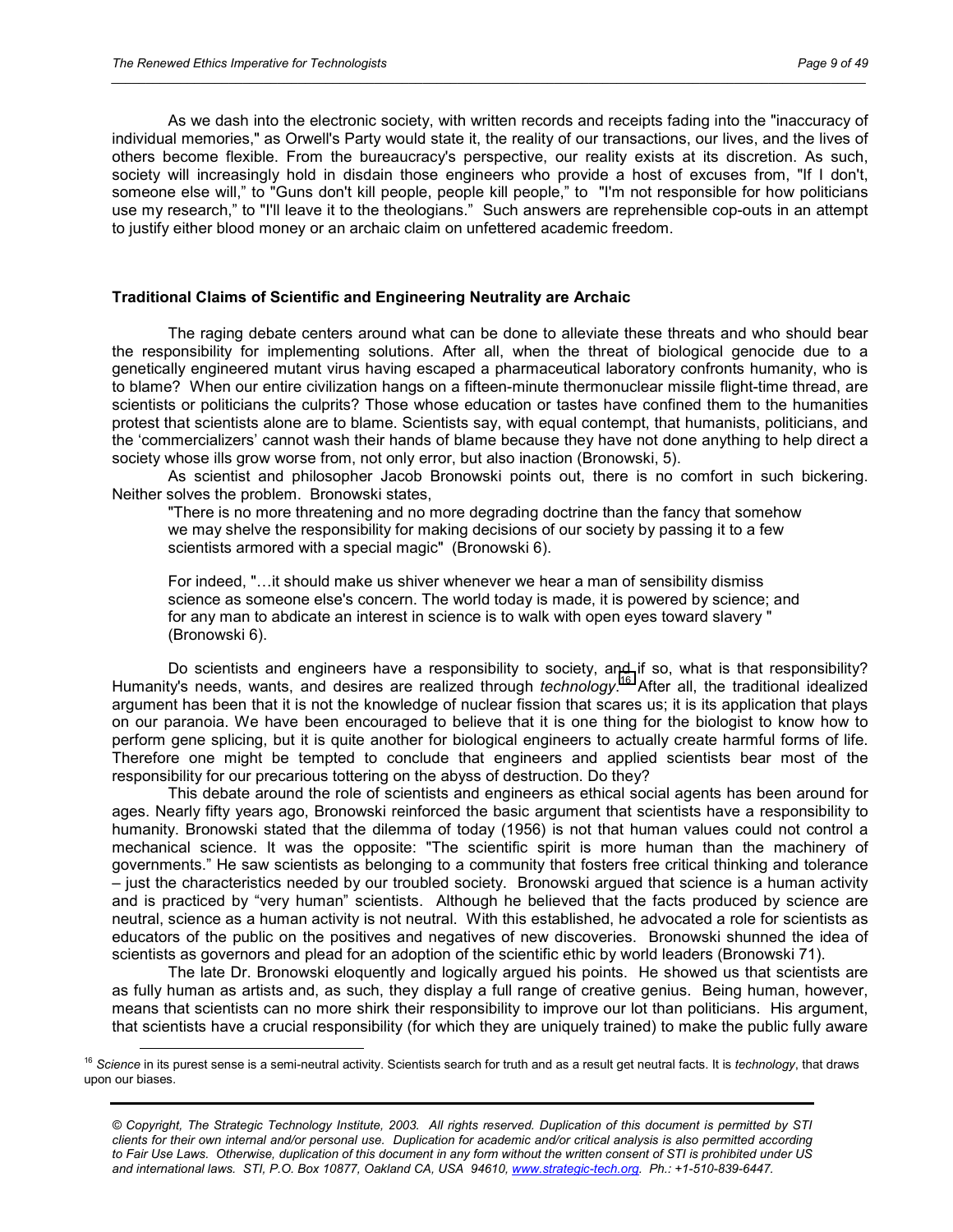of the implications of their work, should serve to bring the 'overly tunnel-visioned' researcher back into the realm of political activist and citizen.

*\_\_\_\_\_\_\_\_\_\_\_\_\_\_\_\_\_\_\_\_\_\_\_\_\_\_\_\_\_\_\_\_\_\_\_\_\_\_\_\_\_\_\_\_\_\_\_\_\_\_\_\_\_\_\_\_\_\_\_\_\_\_\_\_\_\_\_\_\_\_\_\_\_\_\_\_\_\_\_\_\_\_\_\_\_\_\_\_\_\_\_\_\_\_\_\_\_\_\_\_\_\_\_\_\_\_\_\_\_* 

According to Bronowski, no longer do scientists have a right to hide behind the veil of scientific neutrality. They must participate in decision making as full partners with the public.

Twenty years ago, Mount Holyoke College Professor Anna J. Harrison presented an interesting case for the expert scientific consultant and against the expert scientific witness in technology decision-making. The, then, president of the American Association for the Advancement of Science, Harrison contended that the integrity of scientists was called into question when an individual accepts the role of witness for a contending party. When this happens the role of that individual necessarily becomes that of marshalling scientific knowledge to support the position of a contending party. She viewed scientific experts as, by definition, biased and therefore advocated a restriction of their role to that of consultant.

This consultant role was consistent with Harrison's belief that, since technology necessarily involved a negative impact regardless of its positive impact, should be governed by an enlightened public. She stated:

"My experience has been that, in endeavouring to communicate relevant scientific knowledge

to individuals who have limited backgrounds in science, these individuals can comprehend the information very quickly if they understand the nature of scientific knowledge" (Harrison 123).

From this perspective, Harrison saw the role of scientists as educators of the public and as consultants to special interest groups. In a fashion similar to Bronowski's argument, Professor Harrison once again stressed the importance of scientists coming out of their labs to participate in the decision-making processes of technical innovation by helping the public decide on socially appropriate courses of action.

In 1984, Joel Yellin, then Senior Research Scientist at the Massachusetts Institute of Technology, proposed a system of expert advisors who would help create a deeper emphasis on the principle of public participation in technological decisions. Yellin saw the growing use of experts in government agencies and the delegation of public responsibility to these agency experts as being a serious threat to representative government. In an argument similar to his contemporary, Anna Harrison, Yellin conceded that administrators of agencies such as the Environmental Protection Agency (EPA) have far broader responsibilities than initially envisioned by politicians. They are called upon to assure worker health and safety, to protect and improve air and water quality, and to guarantee the safety of complex engineering systems. They also must predict the long-term consequences of major industrial and government decisions which, increasingly involve technological innovation that results in social changes which surpass the capacity of the general public to absorb these changes, not to mention understand all aspects of the technology. Yellin conceded the necessity for technical experts but warned of the dangers of the professional technocrat (Yellin 126).

His solution placed the scientist on a representative advisory board formed by the public with competence and the public interest as its chief operating rules. With Yellin, we saw yet another argument for responsible scientists participating in technical decisions rather than merely allowing the stated neutrality of science to cause an abandonment of this responsibility to professional bureaucrats.

It seems that there has been at least adequate verbal support among the scientific community to encourage an active role by scientists in the decision-making processes of new technology implementation. Certainly it is no longer adequate for scientists to lock themselves in their laboratories and blindly search for 'neutral' facts. Skillen, Bronowski, Harrison, and Yellin had a common thread running through their viewpoints -- science may or may not be neutral, depending upon which semantics one wants to adopt, but scientists are not, and should not be neutral.

In more recent times, Stanford professor Robert McGinn described several ethical problems facing modern 21<sup>st</sup> Century engineering practitioners. These problems include execution problems, such as unfair distribution of benefits and costs, the fear of whistle blowing, and lack of consideration of long-term effects. He also described communication problems, such as fraud and misrepresentation (McGinn, *Ethics* 18-26). Scientists and engineers have also erred by having misplaced loyalties. They have become servants to organizations rather than to the public. The basic canons of professional ethics have been subverted to gain employment and to preserve national power structures. Ian Barbour sees the danger, not in technology as such, but in uncritical preoccupation with technological goals and methods (Barbour 65). Some of the less enlightened engineers have fostered a gee-whiz attitude of applying technology either for technology's sake or for the short-term profits of employers.

*<sup>©</sup> Copyright, The Strategic Technology Institute, 2003. All rights reserved. Duplication of this document is permitted by STI clients for their own internal and/or personal use. Duplication for academic and/or critical analysis is also permitted according to Fair Use Laws. Otherwise, duplication of this document in any form without the written consent of STI is prohibited under US and international laws. STI, P.O. Box 10877, Oakland CA, USA 94610, www.strategic-tech.org. Ph.: +1-510-839-6447.*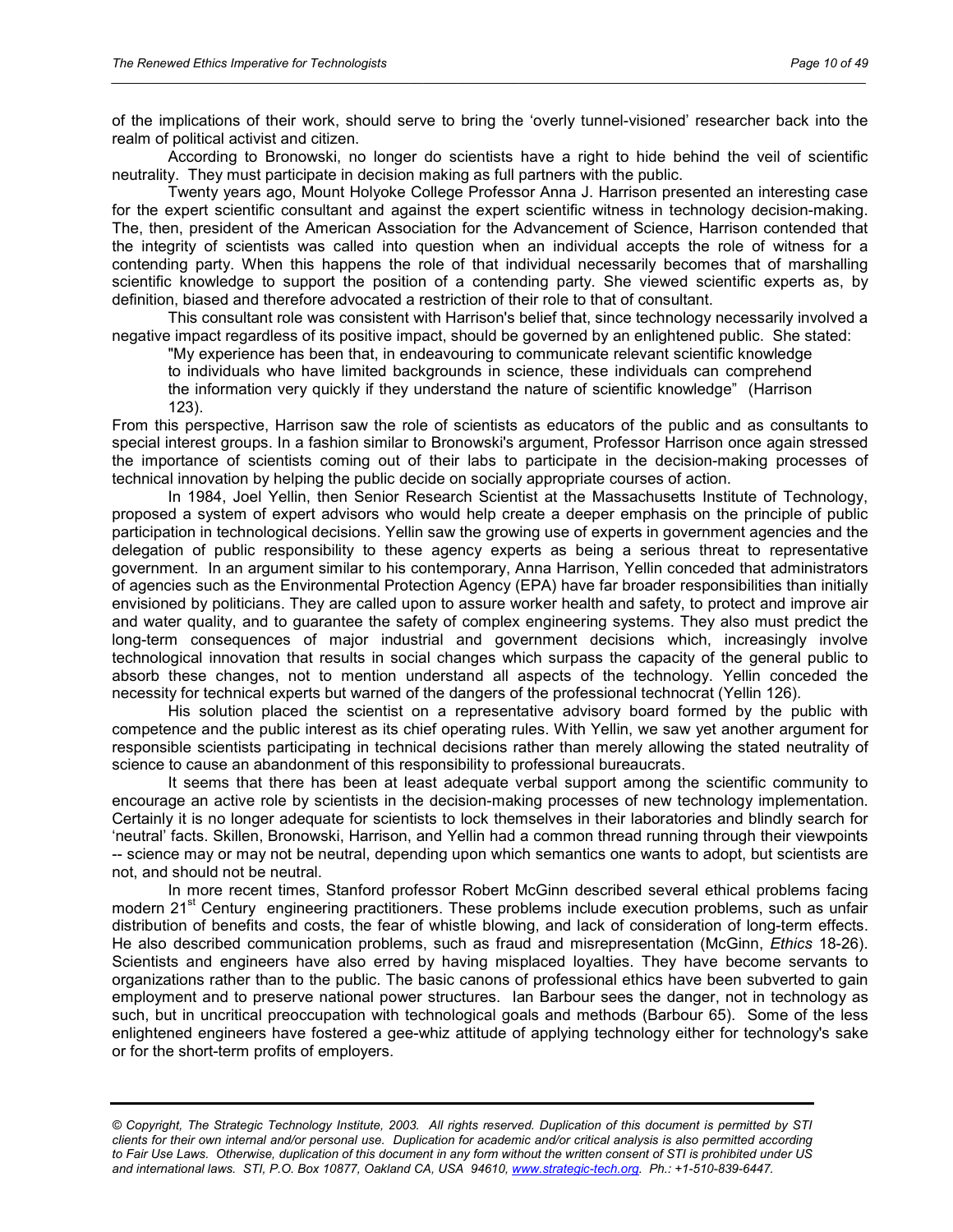The ethical issues go beyond prevention of government and business abuses, one must demand a higher standard of those who are carelessly irresponsible technologists, who participate in nuclear proliferation, treat chemical plant safety as an add-on, risk the lives of Space Shuttle crews by knowingly launching against the better judgement of experts, and develop such technologies as computerized 'spyware.' In a complex modern technological society, one whose interconnected systems threaten to spin out of control, we must collectively ask technologists, ".. are you living up to the proper engineering codes of ethics or have you delegated your responsibility to business interests and government ideologues? Rosen's interview of Oracle executives indicated a profound lack of ownership of 'policy issues,' such as the balance between privacy and security. As Tim Hoechst, a senior vice president of Oracle, is quoted as stating, "At Oracle, we leave that to our customers to decide. We become a little stymied when we start talking about the 'should wes' and 'whys' and the 'hows,' because it's not our expertise" (Rosen 5-6).

*\_\_\_\_\_\_\_\_\_\_\_\_\_\_\_\_\_\_\_\_\_\_\_\_\_\_\_\_\_\_\_\_\_\_\_\_\_\_\_\_\_\_\_\_\_\_\_\_\_\_\_\_\_\_\_\_\_\_\_\_\_\_\_\_\_\_\_\_\_\_\_\_\_\_\_\_\_\_\_\_\_\_\_\_\_\_\_\_\_\_\_\_\_\_\_\_\_\_\_\_\_\_\_\_\_\_\_\_\_* 

As an example of the types of traditional codes of ethics, occasionally (and sometimes routinely) ignored by technologists, consider the following from twenty years ago:

- The National Society of Professional Engineers declares itself "to hold paramount the safety, health and welfare of the public" in the performance of their professional duties. (Martin 294).
- The Engineers' Council for Professional Development<sup>17</sup> declares that engineers must "uphold and advance the integrity, honor, and dignity of the profession by using their knowledge and skill for the enhancement of human welfare" (Martin 300).
- The Institute of Electrical and Electronics Engineers declares that its members must "protect the safety, health and welfare of the public and speak out against abuses in these areas affecting the public interest (Martin 302).

To the engineering profession we ask, "Are you following your own professed ethics when you build a dump nuclear waste?" Such shortsightedness can cause permanent damage to the environment, to children's lives, and our survival as a people.

In the past the actions of individuals or single industries or even single nations mattered little to the outcome of the world. Modern technology is quantitatively more pervasive in society and leads to quantum changes in the qualitative influences of technology. "The rifle wiped out the buffalo, but nuclear weapons can wipe out mankind," as Mesthene states (Mesthene 25). We have a whole new generation of weapons, microbes, and chemicals that can influence the future of the planet. With this established, scientists and engineers must go back to their professed ethics. They must stop developing the technology of destruction.

From this perspective, engineers and scientists must be part of the decision-making process. Engineers as a group and as individuals have special responsibilities as citizens, which go beyond those of non-engineer citizens. "All citizens have an obligation to devote some of their time and energies to public policy matters. Minimal requirements for everyone are to stay informed about issues that can be voted on, while stronger obligations arise for those who by professional background are well grounded in specific issues as well as for those who have the time to train themselves as public advocates," as put forth by Philosopher Mike Martin and Engineer Roland Schizinger (Martin 29l). In addition, Paul Goodman notes that "as a moral philosopher, a technician should be able to criticize the programs given him (her) to implement" (Martin 1).

So, we see that technologists should accept more responsibility for the implications of technologies on humanity. Their loyalty needs to be to humanity, not just to their employers or their governments. We have seen that their professions support this concept (at least verbally). The scientific values of truth, objectivity, dissent, independence, respect, and supranationality, coupled with the engineering ethic of serving the benefit of humanity, could solve many of our most pressing problems. But, as with any bold challenge, the first step must be taken by the technologists, not the politicians. The predicament in which society now finds itself requires a stop to buck-passing rhetoric in favor of a re-examination of the social responsibility of engineers and scientists and a wholesale renewal of their ethical canons.

 $17$  Renamed the Accreditation Board for Engineering and Technology (ABET) in 1981.

*<sup>©</sup> Copyright, The Strategic Technology Institute, 2003. All rights reserved. Duplication of this document is permitted by STI clients for their own internal and/or personal use. Duplication for academic and/or critical analysis is also permitted according to Fair Use Laws. Otherwise, duplication of this document in any form without the written consent of STI is prohibited under US and international laws. STI, P.O. Box 10877, Oakland CA, USA 94610, www.strategic-tech.org. Ph.: +1-510-839-6447.*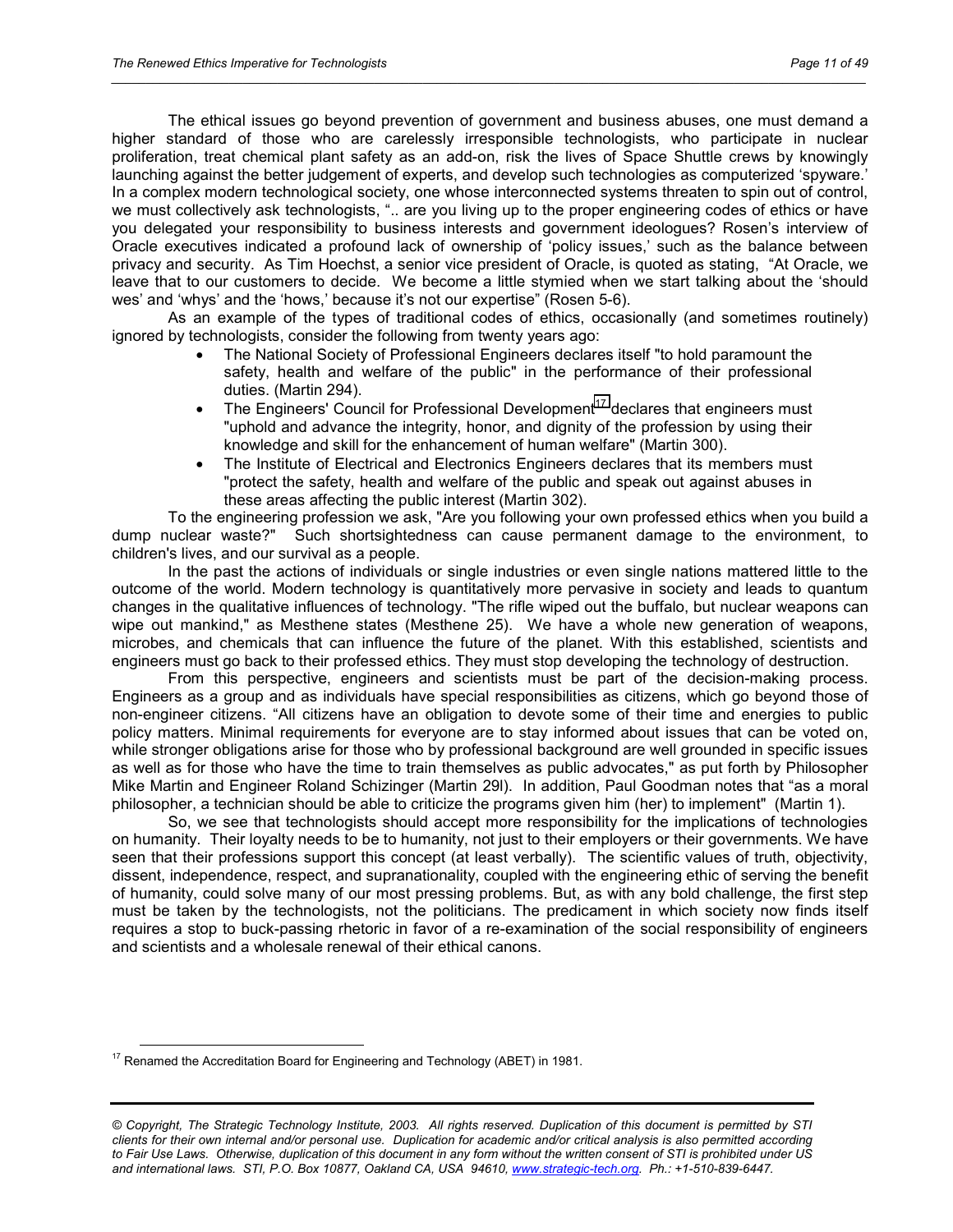# **The Ethical Path Forward**

# **Traditional Ethics of "Do No Harm" vs. the Ethics of "Do the Most Good" - Maximize the most just distribution of benefits**

*\_\_\_\_\_\_\_\_\_\_\_\_\_\_\_\_\_\_\_\_\_\_\_\_\_\_\_\_\_\_\_\_\_\_\_\_\_\_\_\_\_\_\_\_\_\_\_\_\_\_\_\_\_\_\_\_\_\_\_\_\_\_\_\_\_\_\_\_\_\_\_\_\_\_\_\_\_\_\_\_\_\_\_\_\_\_\_\_\_\_\_\_\_\_\_\_\_\_\_\_\_\_\_\_\_\_\_\_\_* 

Traditional professional society codes of ethics cite a series of actions and practices that a professional engineer or scientists should not engage in. It is a "thou shalt not" approach to ethics. Citing what one cannot do is tantamount to applying a deontological top's down approach to ethics." Most codes are so general that they rarely give the practitioner any tangible guidance as to how research and development should be performed and the deontological admonitions give the practitioner a mistaken belief that, perhaps, one can perform any task that is not explicitly prohibited. Since most codes are non-binding and only the most glaring of offences become publicly known, very little guidance is offered to the engineer who wants to work in the spirit of best practices.

To this end, Stanford's Robert McGinn has identified a series of Fundamental Moral Responsibilities (FMRE) that provide a much more concrete and proactive approach to engineering ethics (McGinn, *Moral Responsibilities* 6-19). Those FMREs include:

- o FMRE1 Not act in any way that one knows (or should have known) will harm (or pose an unreasonable risk of harming) the public interest.
- o FMRE2 To try to prevent (or prevent the repetition of) preventable harm (or the creation of an unreasonable risk of harm) from being done to the public interest.
- o FMRE3 Assure that all parties likely to bear non-trivial risks from one's engineering work are adequately informed about them upstream and given a realistic chance to give or withhold their consent to their subsequent imposition.
- $\circ$  FMRE4 Work to the best of the engineer's ability to serve the legitimate business interests and objectives of the employer or client.

From these FMREs, there are certain Derived Moral Responsibilities (DMR) advocated by McGinn that include:

- Disclose to the employer or client any unrecognised options,
- Help the employer or client reach a clarified definition of problems originally presented to the engineer in distorted form,
- Insure that all prerequisite conditions for the safe operation of a technology transferred from a more to a less developed society are satisfied,
- Be wary of paradigm overshooting as regards the use of analytical methods in innovative engineering contexts,
- Establish a precautionary organizational culture as regards the formal approval of integrity-related product changes,
- Assure in engineering work akin to social experimentation, that human subjects likely to be put at risk of harm are informed about those risks and given a meaningful opportunity to give or withhold consent to their imposition.

These moral responsibilities provide a paradigm shift away from merely cost reduction or harm reduction to a combination of maximization of benefits within the context of minimizing harm. From a quantitative analysis perspective, McGinn is proposing the optimisation of two simultaneous equations (Anderson 350-352, 372- 373):

- $\circ$  Maximax Select the decision that maximizes the maximum payoff (do the most good for the most people).
- o Minimax Regret Minimize the maximum regret, or opportunity loss, associated with a decision (do no harm).

*<sup>©</sup> Copyright, The Strategic Technology Institute, 2003. All rights reserved. Duplication of this document is permitted by STI clients for their own internal and/or personal use. Duplication for academic and/or critical analysis is also permitted according to Fair Use Laws. Otherwise, duplication of this document in any form without the written consent of STI is prohibited under US and international laws. STI, P.O. Box 10877, Oakland CA, USA 94610, www.strategic-tech.org. Ph.: +1-510-839-6447.*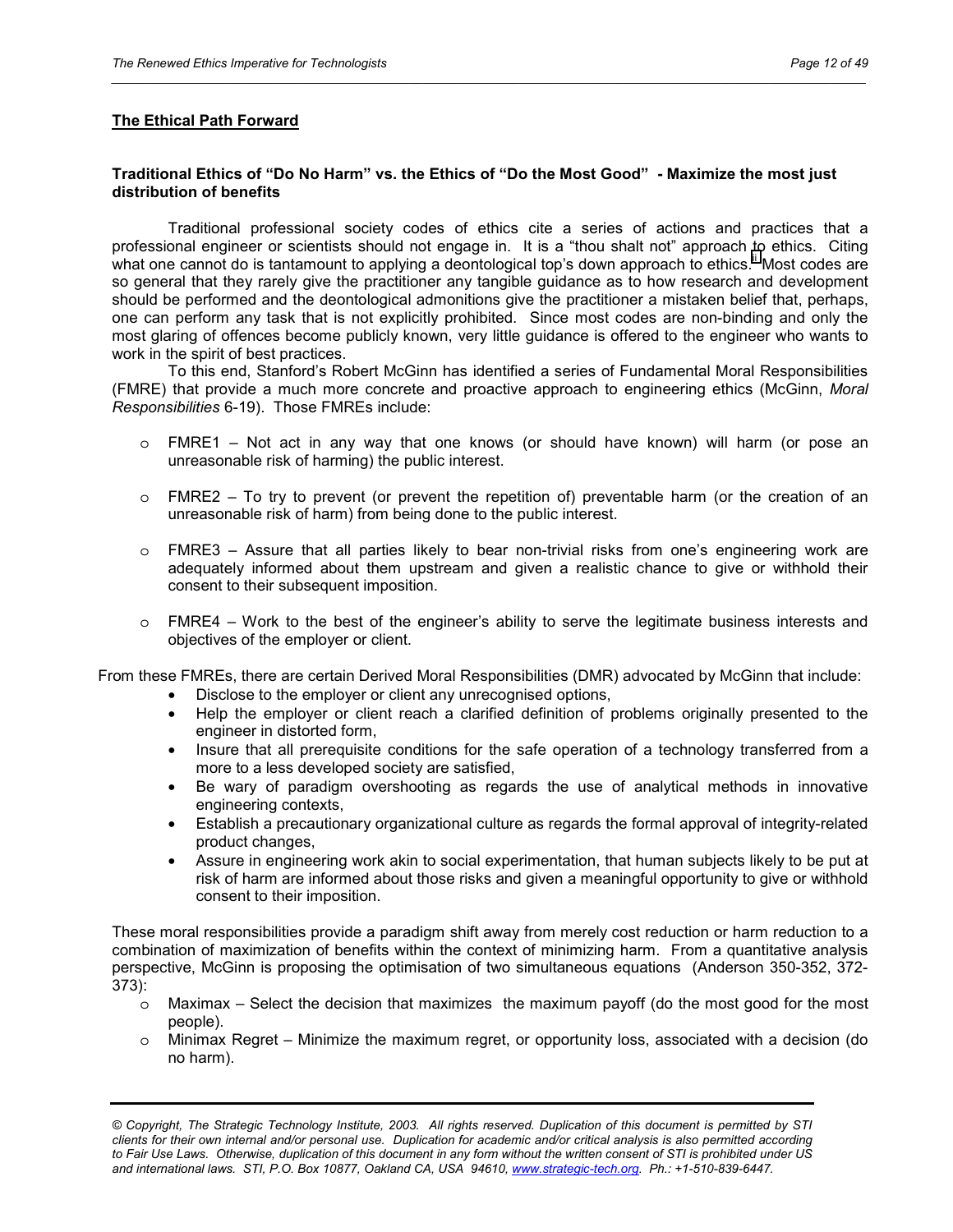This is an improvement over traditional approaches that minimize harm (regret) or maximize profit (payoff), but rarely attempt to do both.

*\_\_\_\_\_\_\_\_\_\_\_\_\_\_\_\_\_\_\_\_\_\_\_\_\_\_\_\_\_\_\_\_\_\_\_\_\_\_\_\_\_\_\_\_\_\_\_\_\_\_\_\_\_\_\_\_\_\_\_\_\_\_\_\_\_\_\_\_\_\_\_\_\_\_\_\_\_\_\_\_\_\_\_\_\_\_\_\_\_\_\_\_\_\_\_\_\_\_\_\_\_\_\_\_\_\_\_\_\_* 

#### **Revisiting the Top-Down Claims of "Rights Holders"**

Many of today's ethical controversies can be traced back to an archaic set of assumptions regarding the rights of stakeholders. These rights often were developed at a time when the economic, social, and environmental conditions made their individual applications less of a problem than today. We live in a society that rapidly diffuses technology, each with intended and aggregative unintended consequences on the well being of society, to an increasing number of rights claimants who each exercises the maximalist uses of technology. This ultimately leads to the destruction of the commons and degrades the overall social fabric. As such, the rights of stakeholders must, at a minimum be bounded by the constraints of the modern technological society and, in certain special cases, be restricted.

McGinn argues that,

"An acceptable theory of rights in contemporary technological society must be able to take on board the implications of their exercise in a context in which a rapidly changing, potent technological arsenal is diffused throughout a populous, materialistic, democratic society. Use of such a technological arsenal by a large and growing number of rights holders has considerable potential for diluting or diminishing societal quality of life. Indeed, insistence on untrammelled, entitled use of potent or pervasive 'technics' by a large number of individuals can be self-defeating, e.g., by yielding a state of social affairs incompatible with other social goals whose realization the group also highly values" (McGinn, *Technology*, 14-15).

In cases where unbounded rights of a pre-technical era are extended to individuals and their actions, in aggregate, harm society, McGinn builds a convincing case for restricting those rights<sup>18</sup> (McGinn, *Technology*, 14-15). Among the conditions for restriction are:

- If the very existence of society is called into question
- If continued social functioning is threatened
- If some natural resource vital to society is threatened
- If a seriously debilitating financial cost is imposed on society
- If some significant aesthetic, cultural, historical, or spiritual value to a people is jeopardized, or
- If some highly valued social amenity would be seriously damaged

 $18$  As a demonstrative example, consider the example of human cloning for reproductive and therapeutic reason. There is no compelling reason to apply scarce, rationed medical research funds to reproductive cloning\, especially since there are other means of child bearing that are available for most people, including IVF, related egg donation, surrogate mothers, and adoption. The number of people not able to use theses means is relatively small, in comparison to the proposed opportunity cost of medical research for reproductive cloning. In addition, the needs of existing life with promising social potential trumps the potential needs of potential life. However, there is a negative right, not to be prevented from reproducing. This negative right does not automatically imply an unbounded positive right to be provided medical assistance to reproduce by all possible means and at any unbounded social cost.

Alternatively, There is a compelling reason to pursue therapeutic cloning (somatic nuclear transfer) to better understand the genetic makeup of disease and to research whether rejection-free transplantable organs can be grown in the laboratory. This positively impacts millions of people, is a better use of scarce medical research funds, and does the most good while minimizing the most harm. In addition, research can be performed under strict oversight, including ethics review panels, informed consent, registration of practitioners, a shared database of research results, and stiff legal penalties for misuse.

There may be indirect positive benefits to reproductive cloning as well. If indirect benefits to reproductive cloning occur as a result of therapeutic cloning research, there is no compelling reason to prevent use of this research to further advance reproductive cloning. As a matter of casual observation, the current arguments against reproductive cloning are weak. They are based on deontological reasoning, employ worst case scenarios, and pander to fear and subjective "revulsions." The same social results can occur through natural childbirth and child rearing.

*<sup>©</sup> Copyright, The Strategic Technology Institute, 2003. All rights reserved. Duplication of this document is permitted by STI clients for their own internal and/or personal use. Duplication for academic and/or critical analysis is also permitted according to Fair Use Laws. Otherwise, duplication of this document in any form without the written consent of STI is prohibited under US and international laws. STI, P.O. Box 10877, Oakland CA, USA 94610, www.strategic-tech.org. Ph.: +1-510-839-6447.*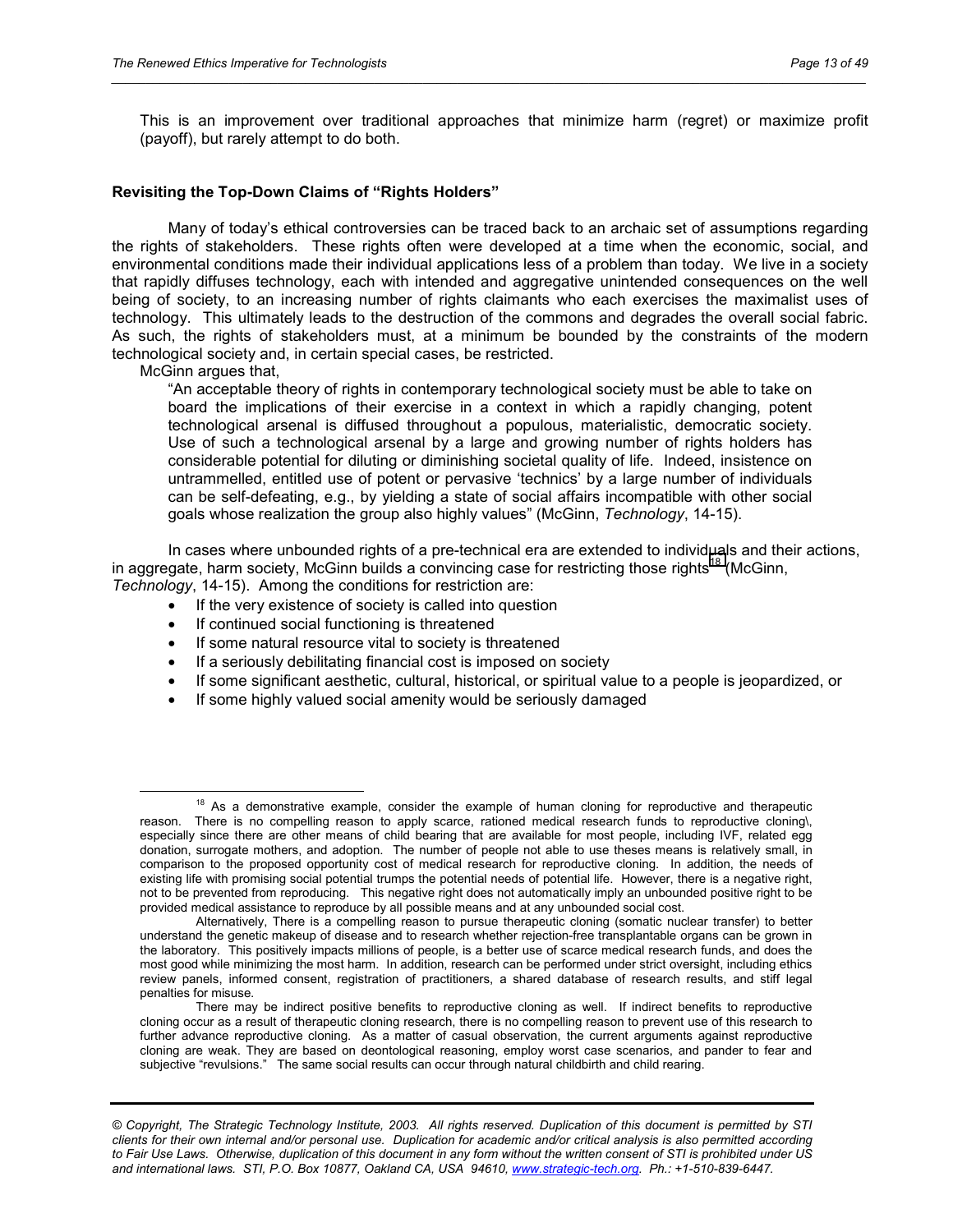#### **Build the ethics into the product design process**

A new way of thinking about technologies and engineer design is in its early stages. The new scientific understanding of life based on non-linear dynamics, or complexity theory, combined with some spectacular technological failures and risks, are forcing the technology community to re-evaluate design goals so that they can be more consistent with the principles of organization that nature has evolved to sustain the web of life (Capra, **Hidden Connections** xix). There is a movement to build ecologically sustainable communities, designed in such a way that their technologies and social institutions – their material and social structures – do not interfere with nature's inherent ability to sustain life," observes physicist Fritjof Capra. Since the network is one of the most basic patterns of organization among living things, and since, increasingly, the most problematic technological systems to manage are complex networks – global automated financial trading, the decentralized ubiquitous Internet, space vehicular systems, untested and unintended consequences of genetic engineering in live environments – extending the systematic understanding of life to the social domain means applying our knowledge of life's basic patterns and principles of organization, and specifically our understanding of living networks, to social reality (Capra, **Hidden Connections** 81).

*\_\_\_\_\_\_\_\_\_\_\_\_\_\_\_\_\_\_\_\_\_\_\_\_\_\_\_\_\_\_\_\_\_\_\_\_\_\_\_\_\_\_\_\_\_\_\_\_\_\_\_\_\_\_\_\_\_\_\_\_\_\_\_\_\_\_\_\_\_\_\_\_\_\_\_\_\_\_\_\_\_\_\_\_\_\_\_\_\_\_\_\_\_\_\_\_\_\_\_\_\_\_\_\_\_\_\_\_\_* 

Robert Pool observes that engineers do not think of what they do in social terms. However, as technologies become more complex, engineers will find it increasingly necessary to take human performance and, eventually, organizational factors into account in their designs (Pool 287). For example, Pool argues in favor of high reliability organizations that build safety into the systems and processes from the start, rather than adding it on as an afterthought. Pool argues for a design approach that accepts that people make mistakes and that organizations get sloppy and takes those factors into account in the engineering process. This is in stark contrast to the machine-centered philosophy of engineering, where one designs a plant so that it does its job efficiently, then expect people and organizations to adapt to it. (Pool 280). Likewise, Lawrence Kanous of Detroit Edison castigated the electric power industry in the post-Three Mile Island reviews, for paying "insufficient attention to the human side of such systems since most designers are hardware-oriented. They focus on what is important to the physical functioning of the machine and assume that the human operators are adaptable" (Pool 283).

When it comes to complex systems, the emphasis needs to be on making operators of technology more effective, instead of making machines more effective. The industry should consider systems that inform humans, in great and varied detail, rather than blindly automate and delegate important and risky operations to machines. "Creating such informed systems is an expensive process, one that is difficult to justify for such safe and mature technologies as coal-fired power plants. But nuclear plants are a different matter," notes Pool (Pool 285). Likewise, chemical engineers need to see their design goal not simply as maximizing yield, but as finding a process with an acceptable yield that also minimizes pollution and safety hazards (Pool 291).

The alternative is clear, according to Pool.

"Yet if any lesson emerges from the studies of organizations and risk, it is that skimping on safety has been the root of many of our most horrible accidents. There is the Bhopal tragedy, with its inactivated safety equipment, poor training, and inadequate staffing. NASA's problems leading up to the Challenger explosion [and one might add, the recent fiery Columbia re-entry] can be traced to pressures to produce quickly on an inadequate budget. The 1974 crash of a Turkish Airlines DC-10, which killed 346 people on board, was the result of a penny-wise, pound-foolish approach to safety. If we are unwilling to invest in safety and to keep on investing for as long as we insist on using hazardous technologies, then our Faustian bargains will certainly prove to be no bargains at all" (Pool 277).

*© Copyright, The Strategic Technology Institute, 2003. All rights reserved. Duplication of this document is permitted by STI clients for their own internal and/or personal use. Duplication for academic and/or critical analysis is also permitted according to Fair Use Laws. Otherwise, duplication of this document in any form without the written consent of STI is prohibited under US and international laws. STI, P.O. Box 10877, Oakland CA, USA 94610, www.strategic-tech.org. Ph.: +1-510-839-6447.*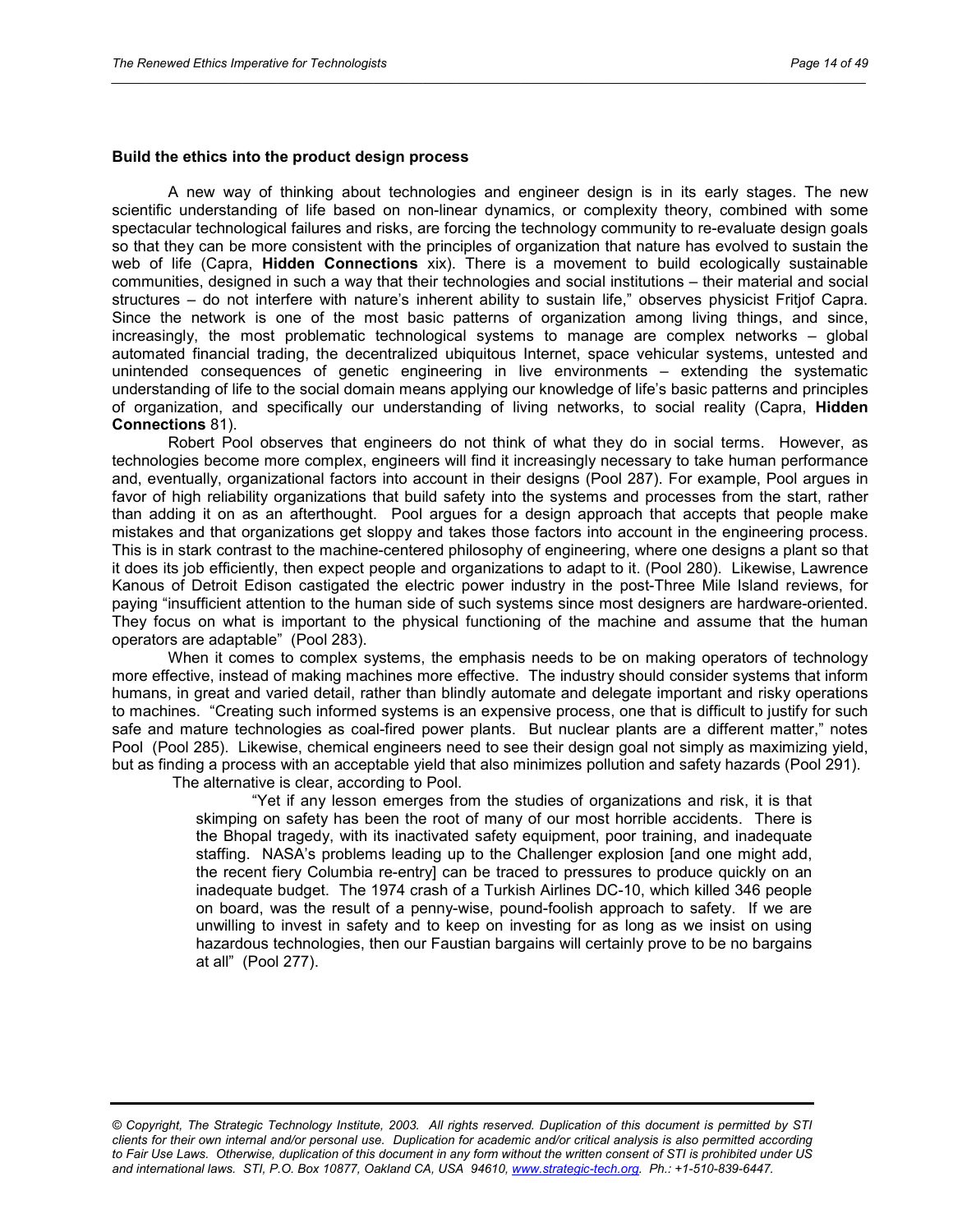# **Conclusion**

Our technology is causing social changes at a tremendous rate. The destructiveness of modern weaponry has outpaced our social ability to cooperate. As Pool observes,

*\_\_\_\_\_\_\_\_\_\_\_\_\_\_\_\_\_\_\_\_\_\_\_\_\_\_\_\_\_\_\_\_\_\_\_\_\_\_\_\_\_\_\_\_\_\_\_\_\_\_\_\_\_\_\_\_\_\_\_\_\_\_\_\_\_\_\_\_\_\_\_\_\_\_\_\_\_\_\_\_\_\_\_\_\_\_\_\_\_\_\_\_\_\_\_\_\_\_\_\_\_\_\_\_\_\_\_\_\_* 

"For better or worse, technology has changed. Our days of innocence, when machines were solely a product of larger-than-life inventors and hard-working engineers, are gone. Increasingly, technology will be a joint effort, with its design shaped not only by engineers and executives, but also psychologists, politicians, political scientists, management theorists, risk specialists, regulators, courts, and the general public. It will not be a neat system. It is probably not the best system. But, given the power and complexity of modern technology, it is likely to be our only choice" (Pool 305).

Scientists and engineers have a history of cooperation on their side. They can be the vanguard of a total international movement to save humanity. If they do not, our lease on the future may be unrenewable. The great scholar Alfred North Whitehead delivered a series of lectures in 1925 in which he warned us of the danger of non-cooperation.

> "During the past three generations, the exclusive direction of attention has been a disaster of the first magnitude. The watchwords of the nineteenth century have been struggle for existence, competition, class warfare, commercial antagonism between nations, and military warfare. The struggle for existence has been construed into a gospel of hate. However, successful organisms are those that modify their environment so as to assist each other. A species of microbes that kills the forest also exterminates itself.

> In the history of the world the prize has not gone to those species which specialized in methods of violence, or even in defensive armour. In fact, nature began with producing animals encased in hard shells for defense against the ills of life. It also experimented with size. But smaller animals, without external armour, warm-blooded, sensitive, and alert, have cleared these monsters off the face of the earth. Also, the lions and tigers are not the successful species. There is something in the ready use of force which defeats its own object. Its main defect is that it bars cooperation.

> Every organism requires an environment of friendship. The Gospel of Force is incompatible with a social life" (Whitehead 259).

Humans would fare much better if we follow the lessons of nature. Cooperation and a moral use of our non-neutral technology are the key ingredients to the success of the human organism. Enlightened scientists and engineers might teach us this lesson. It is reasonable to contend that the scientific ethic is the doctrine that should be embraced as an idealized goal and that engineers and other technologists can be the agents of success. As we embrace the idealized ethics of science and engineering, one needs to walk down this path with a clear understanding of limits, biases, and a neo-consequentalist view of the social implications of technical innovation. One hopes that renewed emphases on ethical decision-making and product designs might be accompanied by professional codes of ethics with 'teeth.' For the most sensitive and risky technologies, professional engineering and scientific societies might need to evolve to function much more like their parallels in law, medicine, and pharmacy, where those professions are governed by and licensed under the conditions set forth by the professional societies.

Regardless of the organizational path, scientists and engineers who insist upon declaring themselves neutral are, in effect, unethical. As that 1960s mantra succinctly stated, "If you are not part of the solution, you are part of the problem."

> *"It does not require a clever brain to destroy life. In fact any fool can do that. But it takes brains – and extraordinarily brilliant brains to create conditions for human happiness and to make life worth living."*

> > - Kwame Nkrumah

Speech at the Academy of Sciences, Accra, Ghana November 30, 1963

*<sup>©</sup> Copyright, The Strategic Technology Institute, 2003. All rights reserved. Duplication of this document is permitted by STI clients for their own internal and/or personal use. Duplication for academic and/or critical analysis is also permitted according to Fair Use Laws. Otherwise, duplication of this document in any form without the written consent of STI is prohibited under US and international laws. STI, P.O. Box 10877, Oakland CA, USA 94610, www.strategic-tech.org. Ph.: +1-510-839-6447.*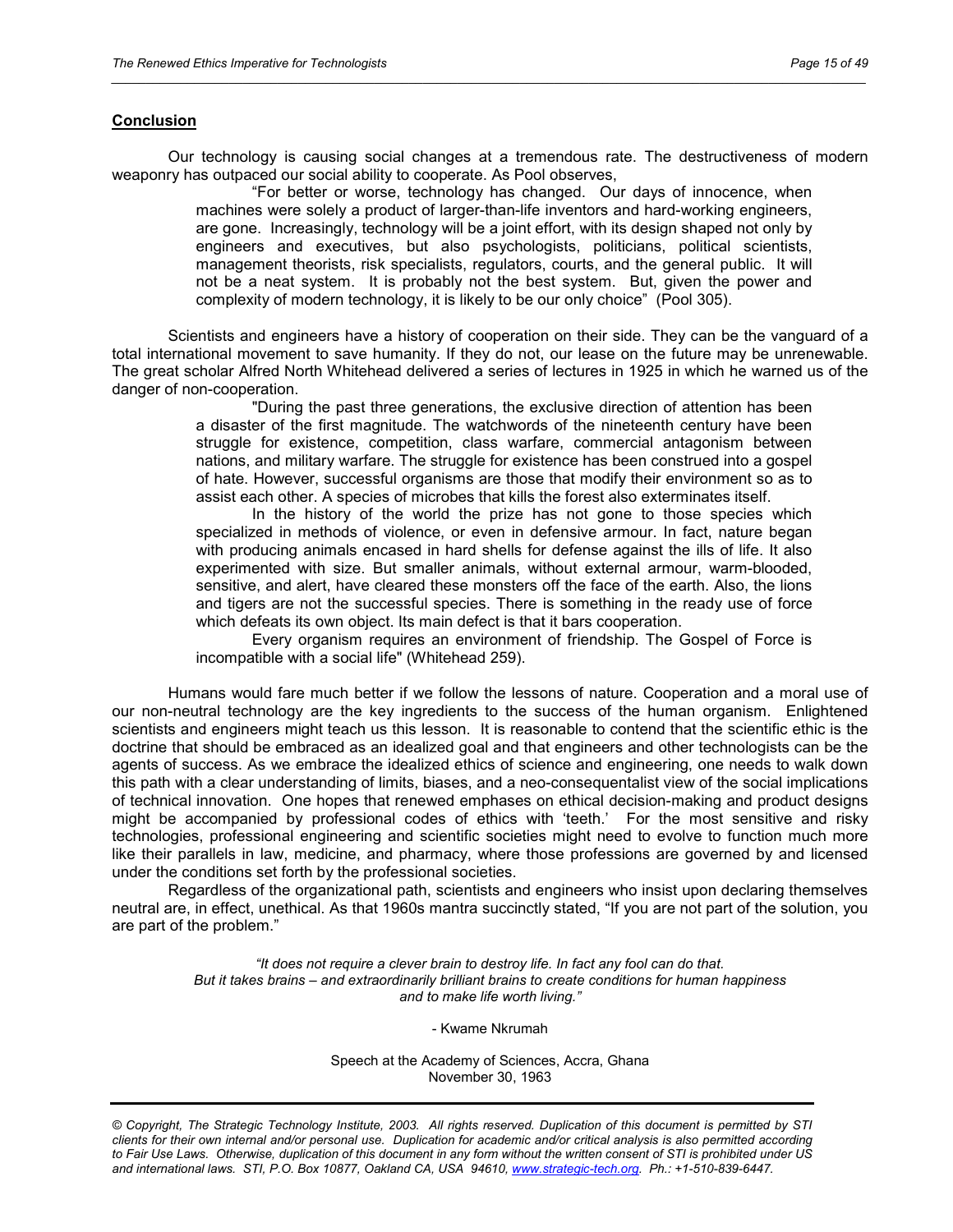# **Supplementary Case – Digital Rights Management and the Content Piracy Battle**

*\_\_\_\_\_\_\_\_\_\_\_\_\_\_\_\_\_\_\_\_\_\_\_\_\_\_\_\_\_\_\_\_\_\_\_\_\_\_\_\_\_\_\_\_\_\_\_\_\_\_\_\_\_\_\_\_\_\_\_\_\_\_\_\_\_\_\_\_\_\_\_\_\_\_\_\_\_\_\_\_\_\_\_\_\_\_\_\_\_\_\_\_\_\_\_\_\_\_\_\_\_\_\_\_\_\_\_\_\_* 

### **The DRM Controversy**

The Internet offers music, video, and book lovers virtually limitless possibilities. Digital technology brings media to a wider public, affords niche artists access to their audiences, makes our vast entertainment heritage widely available, and distributes old, new and unusual media at affordable prices. Unfortunately, the Internet also gives content pirates a new weapon.

Within the Internet culture of unlicensed use, theft of intellectual property is rampant. The music business and its artists are the most prominent victims, and ultimately consumers suffer also. Unauthorized Internet music archive sites (using multiple formats, such as .wav files, or MP3 files) provide illegal sound recordings online to anyone with a personal computer. Music can be downloaded and played indefinitely, without authorization of or compensation to the artists. Other music pirates use the Internet to peddle illegal CDs.

According to the Recording Industry Association of America (RIAA), "Because of the nature of the theft, the damage is difficult to calculate but not hard to envision. Millions of dollars are at stake. Many individuals see nothing wrong with downloading an occasional song or even an entire CD off the Internet, despite the fact it is illegal under recently enacted federal legislation. "

As the preamble to the recently held UC Berkeley Center for Law and Technology's conference on Digital Rights Management introduced the subject,

> "Music is being released on copy-protected CDs, movies on encrypted and regionencoded DVDs, and Congress is considering the mandate of technological protection for digital television. The next generation of information distribution will be defined by the purchase of rights to receive digital content for a set of defined and controlled uses. Digital Rights Management (DRM) systems are the technological measures built into the hardware or software of home computers, digital televisions, stereo equipment, and portable devices in order to manage the relationships between users and protected expression."

As technological solutions increasingly interact and even supersede the laws of intellectual property, privacy, and contract law, it is imperative for everyone from lawyers, technologists, and policy-makers to artists and consumers to re-evaluate society's notions of purchase rights, copyright protection's scope, and fair use in the context of the new realities of modern technically-enabled society.

If an ethical software engineer is working on the controversial DRM technology in the superheated battle of rhetoric and lawsuits between the entertainment industry, commercial pirates, and nuisance noncommercial pirates in college dorm rooms, what is one to do? The competing interests that need to be satisfied include: (a) content owners, who have the right to withhold their content until payment is received, and who are the customers and source of revenue for the software engineer's company, (b) shareholders, who expect maximization of profits, (c) Fair Use claimants, who have the federal law on their side, and (e) the public consumer, who applies a property rights model based on physical, hard-to-copy, hard-todistribute media of a bygone era to the highly fluid digital media of today.

#### **Stakeholders' Interests -- Arguments for DRM**:

The RIAA is a trade association whose members create, manufacture and/or distribute approximately 90% of all legitimate sound recordings produced and sold in the United States. The Anti-Piracy division of the RIAA investigates the illegal production and distribution of sound recordings. RIAA's position is that,

> "Many do not understand the significant negative impact of piracy on the music industry. Though it would appear that record companies are still making their money and that artists are still getting rich, these impressions are mere fallacies. Each sale by a pirate represents a lost legitimate sale, thereby depriving not only the record company of profits, but also the artist, producer, songwriter, publisher, retailer, … and the list goes on.

*<sup>©</sup> Copyright, The Strategic Technology Institute, 2003. All rights reserved. Duplication of this document is permitted by STI clients for their own internal and/or personal use. Duplication for academic and/or critical analysis is also permitted according to Fair Use Laws. Otherwise, duplication of this document in any form without the written consent of STI is prohibited under US and international laws. STI, P.O. Box 10877, Oakland CA, USA 94610, www.strategic-tech.org. Ph.: +1-510-839-6447.*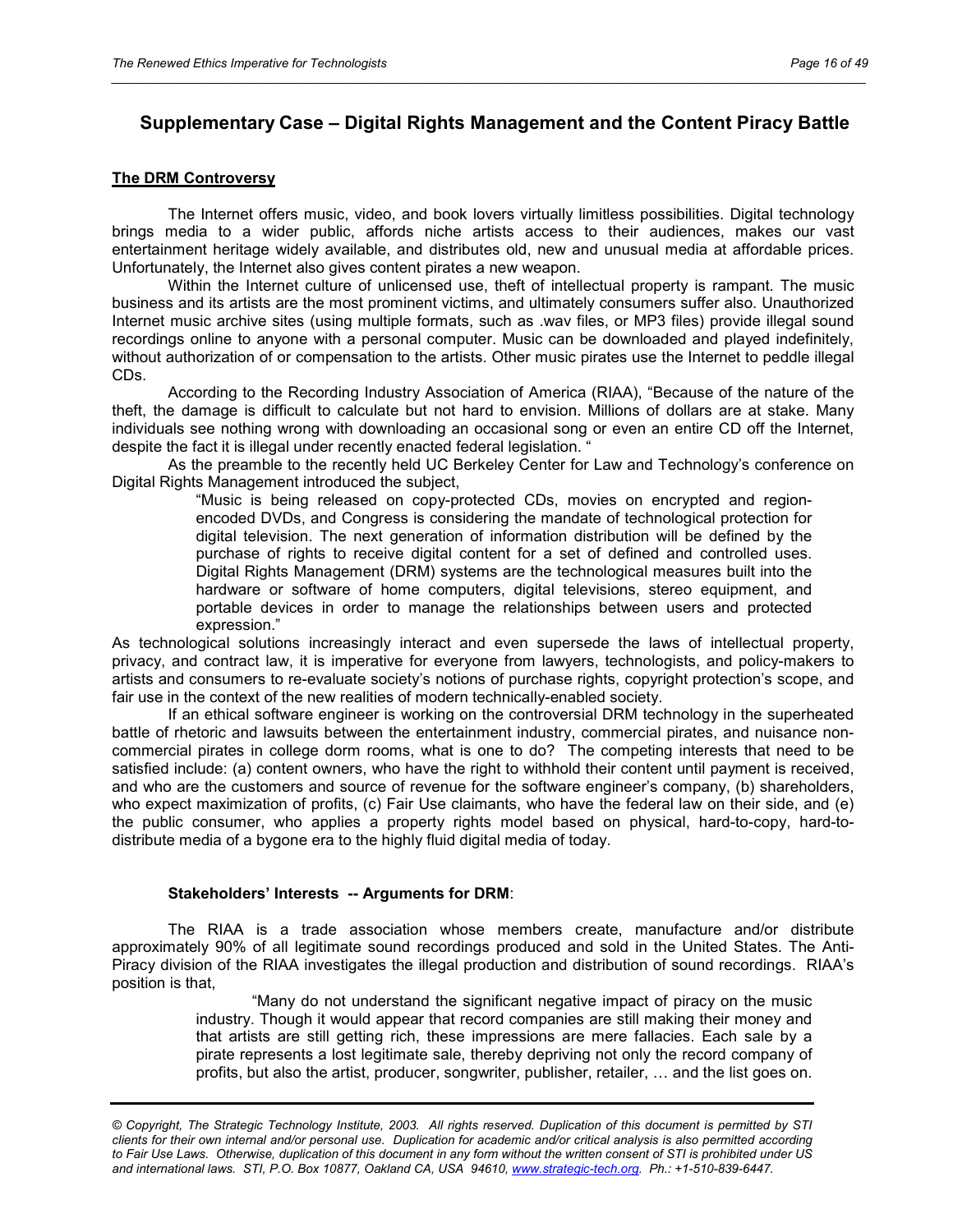The consumer is the ultimate victim, as pirated product is generally poorly manufactured and does not include the superior sound quality, artwork, and insert information included in legitimate product. Consumers also lose because the shortcut savings enjoyed by pirates drive up the costs of legitimate product for everyone. Plus, good luck returning a pirated tape or CD when the quality is inferior or the product is defective, as it often is. Honest retailers (who back up the products they sell) lose because they can't compete with the prices offered by illegal vendors. Less business means fewer jobs, jobs often filled by young adults." (RIAA Website: Position on Piracy)

*\_\_\_\_\_\_\_\_\_\_\_\_\_\_\_\_\_\_\_\_\_\_\_\_\_\_\_\_\_\_\_\_\_\_\_\_\_\_\_\_\_\_\_\_\_\_\_\_\_\_\_\_\_\_\_\_\_\_\_\_\_\_\_\_\_\_\_\_\_\_\_\_\_\_\_\_\_\_\_\_\_\_\_\_\_\_\_\_\_\_\_\_\_\_\_\_\_\_\_\_\_\_\_\_\_\_\_\_\_* 

RIAA believes that the principle that the work that one has created belongs to the creator and should be controlled by the creator is as timeless as it is global. Around the world, this principle is encoded in law. The industry's goal is to make the Internet a legitimate marketplace for sound recordings, and that can't happen unless artist and record company rights are respected.

The renowned film director George Lucas puts it this way, "There is no free lunch. No matter how free its seems someone is paying for it. In the end, when someone gets ripped off or someone is getting something for free, someone else is getting screwed" (Speech at 2003 COMDEX). The prevailing view among content owners, creators, and studio executives is that:

• Digital content (e.g., music, movies) won't really be secure until DRMs are in all digital media systems (including general purpose computers)

• The computer/software industry has resisted "voluntary" standards on DRMs

• Standards are essential to ensure interoperability among various vendors DRMs

•Broadband deployment has arguably been hindered by threat of "piracy," so stronger legal protection is necessary.

Our goal is … "protecting content against theft and illegal redistribution, while protecting the thrilling advances and digital abilities to which we are accustomed," notes Peter Chernin, President & COO, News Corporation Chairman and CEO of the Fox Group (Keynote speech at 2003 COMDEX).

DRM provides a comfort level to studio executives and enables powerful new business models that allow content owners and product developers to offer greater choice and pricing options to their customer base. The alternative, according to Lucas, is that "…only safe movies will get made, movies with mass appeal that distributors feel are likely to make money. Smaller, art, experimental, or even films like Star Wars would simply not get made, let alone distributed" (Speech at 2003 COMDEX).

# **Stakeholders' Interests -- Arguments Against DRM:**

# **Property Rights**

Referring to DRM's ability to limit copies to a specific number (including zero) and limit the devices on which a CD or DVD may be played, Julie Cohen of the Georgetown University Law Center observes that, "DRM systems impose restrictions on what individuals can do in the privacy of their homes with copies of works they've paid for." (Cohen 47) She continues, "Direct functionality restrictions intrude on the seclusion, or 'private space,' that long-established social practice reserves to the individual or family, while forcing changes in a set of behaviors within that space." (Cohen 48)

- SRI cryptographer Drew Dean asks thorny questions for lawyers, such as:
- What does it mean to "own" something that I'm not allowed to understand how it works?
- Am I responsible for what my computer does without my knowledge?

# **Free Speech**

Corley, a Norwegian teenager who also edits a hacker's magazine, wrote a program, DeCSS, to bypass CSS, the protection technology, and posted it on the Internet. He claimed a First Amendment right to post or link because DeCSS was a controversial issue of public importance. Corley also claimed that DeCSS is speech that he has a right to utter under the First Amendment. Corley claimed the Digital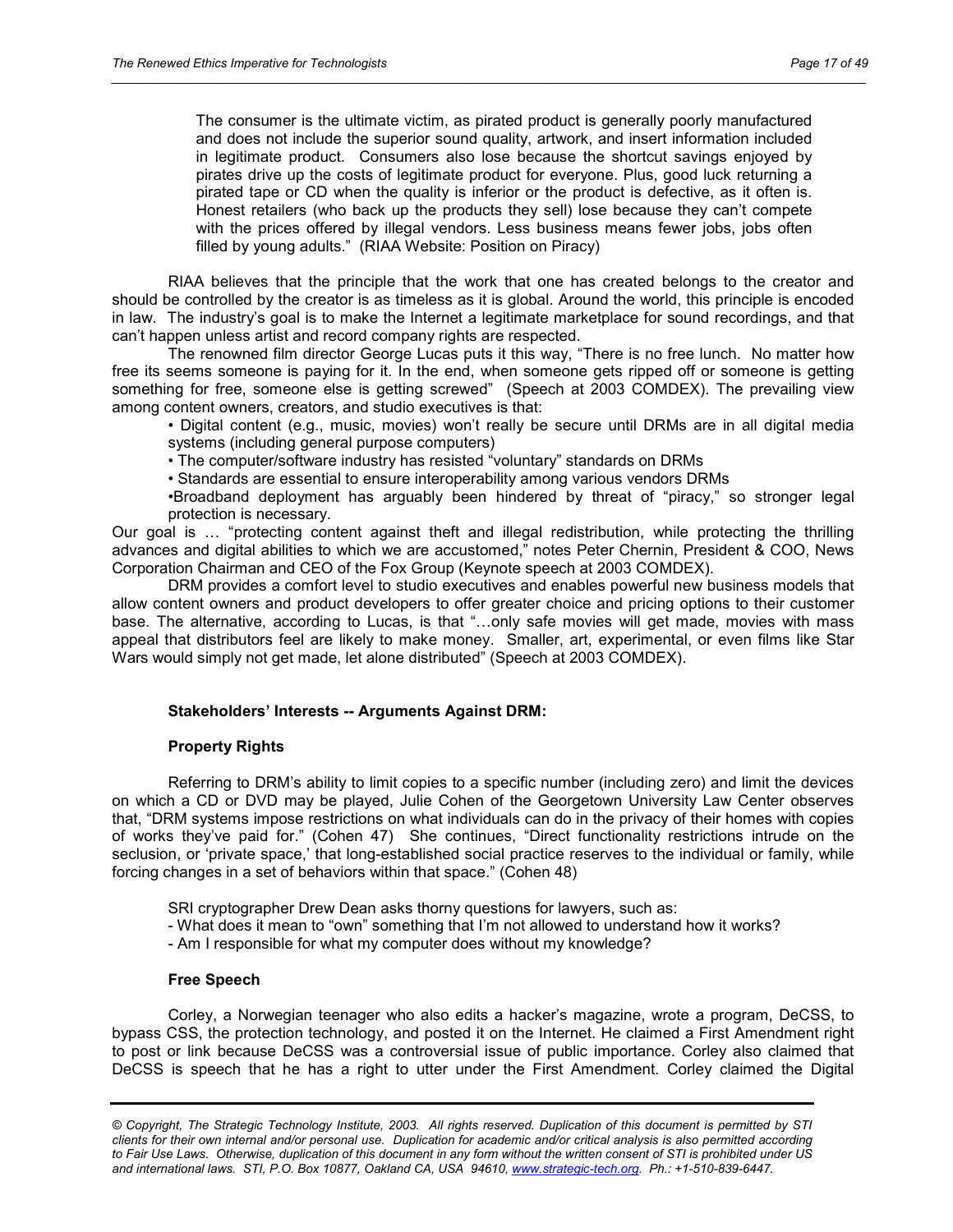Millennium Copyright Act (DMCA) was unconstitutional because it was not narrowly tailored to achieve a substantial government purpose.

*\_\_\_\_\_\_\_\_\_\_\_\_\_\_\_\_\_\_\_\_\_\_\_\_\_\_\_\_\_\_\_\_\_\_\_\_\_\_\_\_\_\_\_\_\_\_\_\_\_\_\_\_\_\_\_\_\_\_\_\_\_\_\_\_\_\_\_\_\_\_\_\_\_\_\_\_\_\_\_\_\_\_\_\_\_\_\_\_\_\_\_\_\_\_\_\_\_\_\_\_\_\_\_\_\_\_\_\_\_* 

# **Fair Use**

Critics argue that, because DRMs enforce a strict set of rules, those rules overreach the established doctrine of Fair Use, which allows copying for academic, research, criticism, backup, archival, and noncommercial sampling purposes. For example, the U.S Copyright Act of 1976 (17 USC) lists four nonexclusive factors courts must balance in determining whether a particular use is fair. They are:

- o The purpose and character of the use
- o The nature of the copyrighted work
- $\circ$  The amount and substantiality of the portion used in relation to the copyrighted work as a whole, and
- $\circ$  The effect of the use on the potential market for or value of the copyrighted work.

# **Chilling Effect on Cryptographic Research**

Boston College Law School Professor Joseph Liu argues that the DMCA will have a non-trivial impact on the conditions under which such research takes place by:

- Limiting who can conduct research
- Imposing additional hurdles before research
- Limit free communication about research
- Limit avenues for publication
- Require notice and disclosure of results
- Affect content of published work

# **Abuse of Privacy**

According to the ACM, "Computing and communication technology enables the collection and exchange of personal information on a scale unprecedented in the history of civilization. Thus there is increased potential for violating the privacy of individuals and groups" (ACM Code of Ethics). Cohen argues that DRM systems are capable of reporting back to the copyright owners the activities of individual users. Such reporting may occur as part of a pay-per-use arrangement for access to the work or independent payment terms. It could also be designed to report attempts to make unauthorized copies or determine which software programs a user is running. "In Western culture, information about intellectual activity has long been regarded as fundamentally private, both for reasons related to individual dignity and because of the powerful chilling effect that disclosure of intellectual preferences would produce," notes Cohen (Cohen 47-48).

# **Open Public Debate**

Princeton's Ed Felton argues, "Important public policy questions depend on understanding technology. [This is] especially true right now for DRM. Bans on understanding technology cripple the public debate about these issues" (Felton).

# **Other IT industry arguments common among DRM opponents include:**

- It would prevent many beneficial uses of IT
- It would add expense to IT systems
- It would undermine system performance
- Would retard innovation & investment in IT
- It may make systems more vulnerable to hacking (DRM = "break once, break everywhere" system)
- The government & content industry shouldn't dictate how the IT industry builds its products.

*<sup>©</sup> Copyright, The Strategic Technology Institute, 2003. All rights reserved. Duplication of this document is permitted by STI clients for their own internal and/or personal use. Duplication for academic and/or critical analysis is also permitted according to Fair Use Laws. Otherwise, duplication of this document in any form without the written consent of STI is prohibited under US and international laws. STI, P.O. Box 10877, Oakland CA, USA 94610, www.strategic-tech.org. Ph.: +1-510-839-6447.*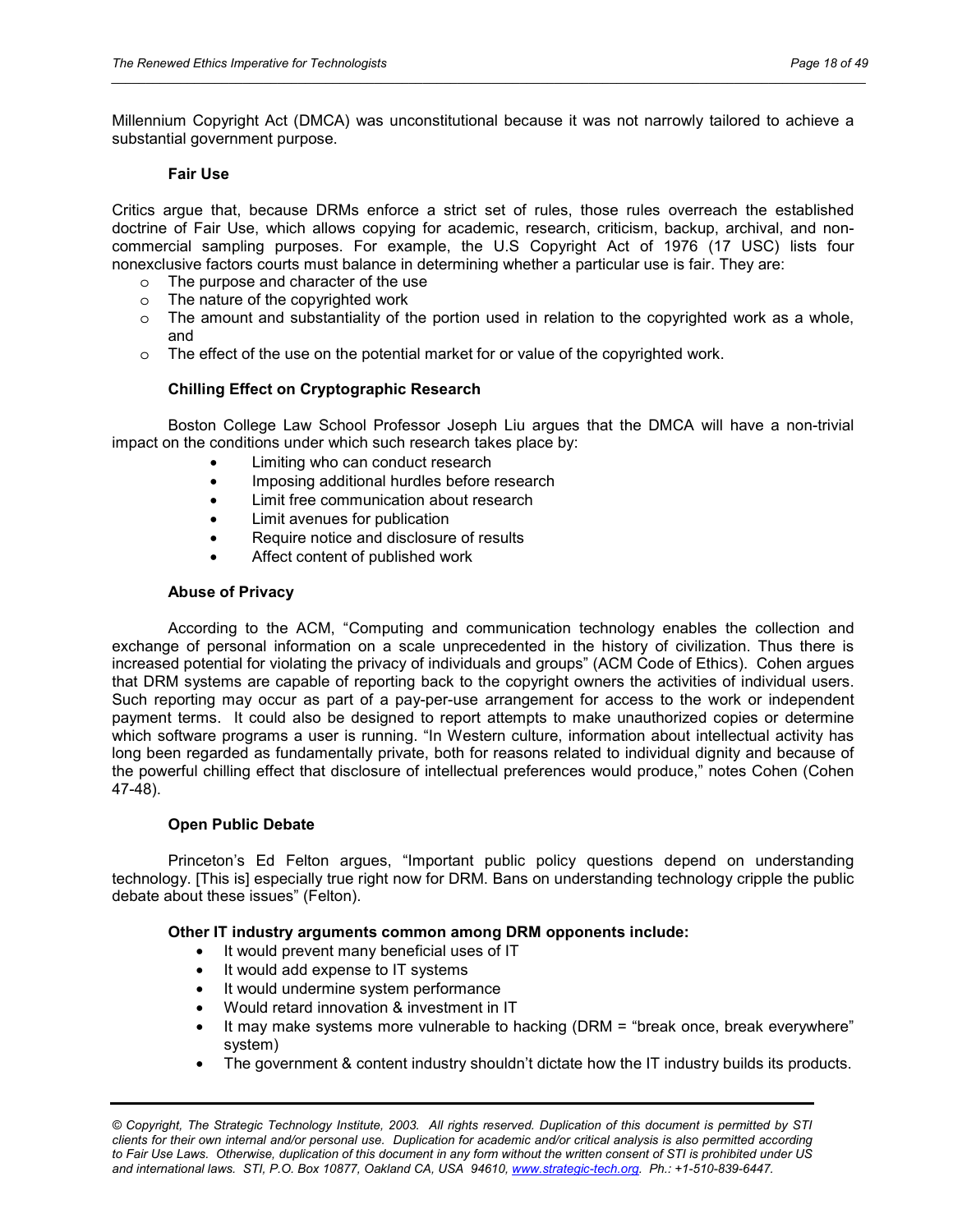As a result, UC Berkeley law professor Pamela Samuelson has asked the fundamental question in a paper by the same name, *DRM {AND/OR/VS.} LAW*. Is DRM a copyright enforcement mechanism? Is DRM as an alternative mechanism to copyright law whereby industry standard-setting processes act as alternatives to law? Is DRM a means to override the law, for example, as a way for content owners to override Fair Use, First Sale, and Public Domain principles? She also argues that the law can be a means to control DRM, e.g., require privacy protection and build in Fair Use capabilities (Samuelson 41-45).

*\_\_\_\_\_\_\_\_\_\_\_\_\_\_\_\_\_\_\_\_\_\_\_\_\_\_\_\_\_\_\_\_\_\_\_\_\_\_\_\_\_\_\_\_\_\_\_\_\_\_\_\_\_\_\_\_\_\_\_\_\_\_\_\_\_\_\_\_\_\_\_\_\_\_\_\_\_\_\_\_\_\_\_\_\_\_\_\_\_\_\_\_\_\_\_\_\_\_\_\_\_\_\_\_\_\_\_\_\_* 

# **The Facts**

# **Piracy is a Problem for the Content Industry19**

Intellectual property piracy accounted for 20 million pirated optical discs seized and 4.5 million pirated videos seized in 2000 (MPAA). Illegal copies are also made from legitimate advance screening and marketing copies, from illicit duplicating facilities, camcording in movie theatres, and though rare, theatrical print theft from couriers or facilities. Pirates steal from cable and satellite signals with circumvention devices, such as DeCSS, Macrovision defeaters, and black boxes. The most notable press goes to Napster (defunct), Kazaa, Limewire, Gnutella, and Morpheous, which enable free downloads of media from Internet FTP sites or via file swapping utilities.

In a brazen press release, Sharman Networks " …celebrated its 200 millionth download of Kazaa Media Desktop (KMD) on Tuesday 11th March. This further secures its position as the number one peer-topeer software application in the world. The most downloaded, the largest number of users and the fastest growth. The first big leap for Kazaa Media Desktop was its 100 millionth download in August 2002. Now, 7 months later over 200 million copies of KMD have been grabbed from Download.com. And we're not stopping here. We are currently working on some new features which will take us towards the next 100 million."

However, a federal court recently ruled that similar peer-to-peer file-sharing software programs Grokster and Morpheus do not infringe upon copyrights, instead placing the criminal burden on individual users of the software.

The impact on entertainment industry revenues is significant. The MPAA estimates \$3 billion in annual revenues were lost by the US motion picture industry. Piracy upsets carefully planned release schedules. For example, *Star Wars: Episode 1 – The Phantom Menace* had much lower Asian attendance because of earlier US piracy. RIAA estimates the music industry loses about \$4.2 billion to piracy worldwide and \$300 million a year domestically. The music industry loses more than \$1 billion per year from the illegal activities conducted in the world's four leading pirate marketplaces — Brazil, China, Russia and Mexico.

According to Universal Music Group's VP Asset Management, Jonathan Bender, at the 2003 Digital Content Delivery Conference, even though UMG held a 28% share of worldwide music distribution in 2002

 $\overline{a}$ 

•

 $19$  The pirate's credo is still the same--why pay for it when it's so easy to steal? The credo is as wrong as it ever was. Stealing is still illegal, unethical, and all too frequent in today's digital age. According to the RIAA, "Piracy" generally refers to the illegal duplication and distribution of sound recordings. There are four specific categories of music piracy:

<sup>•</sup> Pirate recordings are the unauthorized duplication of only the sound of legitimate recordings, as opposed to all the packaging, i.e. the original art, label, title, sequencing, combination of titles etc. This includes mixed tapes and compilation CDs featuring one or more artists.

<sup>•</sup>  • Counterfeit recordings are unauthorized recordings of the prerecorded sound as well as the unauthorized duplication of original artwork, label, trademark and packaging.

<sup>•</sup> Bootleg recordings (or underground recordings) are the unauthorized recordings of live concerts, or musical broadcasts on radio or television.

<sup>•</sup> 

<sup>•</sup> Online piracy is the unauthorized uploading of a copyrighted sound recording and making it available to the public, or downloading a sound recording from an Internet site, even if the recording isn't resold. Online piracy may now also include certain uses of "streaming" technologies from the Internet.

*<sup>©</sup> Copyright, The Strategic Technology Institute, 2003. All rights reserved. Duplication of this document is permitted by STI clients for their own internal and/or personal use. Duplication for academic and/or critical analysis is also permitted according to Fair Use Laws. Otherwise, duplication of this document in any form without the written consent of STI is prohibited under US and international laws. STI, P.O. Box 10877, Oakland CA, USA 94610, www.strategic-tech.org. Ph.: +1-510-839-6447.*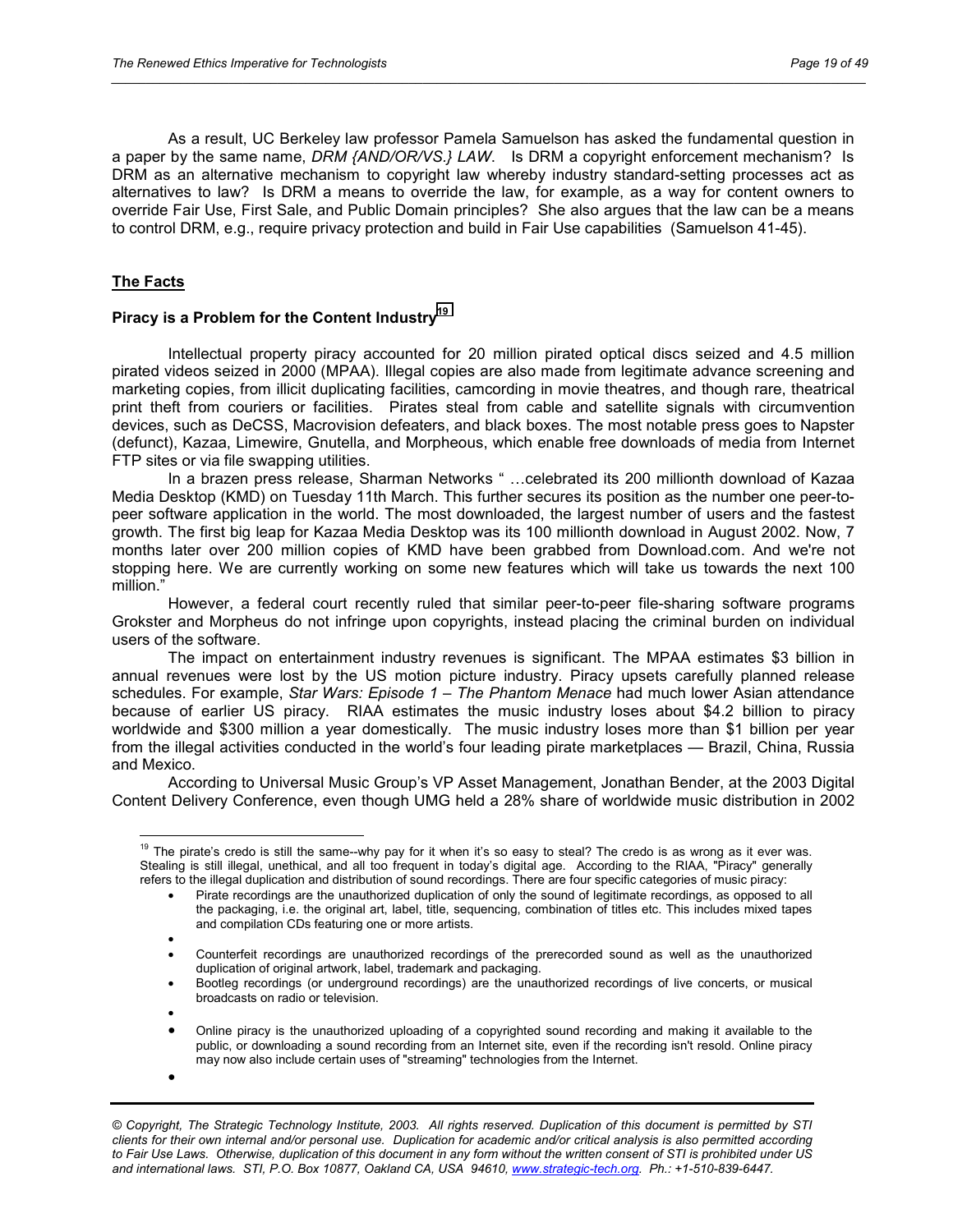(30% share of new releases), it experienced a decline of 20% in CD units over the past three years, due to in part to free downloads and burns. But, he also acknowledged that other factors, such as competition for disposable income of young consumers, ageing demographics, and new, incompatible audio formats also contributed to the problem.

*\_\_\_\_\_\_\_\_\_\_\_\_\_\_\_\_\_\_\_\_\_\_\_\_\_\_\_\_\_\_\_\_\_\_\_\_\_\_\_\_\_\_\_\_\_\_\_\_\_\_\_\_\_\_\_\_\_\_\_\_\_\_\_\_\_\_\_\_\_\_\_\_\_\_\_\_\_\_\_\_\_\_\_\_\_\_\_\_\_\_\_\_\_\_\_\_\_\_\_\_\_\_\_\_\_\_\_\_\_* 

The music industry is fighting back with seizures, raids, arrests and convictions. According to RIAA:

- o More than 230 distribution operations were raided in 2001, compared to approximately 100 in 2000.
- o More than 145 manufacturing operations were raided in 2001, compared to approximately 50 in 2000.
- o 2.8 million unauthorized CD-Rs were seized, compared to 1.6 million in 2000.
- o 21 million labels were seized, compared to 3.5 million last year.
- o Search warrants were up 74 percent
- o Arrests and indictments were up 113 percent
- o Sight seizures were up 170 percent
- o Guilty pleas/convictions were up 203 percent

# **Poor or Outdated Business Models are at the Root of the Piracy Problem**

The recording industry can be legitimately criticized for enforcing a bundling strategy, where even if the consumer wants one or two songs, they have been forced to buy a full CD at high prices. Thirty years ago, the record industry (a) gave a small of amount of material away for free on the radio, (b) did not care if copies were made for personal use compilations or passed on to friends, (c) sold singles for under \$1, (d) provided a better deal with albums for fans of artists than buying a dozen singles, (e) made money on the live concert, (f) made money on the T-shirts sold at concerts, and (g) captured the loyalty of consumers with fan clubs. Somewhere, the lure of the \$14 CD caused the industry to move away from singles and a model that worked for them for decades. Arguably, what we are seeing today is a consumer demand for a return to a singles-based sales model.

However, according to RIAA, the vast majority of CDs are never profitable. After production, recording, promotion and distribution costs, most never sell enough to recover these costs, let alone make a profit. In the end, less than 10% are profitable, and in effect, it is these recordings that finance all the rest. Eighty-five percent of recordings released don't even generate enough revenue to cover their costs. Record companies depend heavily on the profitable fifteen percent of recordings to subsidize the less profitable types of music, to cover the costs of developing new artists, and to keep their businesses operational. The thieves often don't focus on the 85%; they go straight to the top and steal the gold. (Source: RIAA)

Finally, and perhaps most importantly, the creative artists lose. Musicians, singers, songwriters and producers don't get the royalties and fees they've earned. Virtually all artists (95%) depend on these fees to make a living. The artists also depend on their reputations, which are damaged by the inferior quality of pirated copies sold to the public. (Source: RIAA)

# **US Copyright Law is the Basis for Content Owner's Rights**

"Copyright" is a term of intellectual property law that prohibits the unauthorized duplication, adaptation or distribution of a creative work. In the recording industry, there are usually two copyrighted works involved: 1) The copyright in the musical composition, i.e. the actual lyrics and notes on paper. This is usually owned by the songwriter or music publisher. 2) The copyright in the sound recording, i.e. the recording of the performer singing or playing a given song. This is usually owned by the record company. (Source: RIAA)

Under US Copyright Law, authors of original works of authorship generally have five exclusive rights:

- Reproduce work in copies
- Make derivative works
- Distribute copies to the public
- Public performance and public display

*<sup>©</sup> Copyright, The Strategic Technology Institute, 2003. All rights reserved. Duplication of this document is permitted by STI clients for their own internal and/or personal use. Duplication for academic and/or critical analysis is also permitted according to Fair Use Laws. Otherwise, duplication of this document in any form without the written consent of STI is prohibited under US and international laws. STI, P.O. Box 10877, Oakland CA, USA 94610, www.strategic-tech.org. Ph.: +1-510-839-6447.*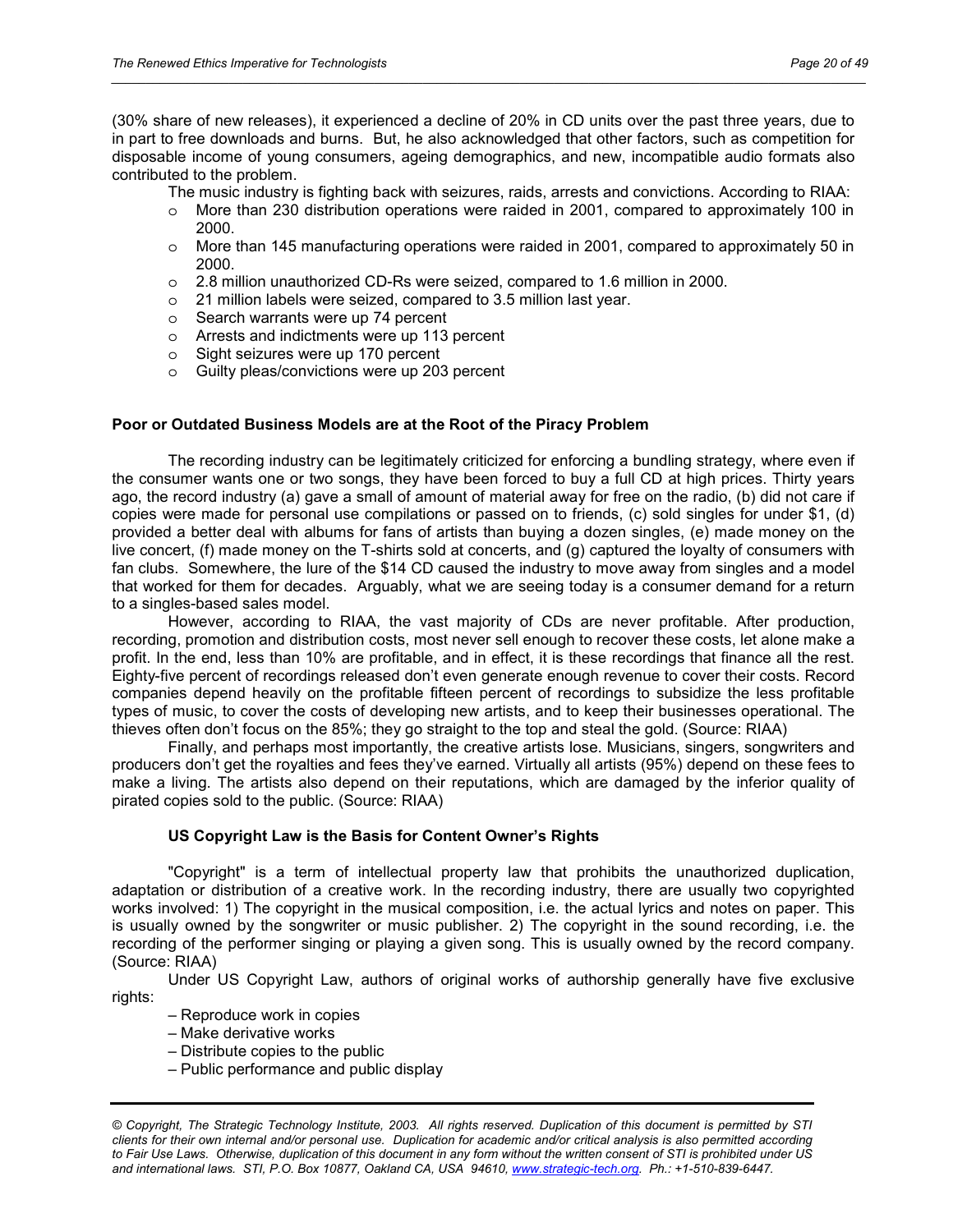Congress passed the Digital Millennium Copyright Act (DMCA) in 1998, which created two new intellectual property rights:

*\_\_\_\_\_\_\_\_\_\_\_\_\_\_\_\_\_\_\_\_\_\_\_\_\_\_\_\_\_\_\_\_\_\_\_\_\_\_\_\_\_\_\_\_\_\_\_\_\_\_\_\_\_\_\_\_\_\_\_\_\_\_\_\_\_\_\_\_\_\_\_\_\_\_\_\_\_\_\_\_\_\_\_\_\_\_\_\_\_\_\_\_\_\_\_\_\_\_\_\_\_\_\_\_\_\_\_\_\_* 

– Anti-circumvention rules (sec. 1201)

– Protection for copyright management information (sec. 1202)

The rules are complex and somewhat ambiguous.

In addition, The No Electronic Theft law (the "NET" Act) is significant because now sound recording infringements (including by digital means) can be criminally prosecuted even where no monetary profit or commercial gain is derived from the infringing activity. Punishment in such instances includes up to three years in prison and/or \$250,000 in fines. The NET Act also extends the criminal statute of limitations for copyright infringement from three to five years. Additionally, the NET Act amended the definition of "commercial advantage or private financial gain" to include the receipt (or expectation of receipt) of anything of value, including receipt of other copyrighted works (as in MP3 trading). Punishment in such instances includes up to five years in prison and/or \$250,000 in fines. Individuals may also be civilly liable, regardless of whether the activity is for profit, for actual damages or lost profits, or for statutory damages up to \$150,000 per work infringed.

According to Samuelson, the DMCA 1201(a)(1)(A) makes it illegal to circumvent effective technical measures used by copyright owners to protect access to their works. However, there are no corresponding provisions making it illegal to circumvent other technical measures, such as copy controls. Was this intended to leave room for circumvention of copy controls as long as it didn't result in copyright infringement?

Other DMCA rules include:

- 1201(k), which mandates Macrovision DRM in VCRs
- 1202 protects the integrity of "copyright management information" from alteration/removal
- 1203 provides broad remedies to successful plaintiffs (injunctions, statutory damages, etc.)
- 1204 makes willful violation of 1201 or 1202 for profit/financial gain a crime with penalties of up to \$500K fine and up to 5 yrs in jail for the first offence, and up to \$1 million and up to 10 years in jail for the second the offence.

In most respects, the EU's Copyright Directives is more restrictive than DMCA, in that it:

- Bans all acts of circumvention, not just of access controls
- Broad ban on circumvention technologies very similar to DMCA (but reaches possession as well)
- No exceptions, not even for encryption research
- No Library of Congress (LOC) rule-making processes
- But it requires member states to ensure that copyright owners enable users to exercise some copyright exceptions, although it does not say how.

While there is no such thing as an international copyright law, many treaties have been signed that establish a mutual respect for countries' copyright laws.

# **US Copyright Law is also the Basis for Consumer Claims of Ownership Rights**

However, there are a series of limitations and exceptions to those exclusive rights, including Fair Use. (Samuelson, DRM Presentation, UC Berkeley, Feb. 27, 2003) The exceptions to DMCA 1201(a)(1)(A) include:

- Non-profit "shopping" privilege
- Legitimate law enforcement/national security
- When necessary for program interoperability
- "Legitimate" encryption research
- To protect minors vs. harmful material
- •To protect against collection of personal data (surveillance without notice)

*<sup>©</sup> Copyright, The Strategic Technology Institute, 2003. All rights reserved. Duplication of this document is permitted by STI clients for their own internal and/or personal use. Duplication for academic and/or critical analysis is also permitted according to Fair Use Laws. Otherwise, duplication of this document in any form without the written consent of STI is prohibited under US and international laws. STI, P.O. Box 10877, Oakland CA, USA 94610, www.strategic-tech.org. Ph.: +1-510-839-6447.*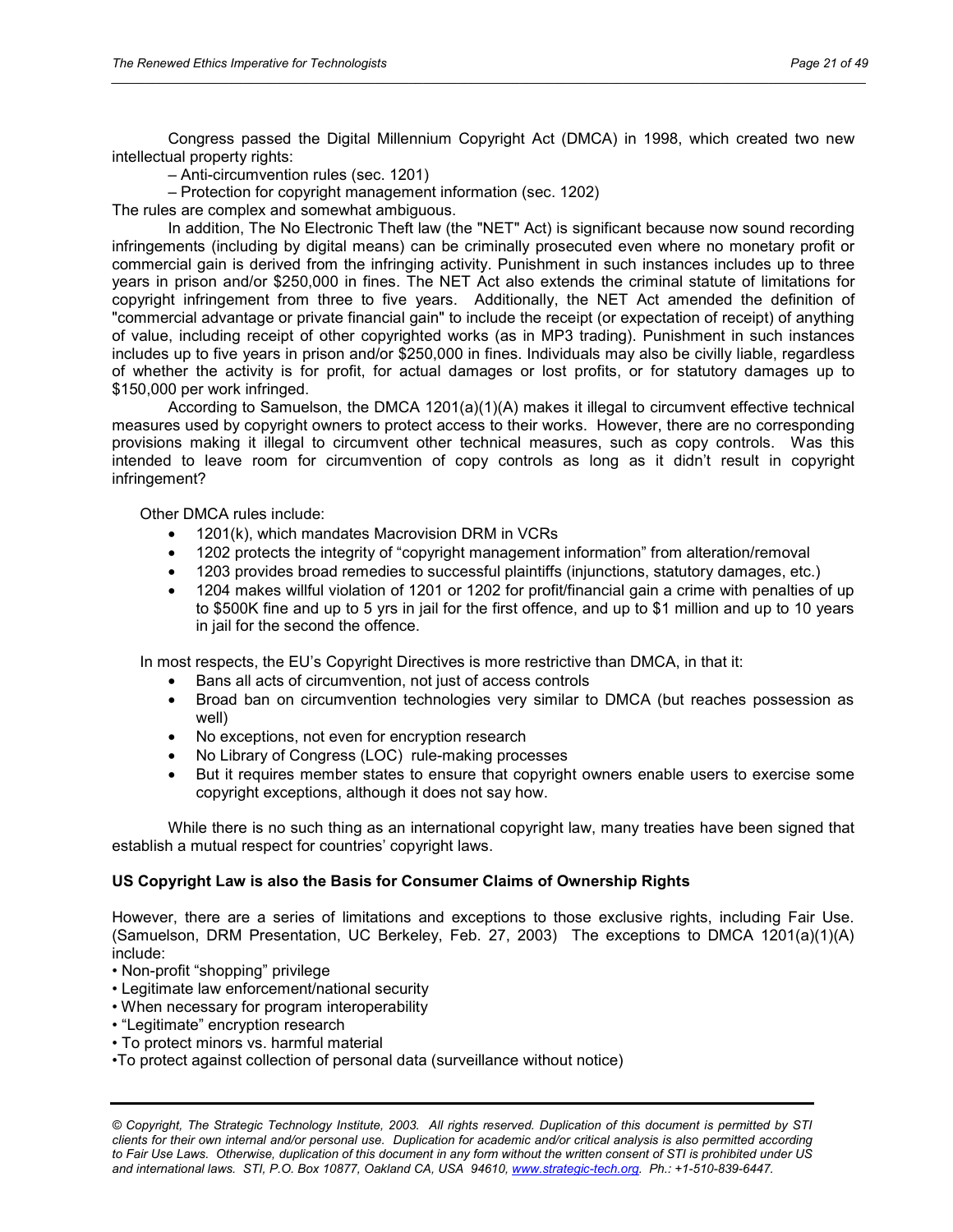# • Computer security testing

Samuelson also notes that under DMCA 1201(c) certain rights are unaffected. They include:

- No effect on rights, limits or defences, including fair use, under this title
- No effect on contributory or vicarious liability
- No requirement to respond to technical measures in computer/consumer products
- No effect on free speech/press rights

Does Fair Use apply to DMCA rules? Authorities disagree:

• 1201 is not copyright, so no fair use (Corley decisions; Nimmer; but Boucher/Lofgren seek change)

*\_\_\_\_\_\_\_\_\_\_\_\_\_\_\_\_\_\_\_\_\_\_\_\_\_\_\_\_\_\_\_\_\_\_\_\_\_\_\_\_\_\_\_\_\_\_\_\_\_\_\_\_\_\_\_\_\_\_\_\_\_\_\_\_\_\_\_\_\_\_\_\_\_\_\_\_\_\_\_\_\_\_\_\_\_\_\_\_\_\_\_\_\_\_\_\_\_\_\_\_\_\_\_\_\_\_\_\_\_* 

- 1201(c)(1) preserves it (Ginsburg, Samuelson)
- DMCA anti-circumvention rules are unconstitutional unless some Fair Use hacking is allowed (Ginsburg, Netanel, Lunney, EFF)
- Is it also Fair Use to build a tool to enable Fair Use circumvention? (Boucher/Lofgren would allow)

DMCA has modest consumer protections for these cases:

- Non-profit "shopping" privilege
- Protection of personal data privilege
- Parental control privilege
- LOC rulemaking added two others:
- Broken access control
- Study of filtering software

# **DRM Technologies Can Prevent Much, but not All of the Piracy Problem – How it Works**

DRM is the industry term used to describe the process of managing access, usage and reproduction of electronic products, including databases, research reports, music, newsletters and publications. Owners of these electronic materials have been reluctant to distribute and sell their products over the Internet because they have been unable to control what people subsequently do with these items. According to Barbara Fox, Senior Fellow at Harvard's Kennedy School of Government and a Microsoft Software Architect, Digital Rights Management is an infrastructure to support secure promotion, sale, and delivery of digital content.

DRM Systems always incorporate cooperating, autonomous components. DRM provides for encryption<sup>20</sup> of content, authentication<sup>21</sup> of rights claimants and rights permitted, and secure execution environments.<sup>22</sup> Digital Rights Management is based on the ability to protect or 'lock' the content inside an electronic package. The content can only be accessed when a user is furnished with an electronic key (also called a license). That key is tied to the purchaser's computer and can't be shared. If the user passes the content on to another viewer, only the protected package can be transferred. Subsequent recipients must purchase their own access - and receive their own key - in order to access the content. Access to the content is managed by a remote process, which determines which users are granted keys. Typically, access is granted when a user buys the content, or is a member of a group (like subscribers) who are scheduled to receive information on a regular basis.

<sup>&</sup>lt;sup>20</sup> Encryption's goal is to prevent tampering during distribution. Examples include CSS for DVDs and Pay-per-view, symmetric ciphers, where the same (secret) key is used to encrypt and decrypt a block of content, and key wrapping. (Fox)

<sup>&</sup>lt;sup>21</sup> Authentication is the process of establishing confidence in the truth of some claim. The goals in DRM systems include content authenticity, device authentication, user authentication, and authorization to access content. Authentication technologies include: biometrics, tickets/tokens, user authentication shared secret, smartcards, Public Key certificates, watermarking (embed a secret message in an image), and fingerprinting (identify and compare images). (Fox)

<sup>&</sup>lt;sup>22</sup> Secure Execution Environments include hardware-based closed systems, such as purpose-built boxes with "trusted" software, no programmability, and controlled outputs, or its software analog, such as "Trusted" subsystems within a PC used to "containerize" content controlled by permissions derived from machine-readable licenses. (Fox)

*<sup>©</sup> Copyright, The Strategic Technology Institute, 2003. All rights reserved. Duplication of this document is permitted by STI clients for their own internal and/or personal use. Duplication for academic and/or critical analysis is also permitted according to Fair Use Laws. Otherwise, duplication of this document in any form without the written consent of STI is prohibited under US and international laws. STI, P.O. Box 10877, Oakland CA, USA 94610, www.strategic-tech.org. Ph.: +1-510-839-6447.*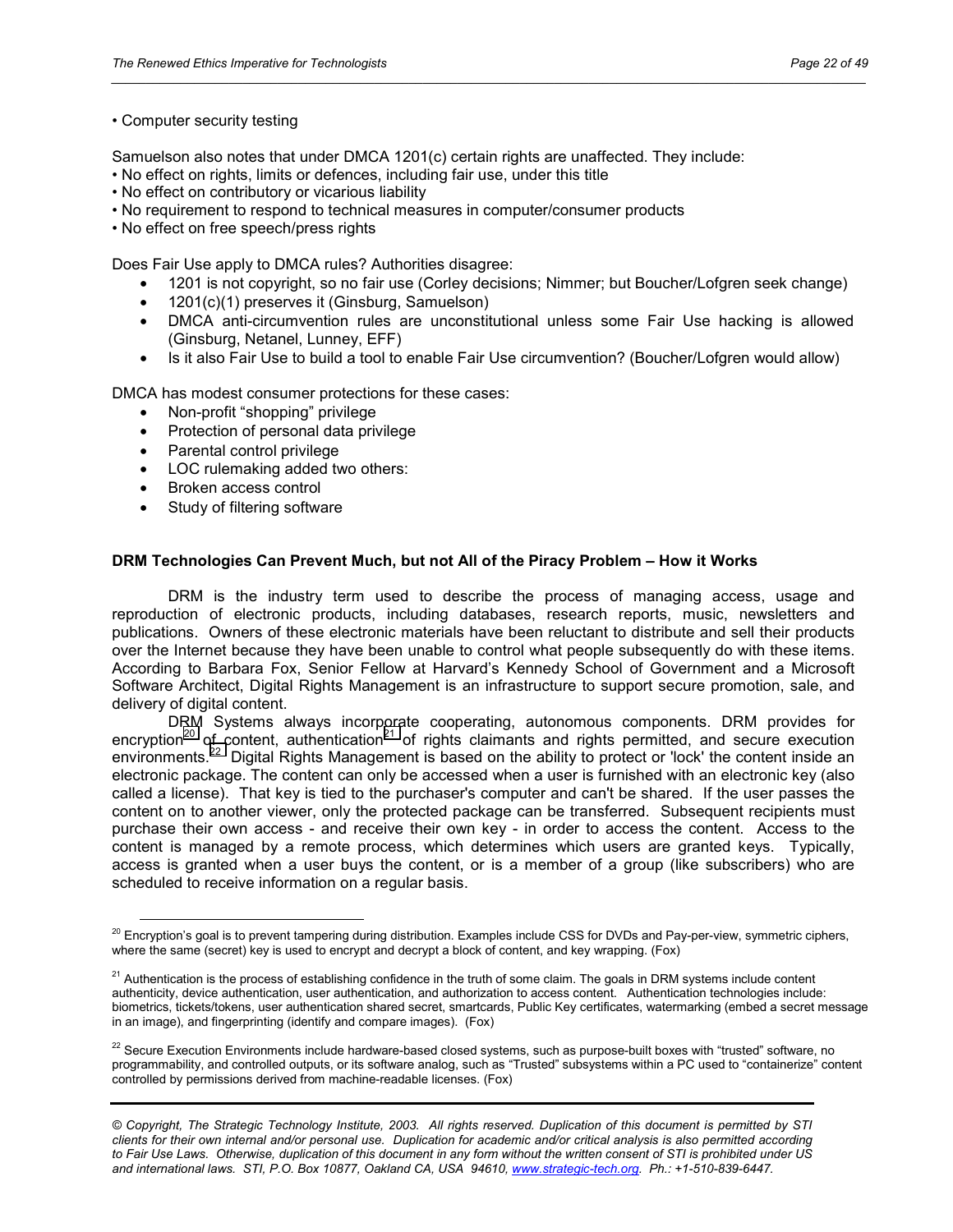

*\_\_\_\_\_\_\_\_\_\_\_\_\_\_\_\_\_\_\_\_\_\_\_\_\_\_\_\_\_\_\_\_\_\_\_\_\_\_\_\_\_\_\_\_\_\_\_\_\_\_\_\_\_\_\_\_\_\_\_\_\_\_\_\_\_\_\_\_\_\_\_\_\_\_\_\_\_\_\_\_\_\_\_\_\_\_\_\_\_\_\_\_\_\_\_\_\_\_\_\_\_\_\_\_\_\_\_\_\_* 

Image Courtesy SealedMedia

DRM-enabled applications, such as those using technology from Adobe, InterTrust, Microsoft, Macrovision, IBM, Real Networks, Apple, or Sealed Media, include management of the process for granting access. DRM can be integrated with media commerce applications to handle the credit card transactions, manage subscription rights, and can discontinue granting new access keys when a document becomes obsolete or has been updated.

The policy-related tasks in DRM system include:

- o Content owners (or their agents) author policy statements for content.
- o Owners license their exclusive rights (in a copyright sense) to consumers or distributors. DRMaware servers (or networks) distribute policy statements. Maybe they distribute the content too.
- o End-user DRM systems consume and abide by policy statements when processing the content.

Lamaccia observes that, "As an industry, we understand the "crypto" aspects of DRM better than we understand the "policy" aspects. Key management is easier than policy management. Critical "policy" work areas include authoring and evaluating policy expressions and projecting policy expressions with confidence into remote environments" (Lamaccia). It is just that ability to project policy with confidence in technology implementations that is one of the critical sources of the controversy. Fundamentally, technology cannot be expected to implement a policy that the human beings involved have not agreed to.

*<sup>©</sup> Copyright, The Strategic Technology Institute, 2003. All rights reserved. Duplication of this document is permitted by STI clients for their own internal and/or personal use. Duplication for academic and/or critical analysis is also permitted according to Fair Use Laws. Otherwise, duplication of this document in any form without the written consent of STI is prohibited under US and international laws. STI, P.O. Box 10877, Oakland CA, USA 94610, www.strategic-tech.org. Ph.: +1-510-839-6447.*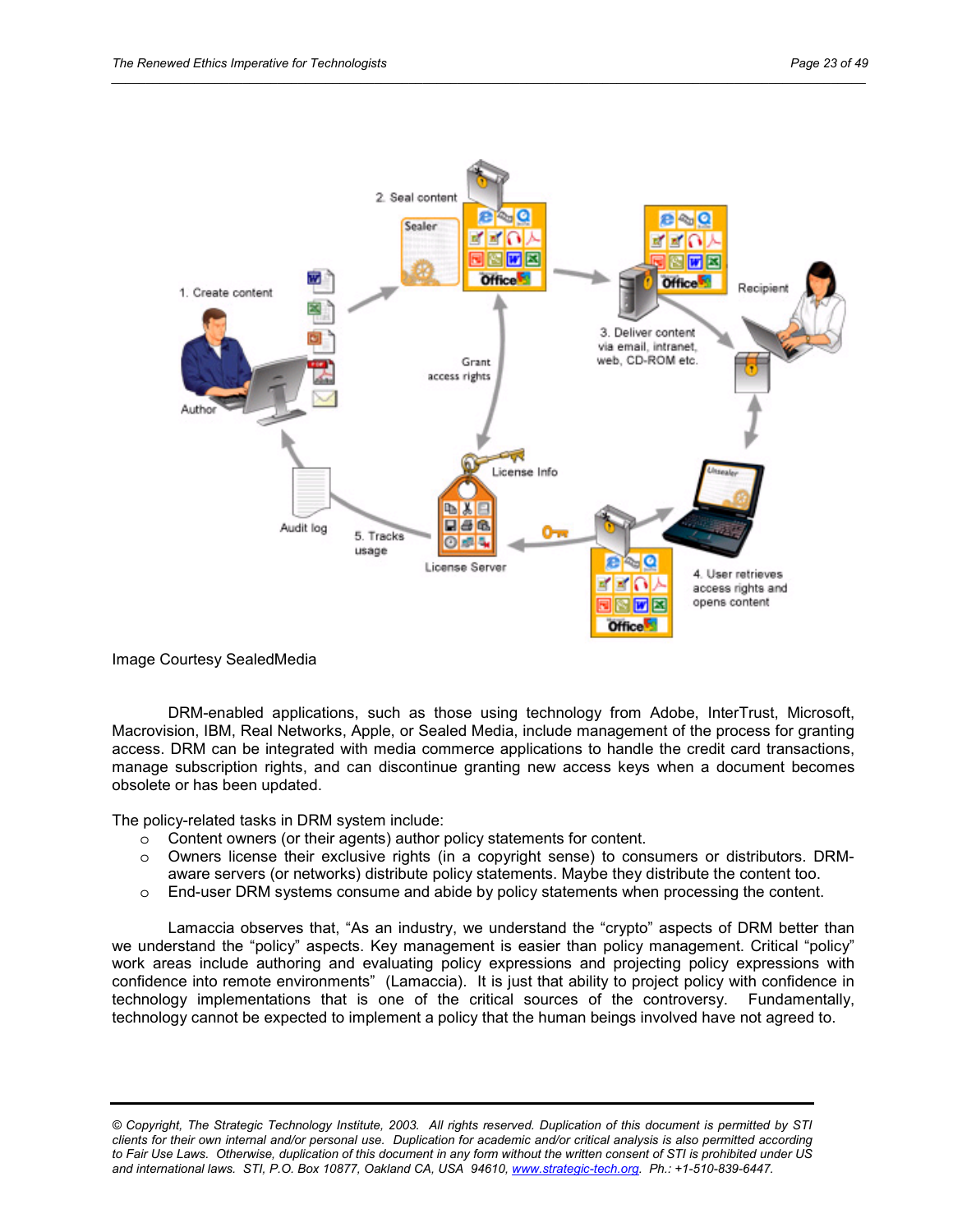# **DRM Has Limitations as an Implementation of Social Policy**

# Drew Dean of SRI concludes that:

- o Technical measures for DRM have a bad track record
- o Technical solutions to legal problems are a bad idea
- o Legal solutions to technical problems are a bad idea

Likewise, John Erickson of HP Labs cites the constraints imposed by software. He cautions, "Policies that are subject to many exemptions or based on conditions that may be indeterminate or external are difficult or impossible to automate with DRM. Only those policies that can be reliably reduced to yes/no decisions can be automated successfully." (Erickson 36-37).

*\_\_\_\_\_\_\_\_\_\_\_\_\_\_\_\_\_\_\_\_\_\_\_\_\_\_\_\_\_\_\_\_\_\_\_\_\_\_\_\_\_\_\_\_\_\_\_\_\_\_\_\_\_\_\_\_\_\_\_\_\_\_\_\_\_\_\_\_\_\_\_\_\_\_\_\_\_\_\_\_\_\_\_\_\_\_\_\_\_\_\_\_\_\_\_\_\_\_\_\_\_\_\_\_\_\_\_\_\_* 

Alex Alben, VP of Real Networks, summarizes that, "Digital products can be parsed by: time, number of plays, identity of user, location of user, type of device." However, "Expectations derived from our familiarity with manipulating physical copies no longer apply." He asks whether enhancing the value of rights in copies necessarily diminish personal use rights? What is needed is a system design that maintains both personal use and copy protection in order to create a marketplace that works. (Alben)

In a keen observation of the dichotomy between legal policy and software limitations, Joan Feigenbaum of Yale argues that, "In US Copyright Law, owners are given (fairly) well defined rights. Users are given "exceptions" to owners' rights. This is no way to specify a system!" She concludes a need for an affirmative, direct specification of what users are allowed to do. "Fair Use analysis therefore requires a fact intensive, case-by-case approach. This is no way to engineer a mass-market system!" (Feigenbaum)

# **DRM Technologies Can Indeed Enable Intentional and Unintentional Privacy Abuses**

However, as Cohen states, "Stronger privacy protection is not necessarily incompatible with stronger copyright enforcement." (Cohen 49) Privacy protections can be built in and DRM systems can be designed so certain classes of information cannot be tracked, as Macrovision claims.

# **Decision-Making Dimension – Re-evaluate the Real Problem**

What is an ethical software engineer to do? The engineer faces a conflict between Fundamental Moral Responsibilities (FMRE), as Stanford's Robert McGinn would state it. (McGinn, *Moral Responsibilities* 6-19) Those FMREs in conflict include:

- o FMRE1 Not act in any way that one knows (or should have known) will harm (or pose an unreasonable risk of harming) the public interest. Consumers' property rights and Fair Use rights may be impacted.
- o FMRE3 Assure that all parties likely to bear non-trivial risks from one's engineering work are adequately informed about them upstream and given a realistic chance to give or withhold their consent to their subsequent imposition. Consumers need to know the constraints that will be imposed on them by DRM technology. Content owners need to know that no security software will ever stop 100% of the dedicated pirates 100% of the time, and that just one pristine digital copy roaming the Internet can cause serious financial harm.
- $\circ$  FMRE4 Work to the best of the engineer's ability to serve the legitimate business interests and objectives of the employer or client. Make products that are demanded by customers (content owners) that allow them to protect their property rights. But this must be done in a manner that is legal for the content owner and ultimate consumer. In addition, the engineer likely knows that the DRM alone will not solve nor make up for the problem that intrusive technology demanding new or painful consumer behavior will cause the consumers to "vote with their pocketbooks" and refuse to buy the protected content.

*<sup>©</sup> Copyright, The Strategic Technology Institute, 2003. All rights reserved. Duplication of this document is permitted by STI clients for their own internal and/or personal use. Duplication for academic and/or critical analysis is also permitted according to Fair Use Laws. Otherwise, duplication of this document in any form without the written consent of STI is prohibited under US and international laws. STI, P.O. Box 10877, Oakland CA, USA 94610, www.strategic-tech.org. Ph.: +1-510-839-6447.*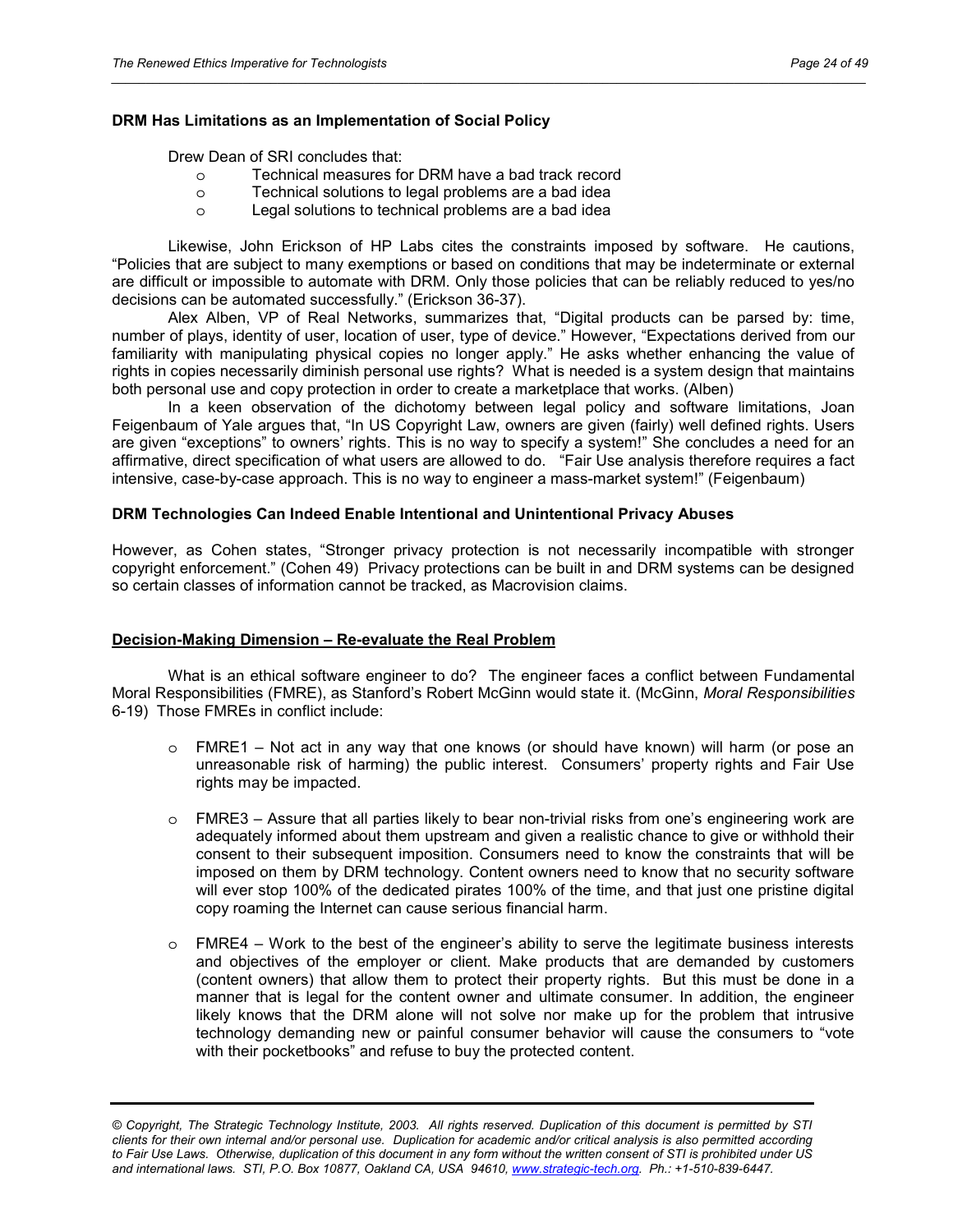# **The Ethical Path Forward**

Two principles put forward by McGinn can lead the way to resolution.

- A bounded Contextualized Theory of Human Rights (CTHR), and
- The Derived Moral Responsibility of the Engineer (DMR)

What gives consumers the right to expect that their experience of ownership with a physical album of songs, a physical CD, or a physical book should be replicated in the technologically maximalist and risky world of instantaneous global communications and information transfer? Why do academics and critics automatically assume that their ability to copy intellectual property for non-commercial uses in the physical book or photo world automatically translate into the same rights when the work is in electronic form? What gives cryptographic researchers the right to circumvent security codes and publish the hacks to a global audience, regardless of its potential negative impact on the livelihood of an entire industry of creative artists, production staff, investors, and developers of DRM technology? What makes the content industry have the right to shift its costs for outdated business models of a pre-digital industry to the Criminal Justice System in a digital era, rather than absorb the inordinate costs of pursuing suits in Civil Courts for intellectual property infringement?

*\_\_\_\_\_\_\_\_\_\_\_\_\_\_\_\_\_\_\_\_\_\_\_\_\_\_\_\_\_\_\_\_\_\_\_\_\_\_\_\_\_\_\_\_\_\_\_\_\_\_\_\_\_\_\_\_\_\_\_\_\_\_\_\_\_\_\_\_\_\_\_\_\_\_\_\_\_\_\_\_\_\_\_\_\_\_\_\_\_\_\_\_\_\_\_\_\_\_\_\_\_\_\_\_\_\_\_\_\_* 

While a case could be built citing artists as natural resources, debilitating financial costs to content owners as a group, and threats to aesthetic and cultural amenities, the case of entertainment industry content owners would be weak and non-compelling to the public. However, when these peripheral CTHRs are combined with compelling DMRs, a course of action can become apparent.

In the case of McGinn's DMRs, two, applicable in this case, derive from the engineer's fundamental moral responsibilities of related to loyalty to the employer/client (FMRE4). They are:

The DMR to disclose to the employer or client any unrecognised options, and

The DMR to help the employer or client reach a clarified definition of problems originally presented to the engineer in distorted form.

These DMRs are important because the real problem, hidden among the throng of competing rights holders, is that consumers want to buy exactly what they want (no more and no less), when they want it, make personal copies of it, share it with friends, and take it along with them. Using the music example, consumers want to buy single songs for less than \$1, like they did with 45-RPM vinyls. They don't want to have to buy 12 songs on a \$14 CD when they only like two of them. They want to make copies to mix for parties or to take along in the car. They want to loan them to friends. They want to be sure that they can play an archived version 10 years later. They want to own the work, not rent it. These consumer wants have to be tempered with the realities of the modern technologically maximalist society where personal wants in aggregate can destroy an industry.

If the content owners provide high value content, at the right price point, in a convenient manner, with an invisible rights management system that explicitly states and enforces rights that both the content owner and consumer claim, the competing interests may be managed through the normal working of the marketplace. What the content owners need is financial protection while they take a reasonable amount of time to turn a very large entrenched industry from analog to digital.

What the content owners need from engineers, is advice on formerly unrecognized options to a redefined problem.

*<sup>©</sup> Copyright, The Strategic Technology Institute, 2003. All rights reserved. Duplication of this document is permitted by STI clients for their own internal and/or personal use. Duplication for academic and/or critical analysis is also permitted according to Fair Use Laws. Otherwise, duplication of this document in any form without the written consent of STI is prohibited under US and international laws. STI, P.O. Box 10877, Oakland CA, USA 94610, www.strategic-tech.org. Ph.: +1-510-839-6447.*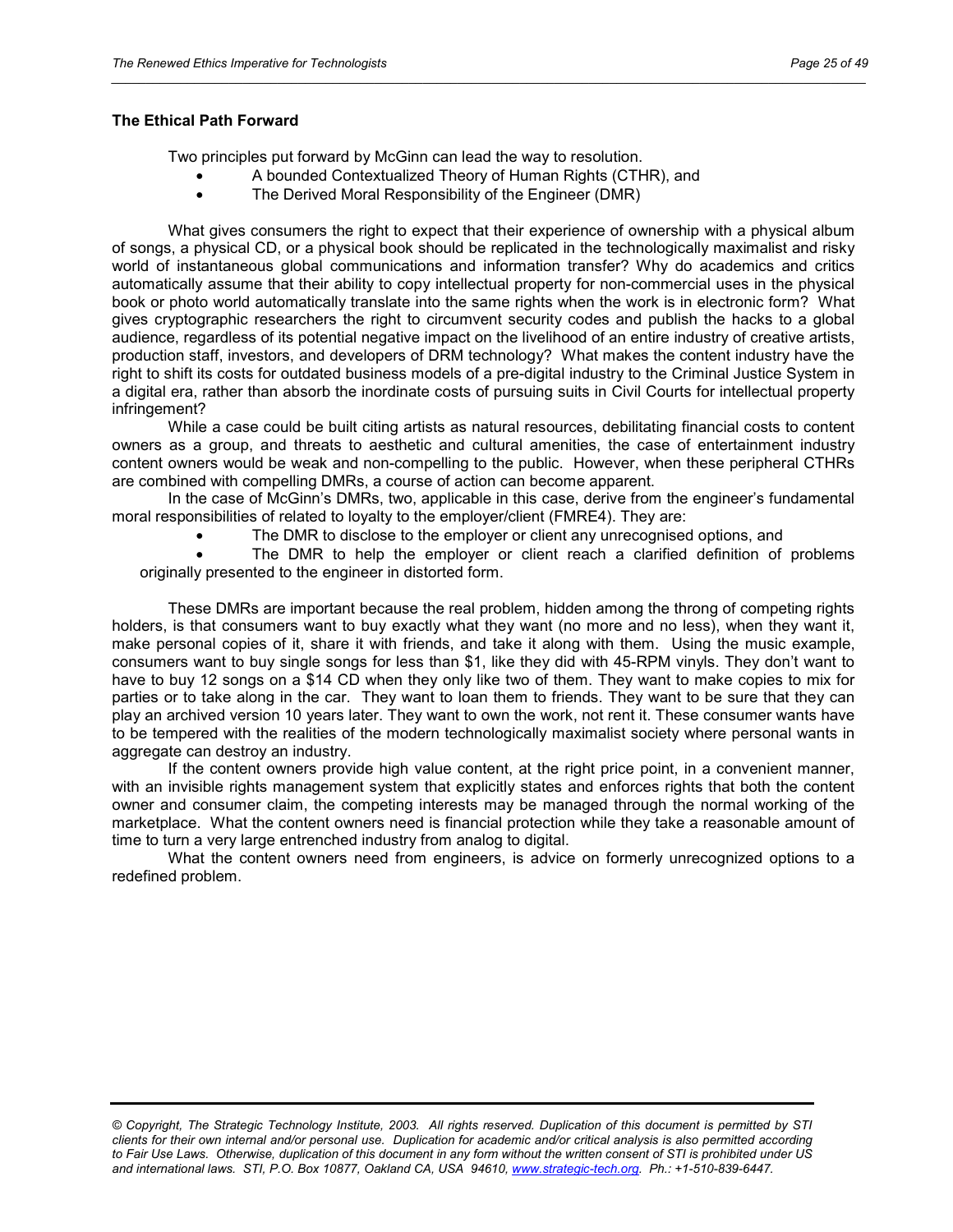# **New Ethical Paradigm**

### **Maximize the Most Just Distribution of Benefits -- Give Customers More and Better Choices**

The production constraints on traditional content developers force them into offering "one size fits all" products. Digital rights management services can let the client easily produce a variety of offerings from existing content. In some cases, potential customers may only need a 'slice' of a larger product and wouldn't purchase the entire offering. By producing electronic products, publishers can easily sell content segment-by-segment, since the client won't actually print a new piece of content. Similarly, clients can create "ultra premium" products for their most demanding, high-end customers. This ability to easily offer different pricing and content combinations is a revolutionary capability for studios.

*\_\_\_\_\_\_\_\_\_\_\_\_\_\_\_\_\_\_\_\_\_\_\_\_\_\_\_\_\_\_\_\_\_\_\_\_\_\_\_\_\_\_\_\_\_\_\_\_\_\_\_\_\_\_\_\_\_\_\_\_\_\_\_\_\_\_\_\_\_\_\_\_\_\_\_\_\_\_\_\_\_\_\_\_\_\_\_\_\_\_\_\_\_\_\_\_\_\_\_\_\_\_\_\_\_\_\_\_\_* 



Image Courtesy Real Networks

New, creative, DRM-enabled business models might include:

- o Multiple content files on multiple devices per user
- o Rights tied to membership groups
- o Rights revocation and renewal based on status change
- o Subscription, as has been done in cable and satellite
	- o Membership-based
	- o Time limits (Rental)
	- o Usage limits
	- o Copy limits and conditions
	- o Flexible pricing structure (ex: discount cards, volume discounts, fan clubs)
- o Superdistribution Benefit from pass-along
- $\circ$  Syndication Many fluid relationships, many contracts Slicing Repackaging chunks of content as new product
- o Content Re-Use Exploit existing footage, models, characters, backgrounds, clips, scores, etc.

Offering better, more targeted products means the client can find new customers who are willing to purchase content in the form in which they need it. The client will be able to develop a wide range of electronic products that it wouldn't ordinarily keep in inventory, yet still can create revenue with a DRMenabled service.

# **Context-Sensitive, Bottom-up Framework that Inverts the 'Sacred' Claims of Rights Holders**

Rather than reinforce an outdated notion among consumers that they have the right to expect that their experience of ownership with a physical album of songs, a physical CD, or a physical book should be replicated in the technologically maximalist and risky world of instantaneous global communications and information transfer, DRM developers and content owners need to make it clear that in return for new

*<sup>©</sup> Copyright, The Strategic Technology Institute, 2003. All rights reserved. Duplication of this document is permitted by STI clients for their own internal and/or personal use. Duplication for academic and/or critical analysis is also permitted according to Fair Use Laws. Otherwise, duplication of this document in any form without the written consent of STI is prohibited under US and international laws. STI, P.O. Box 10877, Oakland CA, USA 94610, www.strategic-tech.org. Ph.: +1-510-839-6447.*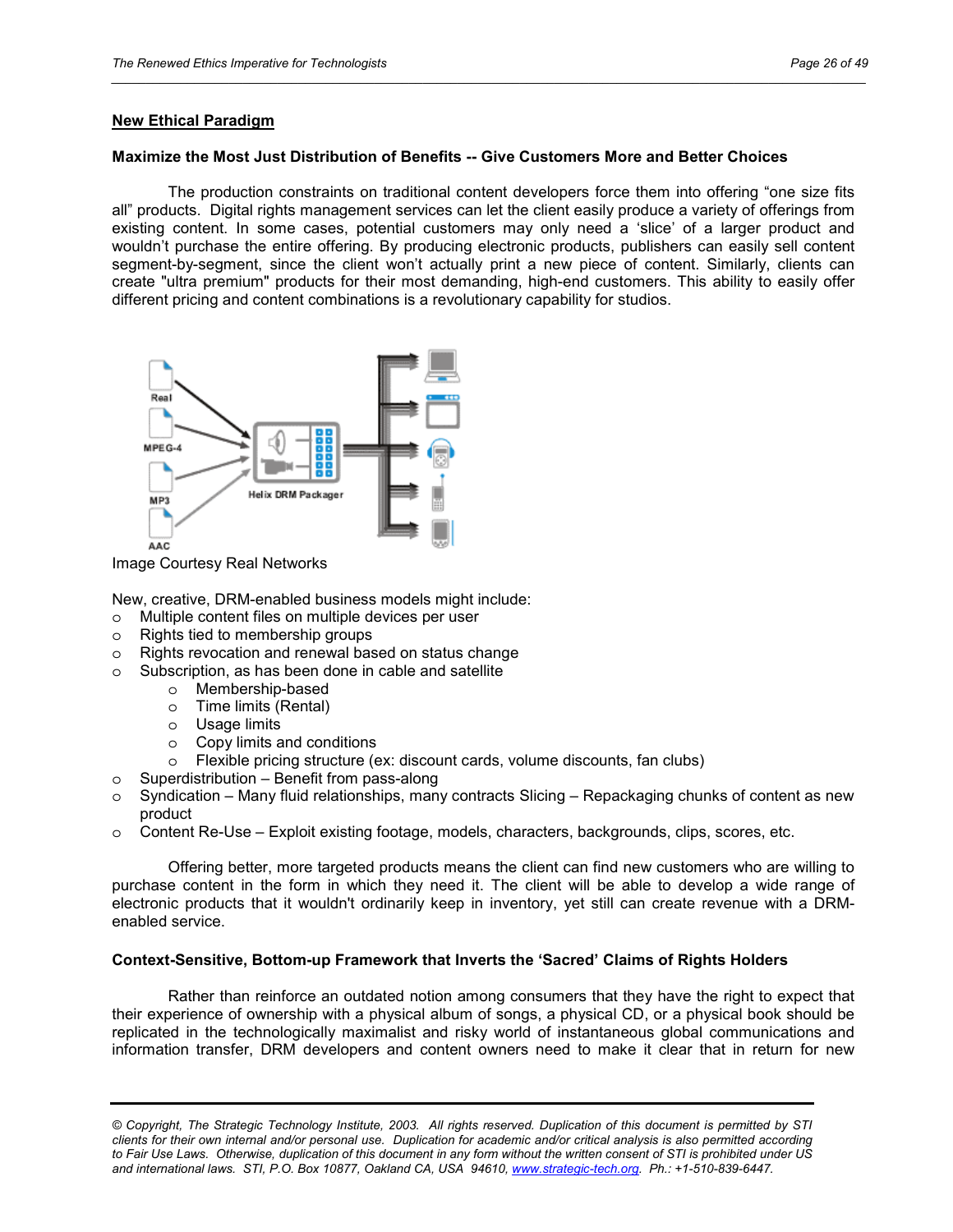creatively bundled electronic products and equally creative price points, these products are being made available based on explicit licensing terms.

*\_\_\_\_\_\_\_\_\_\_\_\_\_\_\_\_\_\_\_\_\_\_\_\_\_\_\_\_\_\_\_\_\_\_\_\_\_\_\_\_\_\_\_\_\_\_\_\_\_\_\_\_\_\_\_\_\_\_\_\_\_\_\_\_\_\_\_\_\_\_\_\_\_\_\_\_\_\_\_\_\_\_\_\_\_\_\_\_\_\_\_\_\_\_\_\_\_\_\_\_\_\_\_\_\_\_\_\_\_* 

Fair Use advocates, such as academics and critics, should not automatically assume that their ability to copy intellectual property for non-commercial uses in the physical book or photo world translate into the same rights when the work is in electronic form. Rather, free previews of selections, lower resolution and lower audio quality versions can be made available as part of a good DRM application design.

Cryptographic researchers may have the right to circumvent security codes for academic reasons, but severe penalties must ensue for violations of intellectual property non-disclosure agreements and patent violations that result from publishing the hacks to a global audience.

Fundamentally, the content industry should not have an unbounded right to shift its costs for outdated business models of a pre-digital industry to the Criminal Justice System in a digital era, rather than absorb the inordinate costs of pursuing suits in Civil Courts for intellectual property infringement. It needs to embrace the DRM technology, make legitimate alternatives available to consumers, and abandon the Copyright Law as the basis for DRM rights and rules, in favor of Civil Law that should be explained in simple opt-in/opt-out license terms. As Larry Lessig proposes, we should plan for the 80%-90% of the mass market that wants to do things legally, instead of treating the majority as the criminal minority. (Lessig)

#### **Build the Ethics into the Product Design Process**

Since it is easier for software developers to build in explicit permissions than to build in contextsensitive exceptions, DRM applications should consider address the property rights claims by product disclosure labels on the packaging and by enabling explicit consumer and content owner rights in simple licensing agreements based on civil Contract Law, instead of the exception-based Copyright Law. Likewise, Fair Use for most cases can be accomplished with preview capabilities, such as giving a sample chapter of an eBook, playing a 30-second sample of an audio file, showing a short video clip or a lower resolution version of a longer video clip, and offering creative information barter options to the consumer. As Cohen proposes, DRM developers and standards bodies also should be encouraged to address privacy interests of users by incorporating privacy protections, such as anonymization techniques, into their systems. (Cohen 49)

#### **The Basis for the Conclusions**

#### **DRM Cannot Enforce a Context-Sensitive Copyright Law**

HP Lab's Erickson argues that, "Responsible development of DRM requires that technologists understand the legal and social contexts in which these systems will operate." (Erickson 39). As such, as Erickson reminds us, "In the case of fair use, no explicit set of rules can be implemented and automatically evaluated by computing systems." He acknowledges a more freeform textual statement of intended use is required in DRM systems. Perhaps there is a role for impartial third-parties that act as license-granting authorities, notes Erickson. (Erickson 38)

#### **Copyright Law Should Not be the Basis of DRM Implementations**

As Feigenbaum aptly notes, "There are lots of clever arguments in favor of users' rights to reverse engineer and users' rights to circumvent. These arguments are correct but insufficient. As system engineering and as a philosophical position, if fair use is a part of the copyright bargain, one should not have to hack around a [DRM] to make fair use." DRM designers need to be able to recognize the typical, vast majority of fair uses extremely efficiently and permit them.<sup>23</sup> She recommends a way forward to include:

<sup>&</sup>lt;sup>23</sup> Note that, in the analog content-distribution world, the vast majority of Fair Uses are non-controversial.

*<sup>©</sup> Copyright, The Strategic Technology Institute, 2003. All rights reserved. Duplication of this document is permitted by STI clients for their own internal and/or personal use. Duplication for academic and/or critical analysis is also permitted according to Fair Use Laws. Otherwise, duplication of this document in any form without the written consent of STI is prohibited under US and international laws. STI, P.O. Box 10877, Oakland CA, USA 94610, www.strategic-tech.org. Ph.: +1-510-839-6447.*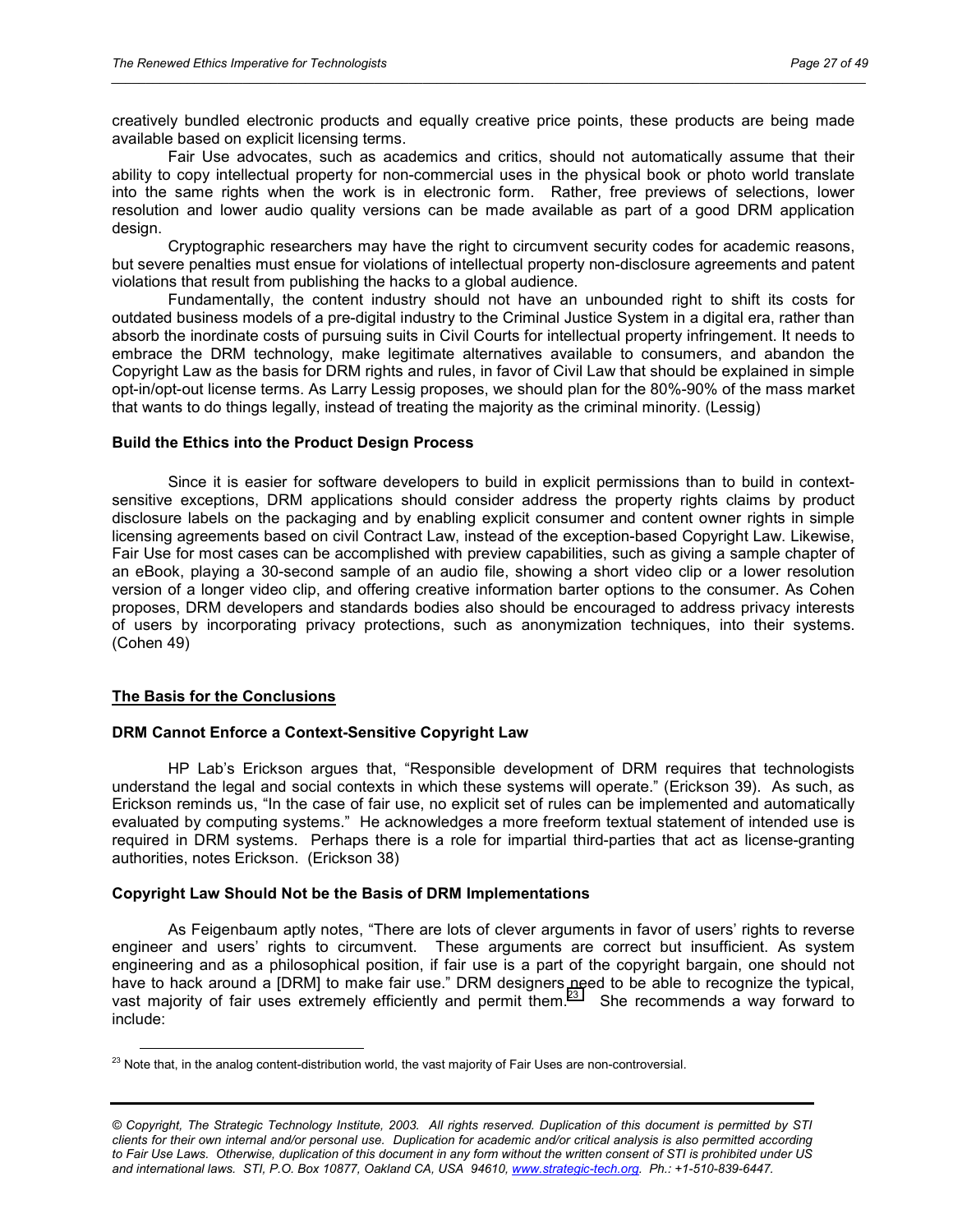- o "The best TPS is a Great Business Model." [Lacy, Maher, and Snyder 1997]
- o Use technology to do what it does naturally.
- o An Internet content-distribution business should benefit from uncontrolled copying and redistribution. (Feigenbaum)

*\_\_\_\_\_\_\_\_\_\_\_\_\_\_\_\_\_\_\_\_\_\_\_\_\_\_\_\_\_\_\_\_\_\_\_\_\_\_\_\_\_\_\_\_\_\_\_\_\_\_\_\_\_\_\_\_\_\_\_\_\_\_\_\_\_\_\_\_\_\_\_\_\_\_\_\_\_\_\_\_\_\_\_\_\_\_\_\_\_\_\_\_\_\_\_\_\_\_\_\_\_\_\_\_\_\_\_\_\_* 

# **Peer-to-Peer File Sharing is not the Problem, but it Can be Combined with DRM to Become an Enabler of New Business Models**

Peer-to-Peer file sharing technology is not inherently illegal. As such, we see ways in which one might take advantage of the enabling capabilities of P2P in a manner that goes beyond exclusively preventive approaches. For example, the music industry might be able to use DRM technologies to provide persistent content protection, creative use of free previews, and online purchase offers in combination with the highly favorable business models and marketing strategies of superdistribution.<sup>24</sup> While not a 100% cure to neutralize the P2P piracy threat, content owners could use P2P as a significant enabling device for massive marketing channels and extensive pass-along content distribution.

See Appendix 1, which presents a hypothetical financial model. It shows how P2P distribution of DRM protected files can be highly profitable, even with a small amount of piracy accepted. It also shows how the same technology with unprotected files results in disastrous financial results. Finally, it demonstrates how simple pass-along via email attachments to personal friends is a net marginal gain for the content owner.

# **Give the Consumers what they Want – The Apple Example**

Apple's recently announced iTunes Music Store has the most relaxed rights requirements among online music services. It uses an internally developed DRM called Fairplay that restricts the titles to three Macintoshes plus and an unlimited number of iPods. It allows unlimited CD burns for a single song, but restricts it to individual songs, and restricts playlist burning to 10 times per unchanged playlist.



<sup>&</sup>lt;sup>24</sup> Superdistribution scenario --The velocity and reach of email has created a digital content distribution opportunity that had not been conceived of a few years ago. When customers download electronic content, they may choose to email it to their colleagues or friends. In this fashion, a single piece of content can be reproduced repeatedly and shared among individuals, groups, and even communities. It's a powerful capability if the owner can be paid for each pass along copy. Using a DRM-enabled application or service provider, studios "package" their content inside an electronic container, and it's only accessible to customers who have paid for the content. Customers can send colleagues copies of a purchased product, but in protected form only. The recipient can't access it until they have purchased their own copy. When a potential customer receives the content and tries to open it (play it), an offer page soliciting online payment, coupled with some free preview capability is presented. Persistent protection ensures that the content can't travel freely over the Internet. This concept of superdistribution, where a piece of content is continuously multiplied and forwarded, is a core benefit of doing business over the Internet. Presumably, this model can be extended to peer-to-peer networks.

*<sup>©</sup> Copyright, The Strategic Technology Institute, 2003. All rights reserved. Duplication of this document is permitted by STI clients for their own internal and/or personal use. Duplication for academic and/or critical analysis is also permitted according to Fair Use Laws. Otherwise, duplication of this document in any form without the written consent of STI is prohibited under US and international laws. STI, P.O. Box 10877, Oakland CA, USA 94610, www.strategic-tech.org. Ph.: +1-510-839-6447.*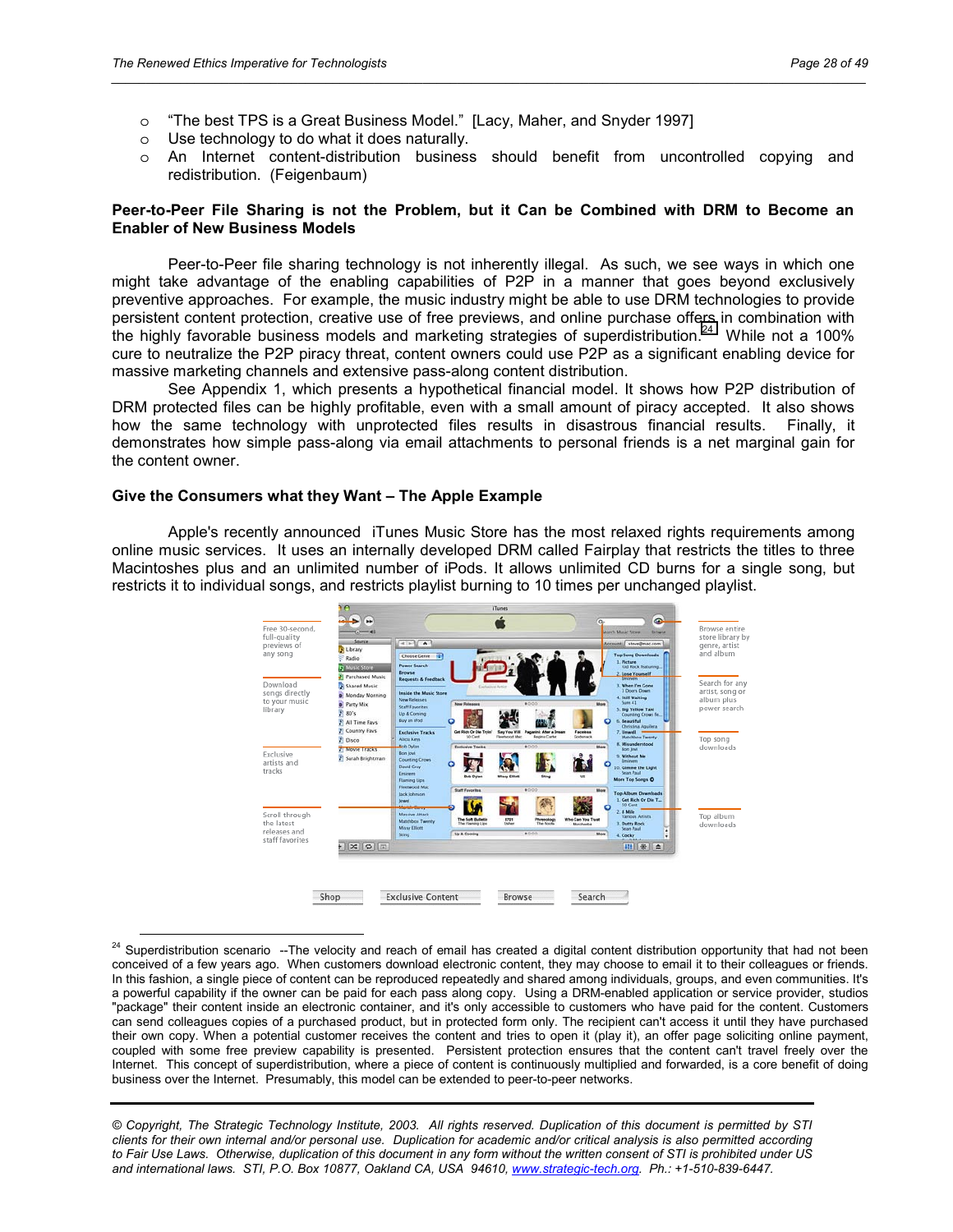# Image Courtesy Apple Computer

From a security perspective, they have made the DRM very painless, almost invisible for the typical legal customer. But, it also makes it very difficult to upload songs for massive illegal distribution. The burns are restricted to a Macintosh (5% of the market), so the risk of rampant PC file sharing is addressed. Limiting the playlist to 10 burns makes it tough to copy the equivalent of a CD.

*\_\_\_\_\_\_\_\_\_\_\_\_\_\_\_\_\_\_\_\_\_\_\_\_\_\_\_\_\_\_\_\_\_\_\_\_\_\_\_\_\_\_\_\_\_\_\_\_\_\_\_\_\_\_\_\_\_\_\_\_\_\_\_\_\_\_\_\_\_\_\_\_\_\_\_\_\_\_\_\_\_\_\_\_\_\_\_\_\_\_\_\_\_\_\_\_\_\_\_\_\_\_\_\_\_\_\_\_\_* 

From a feature perspective, it adds value to the consumer experience by: (a) making great use of the preview capability, (b) tying into downloadable music videos, (c) enabling CD burning for legitimate uses, and (d) allowing the CDs to be portable from Mac, to CD player, to car. Where the other PC-based services compete with incompatible DRMs, Apple can own its niche with seamless integration between the music service, the Mac, Quicktime, iMovie, iDVD, and iPod.

From a business model perspective, the DRM has allowed Apple to trump the other services, which offer subscriptions, by selling singles for \$0.99 without the requirement of a subscription. It supports impulse purchases. It makes a 10-song iTunes collection cheaper than a 10-song CD. They are giving<br>needle what they went and in its first week. Apple seld over 1 million conge <sup>25</sup> people what they want and in its first week, Apple sold over 1 million songs.<sup>2</sup>

They have benefited from the hard lessons of the other services that went before them. Apple also has a loyal Mac-based following that trusts Apple. One quote from Steve Jobs is, "We are the only service that doesn't treat its customers like criminals." Even though much of the PR is hype, they look like heroes to the "little guy" the way they became heroes to the same market with the Macintosh.

Apple certainly starts to validate that DRM is best used to enable a creative business model, not just tie the content down. By addressing the business model, Apple makes DRM acceptable. It remains to be seen if this very engaging business model can be trusted in the PC space

### **Professional Responsibility of Software Developers**

The Ethics espoused by the ACM and the IEEE-CS Group reaffirm, not only the obligation of software engineers to do no harm, but they must also work in a positive, proactive, life-affirming fashion to the betterment of society. Excerpts from the ACMs ethics canons include:

- $\circ$  Strive to achieve the highest quality, effectiveness and dignity in both the process and products of professional work. Excellence is perhaps the most important obligation of a professional. The computing professional must strive to achieve quality and to be cognizant of the serious negative consequences that may result from poor quality in a system.
- o Moderate the interests of the software engineer, the employer, the client and the users with the public good.
- $\circ$  Approve software only if they have a well-founded belief that it is safe, meets specifications, passes appropriate tests, and does not diminish quality of life, diminish privacy or harm the environment. The ultimate effect of the work should be to the public good.
- o When designing or implementing systems, computing professionals must attempt to ensure that the products of their efforts will be used in socially responsible ways, will meet social needs, and will avoid harmful effects to health and welfare.
- o Computing professionals are obligated to protect the integrity of intellectual property. Even when software is not so protected, such violations (illegal copying) are contrary to professional behavior.
- $\circ$  It is the responsibility of professionals to maintain the privacy and integrity of data describing individuals. This includes taking precautions to ensure the accuracy of data, as well as protecting it from unauthorized access or accidental disclosure to inappropriate individuals. Furthermore, procedures must be established to allow individuals to review their records and correct inaccuracies.
- o See Appendices 2 and 3 for complete versions of the ACM and the Joint ACM/IEEE-CS ethics canons.

<sup>&</sup>lt;sup>25</sup> From Apple press release, May 4, 2003.

*<sup>©</sup> Copyright, The Strategic Technology Institute, 2003. All rights reserved. Duplication of this document is permitted by STI clients for their own internal and/or personal use. Duplication for academic and/or critical analysis is also permitted according to Fair Use Laws. Otherwise, duplication of this document in any form without the written consent of STI is prohibited under US and international laws. STI, P.O. Box 10877, Oakland CA, USA 94610, www.strategic-tech.org. Ph.: +1-510-839-6447.*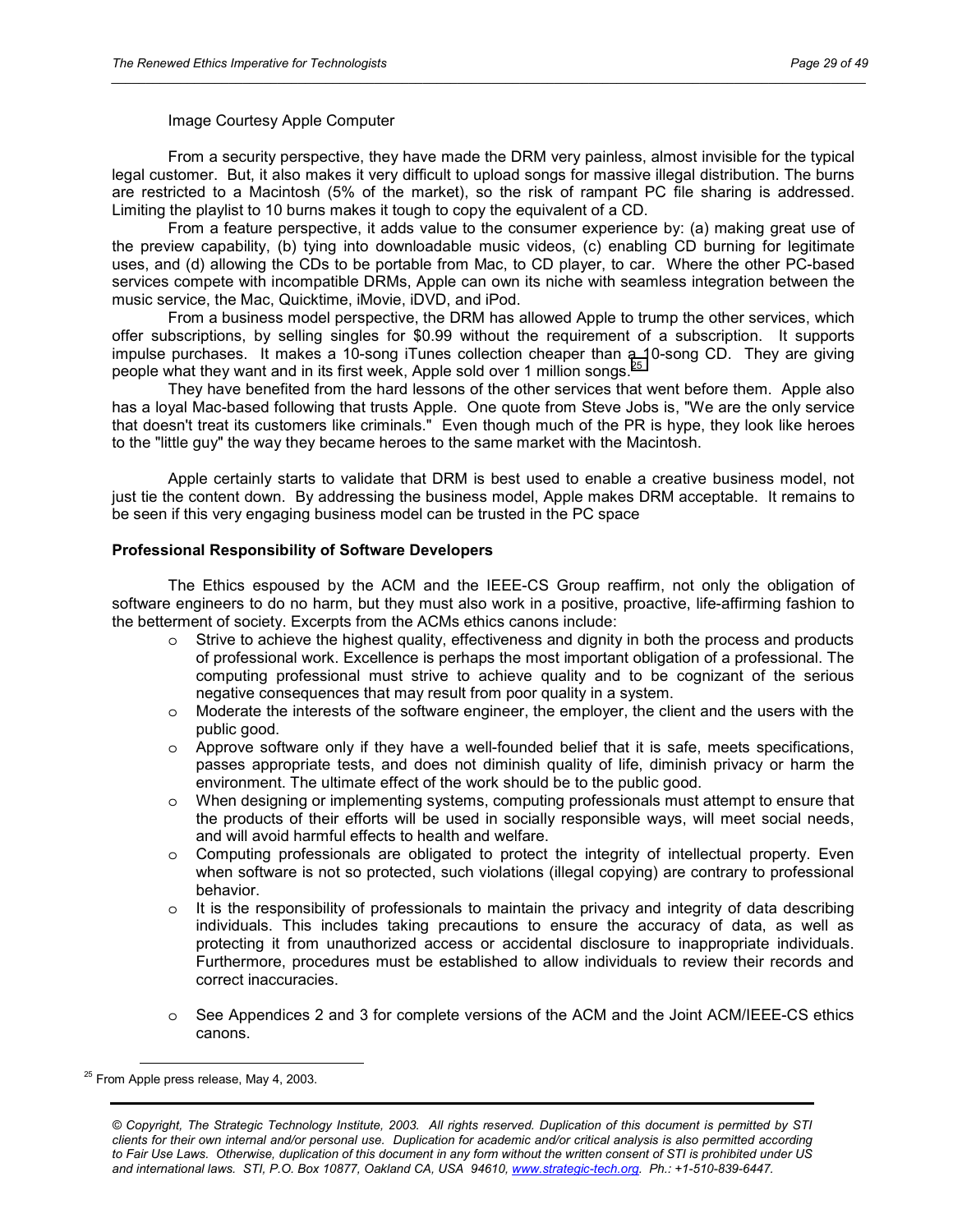o

*List of Works Cited and End Notes follow Appendices 1-4* 

*\_\_\_\_\_\_\_\_\_\_\_\_\_\_\_\_\_\_\_\_\_\_\_\_\_\_\_\_\_\_\_\_\_\_\_\_\_\_\_\_\_\_\_\_\_\_\_\_\_\_\_\_\_\_\_\_\_\_\_\_\_\_\_\_\_\_\_\_\_\_\_\_\_\_\_\_\_\_\_\_\_\_\_\_\_\_\_\_\_\_\_\_\_\_\_\_\_\_\_\_\_\_\_\_\_\_\_\_\_* 

**Appendices** 

*© Copyright, The Strategic Technology Institute, 2003. All rights reserved. Duplication of this document is permitted by STI clients for their own internal and/or personal use. Duplication for academic and/or critical analysis is also permitted according to Fair Use Laws. Otherwise, duplication of this document in any form without the written consent of STI is prohibited under US and international laws. STI, P.O. Box 10877, Oakland CA, USA 94610, www.strategic-tech.org. Ph.: +1-510-839-6447.*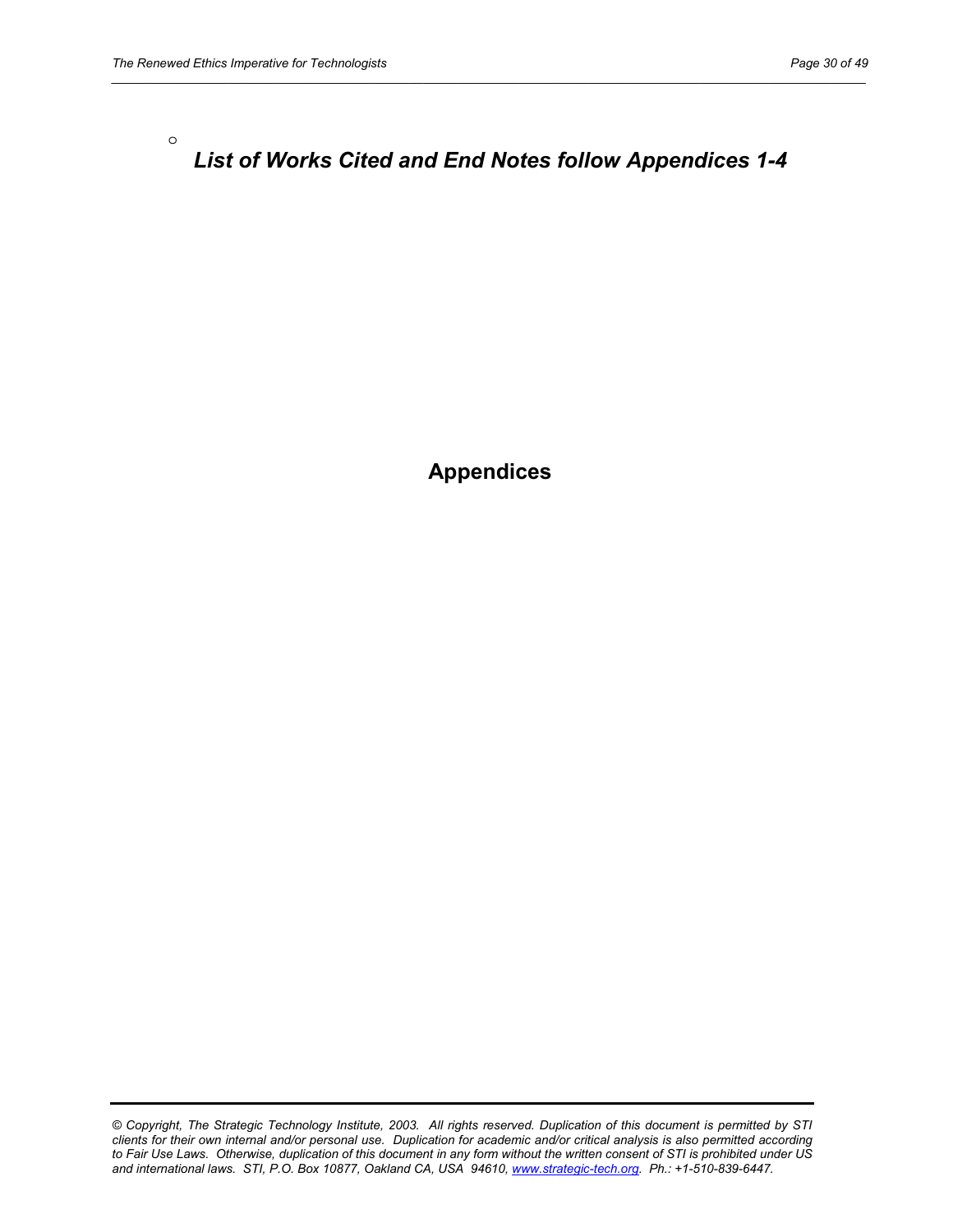# **Appendix 1 ---**

*\_\_\_\_\_\_\_\_\_\_\_\_\_\_\_\_\_\_\_\_\_\_\_\_\_\_\_\_\_\_\_\_\_\_\_\_\_\_\_\_\_\_\_\_\_\_\_\_\_\_\_\_\_\_\_\_\_\_\_\_\_\_\_\_\_\_\_\_\_\_\_\_\_\_\_\_\_\_\_\_\_\_\_\_\_\_\_\_\_\_\_\_\_\_\_\_\_\_\_\_\_\_\_\_\_\_\_\_\_* 

# **Scenarios of DRM vs. Non-DRM Enablement of Digital Music in Superdistribution**

|                                 |                                                                                                                                                                     |                            |                                                                  |                                            |                                                                                                                                                   | Hypothetical Scenarios of the Financial and Marketing Benefits of DRM-Protected Superdistribution of Electronic Music Files |       | <b>B.L. White</b> |                                                                                                                               | Rev. 050203                |                      | Unofficial Hypothetical Model for Illustrative and Discussion Purposes Only |                                                                                  |                   |                                                                                                               |                               |                                 |
|---------------------------------|---------------------------------------------------------------------------------------------------------------------------------------------------------------------|----------------------------|------------------------------------------------------------------|--------------------------------------------|---------------------------------------------------------------------------------------------------------------------------------------------------|-----------------------------------------------------------------------------------------------------------------------------|-------|-------------------|-------------------------------------------------------------------------------------------------------------------------------|----------------------------|----------------------|-----------------------------------------------------------------------------|----------------------------------------------------------------------------------|-------------------|---------------------------------------------------------------------------------------------------------------|-------------------------------|---------------------------------|
|                                 |                                                                                                                                                                     |                            |                                                                  |                                            |                                                                                                                                                   |                                                                                                                             |       |                   |                                                                                                                               |                            |                      |                                                                             | All Assumptions and Customer Pass/Preview/Purchase/Piracy Rates Must be Verified |                   |                                                                                                               |                               |                                 |
|                                 |                                                                                                                                                                     |                            |                                                                  |                                            |                                                                                                                                                   |                                                                                                                             |       |                   |                                                                                                                               |                            |                      |                                                                             |                                                                                  |                   |                                                                                                               |                               |                                 |
|                                 |                                                                                                                                                                     |                            |                                                                  |                                            | Scenario 1 - Simple Pass-Along Email Attachment with vs without DRM Protection; Single title; Three generations of Pass-Along                     |                                                                                                                             |       |                   |                                                                                                                               |                            |                      |                                                                             |                                                                                  |                   |                                                                                                               |                               |                                 |
|                                 |                                                                                                                                                                     |                            |                                                                  |                                            |                                                                                                                                                   |                                                                                                                             |       |                   |                                                                                                                               |                            |                      |                                                                             |                                                                                  |                   |                                                                                                               |                               |                                 |
|                                 |                                                                                                                                                                     |                            | Units Sold Retail Price Units Passed On                          | <b>Units Previewed</b>                     |                                                                                                                                                   |                                                                                                                             |       |                   | Secondary Units Passed Secondary Units Previewed Tiertiary Units Passed Tiertiary Units Previewed Incremental Units Purchased | <b>Incremental Revenue</b> | <b>Units Pirated</b> |                                                                             |                                                                                  |                   | Pirated Opportunity Losses Net Revenue w/o SuperDist Net Revenue w/SuperDist Incremental Benefit of SuperDist | <b>Marketing Productivity</b> | <b>Incremental Mktg Targets</b> |
|                                 |                                                                                                                                                                     |                            |                                                                  |                                            |                                                                                                                                                   |                                                                                                                             |       |                   |                                                                                                                               |                            |                      |                                                                             |                                                                                  |                   |                                                                                                               |                               |                                 |
| Unprotected                     |                                                                                                                                                                     | $1,000,000$ \$ 0.99        | 30.00                                                            | 240,000                                    | 72,000                                                                                                                                            | 57.600                                                                                                                      | 17.20 | 13.824            | $\begin{matrix} 0 \end{matrix}$                                                                                               | $\mathfrak{g}$             | 311.424              | \$30.310                                                                    | 981.690                                                                          | 981.690           | 如                                                                                                             | $0.00\%$                      |                                 |
| DRM Protected 1,000,000 \$ 0.99 |                                                                                                                                                                     |                            | 30.00                                                            | 150,000                                    | 4500                                                                                                                                              | 250                                                                                                                         | 6,750 | 3375              | 17,589                                                                                                                        | \$17,412                   | 2.624                | \$27%                                                                       | 997.204                                                                          | \$1,004,616       | \$17,412                                                                                                      | 1.76%                         | 175,875                         |
|                                 | <b>Assumptions:</b>                                                                                                                                                 |                            |                                                                  |                                            |                                                                                                                                                   |                                                                                                                             |       |                   |                                                                                                                               |                            |                      |                                                                             |                                                                                  |                   |                                                                                                               |                               |                                 |
|                                 | Pass Along Rate                                                                                                                                                     |                            | $3\%$                                                            |                                            |                                                                                                                                                   |                                                                                                                             |       |                   |                                                                                                                               |                            |                      |                                                                             |                                                                                  |                   |                                                                                                               |                               |                                 |
|                                 |                                                                                                                                                                     |                            |                                                                  |                                            |                                                                                                                                                   |                                                                                                                             |       |                   |                                                                                                                               |                            |                      |                                                                             |                                                                                  |                   |                                                                                                               |                               |                                 |
|                                 |                                                                                                                                                                     | Preview Rate w/o Condition |                                                                  |                                            | -80% (Rate of those files played when they are passed on and opened without conditions)                                                           |                                                                                                                             |       |                   |                                                                                                                               |                            |                      |                                                                             |                                                                                  |                   |                                                                                                               |                               |                                 |
|                                 | Preview Rate w/ Condition                                                                                                                                           |                            |                                                                  |                                            | 50% (Rate of those files played when they are passed on and opened with conditions, such as marketing demographics in return for preview sample). |                                                                                                                             |       |                   |                                                                                                                               |                            |                      |                                                                             |                                                                                  |                   |                                                                                                               |                               |                                 |
|                                 | Take Up Rate                                                                                                                                                        |                            |                                                                  |                                            | 10% (Rate of those files purchased after previewing or sampling)                                                                                  |                                                                                                                             |       |                   |                                                                                                                               |                            |                      |                                                                             |                                                                                  |                   |                                                                                                               |                               |                                 |
|                                 |                                                                                                                                                                     |                            |                                                                  |                                            |                                                                                                                                                   |                                                                                                                             |       |                   |                                                                                                                               |                            |                      |                                                                             |                                                                                  |                   |                                                                                                               |                               |                                 |
|                                 | Unprotected Piracy Rate                                                                                                                                             |                            |                                                                  | 100% (Of those passed along and previewed) |                                                                                                                                                   |                                                                                                                             |       |                   |                                                                                                                               |                            |                      |                                                                             |                                                                                  |                   |                                                                                                               |                               |                                 |
|                                 |                                                                                                                                                                     | DRM Protected Piracy Rate  |                                                                  | 1% (Of those passed along and previewed)   |                                                                                                                                                   |                                                                                                                             |       |                   |                                                                                                                               |                            |                      |                                                                             |                                                                                  |                   |                                                                                                               |                               |                                 |
|                                 |                                                                                                                                                                     |                            |                                                                  |                                            |                                                                                                                                                   |                                                                                                                             |       |                   |                                                                                                                               |                            |                      |                                                                             |                                                                                  |                   |                                                                                                               |                               |                                 |
|                                 |                                                                                                                                                                     |                            |                                                                  |                                            |                                                                                                                                                   |                                                                                                                             |       |                   |                                                                                                                               |                            |                      |                                                                             |                                                                                  |                   |                                                                                                               |                               |                                 |
|                                 |                                                                                                                                                                     |                            |                                                                  |                                            |                                                                                                                                                   |                                                                                                                             |       |                   |                                                                                                                               |                            |                      |                                                                             |                                                                                  |                   |                                                                                                               |                               |                                 |
|                                 |                                                                                                                                                                     |                            |                                                                  |                                            |                                                                                                                                                   |                                                                                                                             |       |                   |                                                                                                                               |                            |                      |                                                                             |                                                                                  |                   |                                                                                                               |                               |                                 |
|                                 |                                                                                                                                                                     |                            |                                                                  |                                            |                                                                                                                                                   |                                                                                                                             |       |                   |                                                                                                                               |                            |                      |                                                                             |                                                                                  |                   |                                                                                                               |                               |                                 |
|                                 |                                                                                                                                                                     |                            |                                                                  |                                            | Scenario 2 .- Simple Peer-to-Peer File Swapping with vs without DRM Protection; Single Title; Pull Model                                          |                                                                                                                             |       |                   |                                                                                                                               |                            |                      |                                                                             |                                                                                  |                   |                                                                                                               |                               |                                 |
|                                 |                                                                                                                                                                     |                            |                                                                  |                                            |                                                                                                                                                   |                                                                                                                             |       |                   |                                                                                                                               |                            |                      |                                                                             |                                                                                  |                   |                                                                                                               |                               |                                 |
|                                 |                                                                                                                                                                     |                            | Units Sold Retail Price Units Made Avail P2P Units Downloaded    |                                            | <b>Units Previewed</b>                                                                                                                            |                                                                                                                             |       |                   | Incremental Units Purchased                                                                                                   | <b>Incremental Revenue</b> | <b>Units Pirated</b> | <b>Pirated Opportunity Losses</b>                                           | Net Revenue w/o P2P                                                              | Net Revenue w/P2P | Incremental Benefit of P2P                                                                                    | <b>Marketing Productivity</b> | Incremental Mktg Targets        |
|                                 |                                                                                                                                                                     |                            |                                                                  |                                            |                                                                                                                                                   |                                                                                                                             |       |                   |                                                                                                                               |                            |                      |                                                                             |                                                                                  |                   |                                                                                                               |                               |                                 |
| Unprotected                     | $1,000,000$ \$                                                                                                                                                      | 0.99                       | 30,00                                                            | 3,000,00                                   | 3,000,000                                                                                                                                         |                                                                                                                             |       |                   | $\begin{matrix} \end{matrix}$                                                                                                 | k<br>÷.                    | 3,000,00             | 2,970,000.00<br>ß.                                                          | \$90,000                                                                         | $-1990,000$       | \$1,980,000                                                                                                   | -200.00%                      | Q                               |
|                                 |                                                                                                                                                                     |                            |                                                                  |                                            |                                                                                                                                                   |                                                                                                                             |       |                   |                                                                                                                               |                            |                      |                                                                             |                                                                                  |                   |                                                                                                               |                               |                                 |
| DRM Protected 1,000,000 \$ 0.99 |                                                                                                                                                                     |                            | 30.00                                                            | 3,000,000                                  | 1,500,000                                                                                                                                         |                                                                                                                             |       |                   | 150,000                                                                                                                       | 148,500.00                 | 1500                 | 1,46.00<br>ß.                                                               | \$990,000                                                                        | \$1,137,015       | \$1,137,015                                                                                                   | 111.85%                       | 1,00,00                         |
|                                 |                                                                                                                                                                     |                            |                                                                  |                                            |                                                                                                                                                   |                                                                                                                             |       |                   |                                                                                                                               |                            |                      |                                                                             |                                                                                  |                   |                                                                                                               |                               |                                 |
|                                 | Assumptions:                                                                                                                                                        |                            |                                                                  |                                            |                                                                                                                                                   |                                                                                                                             |       |                   |                                                                                                                               |                            |                      |                                                                             |                                                                                  |                   |                                                                                                               |                               |                                 |
|                                 | Upload Rate                                                                                                                                                         |                            | $3\%$                                                            |                                            |                                                                                                                                                   |                                                                                                                             |       |                   |                                                                                                                               |                            |                      |                                                                             |                                                                                  |                   |                                                                                                               |                               |                                 |
|                                 | Download Multiple<br>10 (Each uploader downloads to X number of people)                                                                                             |                            |                                                                  |                                            |                                                                                                                                                   |                                                                                                                             |       |                   |                                                                                                                               |                            |                      |                                                                             |                                                                                  |                   |                                                                                                               |                               |                                 |
|                                 | Preview Rate w/o Condition<br>100% (Rate of those files played when they are downloaded without conditions)                                                         |                            |                                                                  |                                            |                                                                                                                                                   |                                                                                                                             |       |                   |                                                                                                                               |                            |                      |                                                                             |                                                                                  |                   |                                                                                                               |                               |                                 |
|                                 | Preview Rate w/ Condition<br>50% (Rate of those files played when they are downloaded with conditions, such as marketing demographics in return for preview sample) |                            |                                                                  |                                            |                                                                                                                                                   |                                                                                                                             |       |                   |                                                                                                                               |                            |                      |                                                                             |                                                                                  |                   |                                                                                                               |                               |                                 |
|                                 | Take Up Rate                                                                                                                                                        |                            | 10% (Rate of those files purchased after previewing or sampling) |                                            |                                                                                                                                                   |                                                                                                                             |       |                   |                                                                                                                               |                            |                      |                                                                             |                                                                                  |                   |                                                                                                               |                               |                                 |
|                                 |                                                                                                                                                                     |                            |                                                                  |                                            |                                                                                                                                                   |                                                                                                                             |       |                   |                                                                                                                               |                            |                      |                                                                             |                                                                                  |                   |                                                                                                               |                               |                                 |
|                                 | Unprotected Piracy Rate                                                                                                                                             |                            |                                                                  | 100% (Of those swapped and previewed)      |                                                                                                                                                   |                                                                                                                             |       |                   |                                                                                                                               |                            |                      |                                                                             |                                                                                  |                   |                                                                                                               |                               |                                 |
|                                 |                                                                                                                                                                     | DRM Protected Piracy Rate  |                                                                  | 1% (Of those swapped and previewed)        |                                                                                                                                                   |                                                                                                                             |       |                   |                                                                                                                               |                            |                      |                                                                             |                                                                                  |                   |                                                                                                               |                               |                                 |
|                                 |                                                                                                                                                                     |                            |                                                                  |                                            |                                                                                                                                                   |                                                                                                                             |       |                   |                                                                                                                               |                            |                      |                                                                             |                                                                                  |                   |                                                                                                               |                               |                                 |
|                                 |                                                                                                                                                                     |                            |                                                                  |                                            |                                                                                                                                                   |                                                                                                                             |       |                   |                                                                                                                               |                            |                      |                                                                             |                                                                                  |                   |                                                                                                               |                               |                                 |

*© Copyright, The Strategic Technology Institute, 2003. All rights reserved. Duplication of this document is permitted by STI clients for their own internal and/or personal use. Duplication for academic and/or critical analysis is also permitted according to Fair Use Laws. Otherwise, duplication of this document in any form without the written consent of STI is prohibited under US and international laws. STI, P.O. Box 10877, Oakland CA, USA 94610, www.strategic-tech.org. Ph.: +1-510-839-6447.*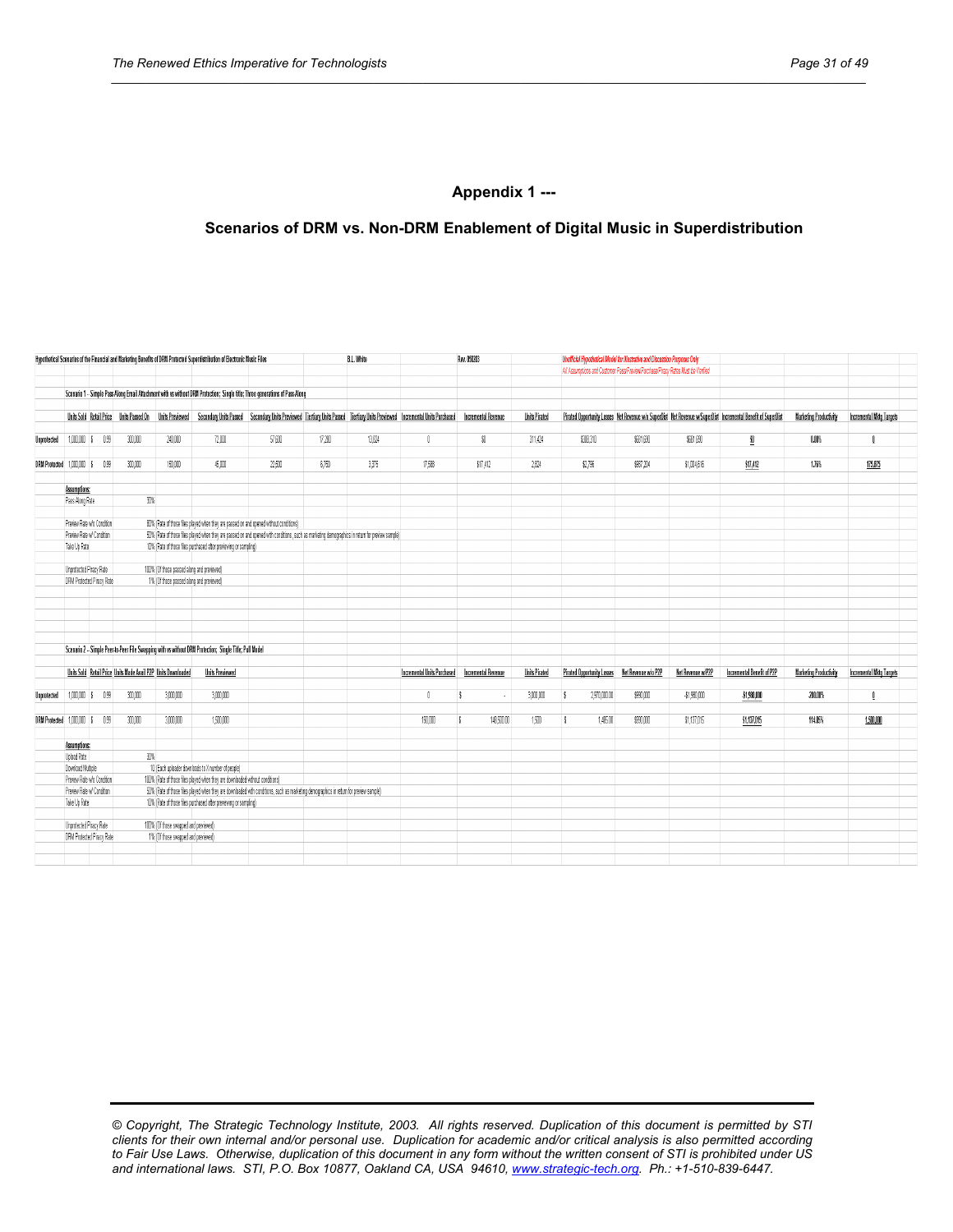# -- **Appendix 2 -- ACM Code of Ethics and Professional Conduct**

*\_\_\_\_\_\_\_\_\_\_\_\_\_\_\_\_\_\_\_\_\_\_\_\_\_\_\_\_\_\_\_\_\_\_\_\_\_\_\_\_\_\_\_\_\_\_\_\_\_\_\_\_\_\_\_\_\_\_\_\_\_\_\_\_\_\_\_\_\_\_\_\_\_\_\_\_\_\_\_\_\_\_\_\_\_\_\_\_\_\_\_\_\_\_\_\_\_\_\_\_\_\_\_\_\_\_\_\_\_* 

Adopted by ACM Council 10/16/92.

Preamble

Commitment to ethical professional conduct is expected of every member (voting members, associate members, and student members) of the Association for Computing Machinery (ACM).

This Code, consisting of 24 imperatives formulated as statements of personal responsibility, identifies the elements of such a commitment. It contains many, but not all, issues professionals are likely to face. Section 1 outlines fundamental ethical considerations, while Section 2 addresses additional, more specific considerations of professional conduct. Statements in Section 3 pertain more specifically to individuals who have a leadership role, whether in the workplace or in a volunteer capacity such as with organizations like ACM. Principles involving compliance with this Code are given in Section 4.

The Code shall be supplemented by a set of Guidelines, which provide explanation to assist members in dealing with the various issues contained in the Code. It is expected that the Guidelines will be changed more frequently than the Code.

The Code and its supplemented Guidelines are intended to serve as a basis for ethical decision making in the conduct of professional work. Secondarily, they may serve as a basis for judging the merit of a formal complaint pertaining to violation of professional ethical standards.

It should be noted that although computing is not mentioned in the imperatives of Section 1, the Code is concerned with how these fundamental imperatives apply to one's conduct as a computing professional. These imperatives are expressed in a general form to emphasize that ethical principles, which apply to computer ethics, are derived from more general ethical principles.

It is understood that some words and phrases in a code of ethics are subject to varying interpretations, and that any ethical principle may conflict with other ethical principles in specific situations. Questions related to ethical conflicts can best be answered by thoughtful consideration of fundamental principles, rather than reliance on detailed regulations.

1. GENERAL MORAL IMPERATIVES. As an ACM member I will ....

1.1 Contribute to society and human well-being.

This principle concerning the quality of life of all people affirms an obligation to protect fundamental human rights and to respect the diversity of all cultures. An essential aim of computing professionals is to minimize negative consequences of computing systems, including threats to health and safety. When designing or implementing systems, computing professionals must attempt to ensure that the products of their efforts will be used in socially responsible ways, will meet social needs, and will avoid harmful effects to health and welfare.

In addition to a safe social environment, human well-being includes a safe natural environment. Therefore, computing professionals who design and develop systems must be alert to, and make others aware of, any potential damage to the local or global environment.

1.2 Avoid harm to others.

*<sup>©</sup> Copyright, The Strategic Technology Institute, 2003. All rights reserved. Duplication of this document is permitted by STI clients for their own internal and/or personal use. Duplication for academic and/or critical analysis is also permitted according to Fair Use Laws. Otherwise, duplication of this document in any form without the written consent of STI is prohibited under US and international laws. STI, P.O. Box 10877, Oakland CA, USA 94610, www.strategic-tech.org. Ph.: +1-510-839-6447.*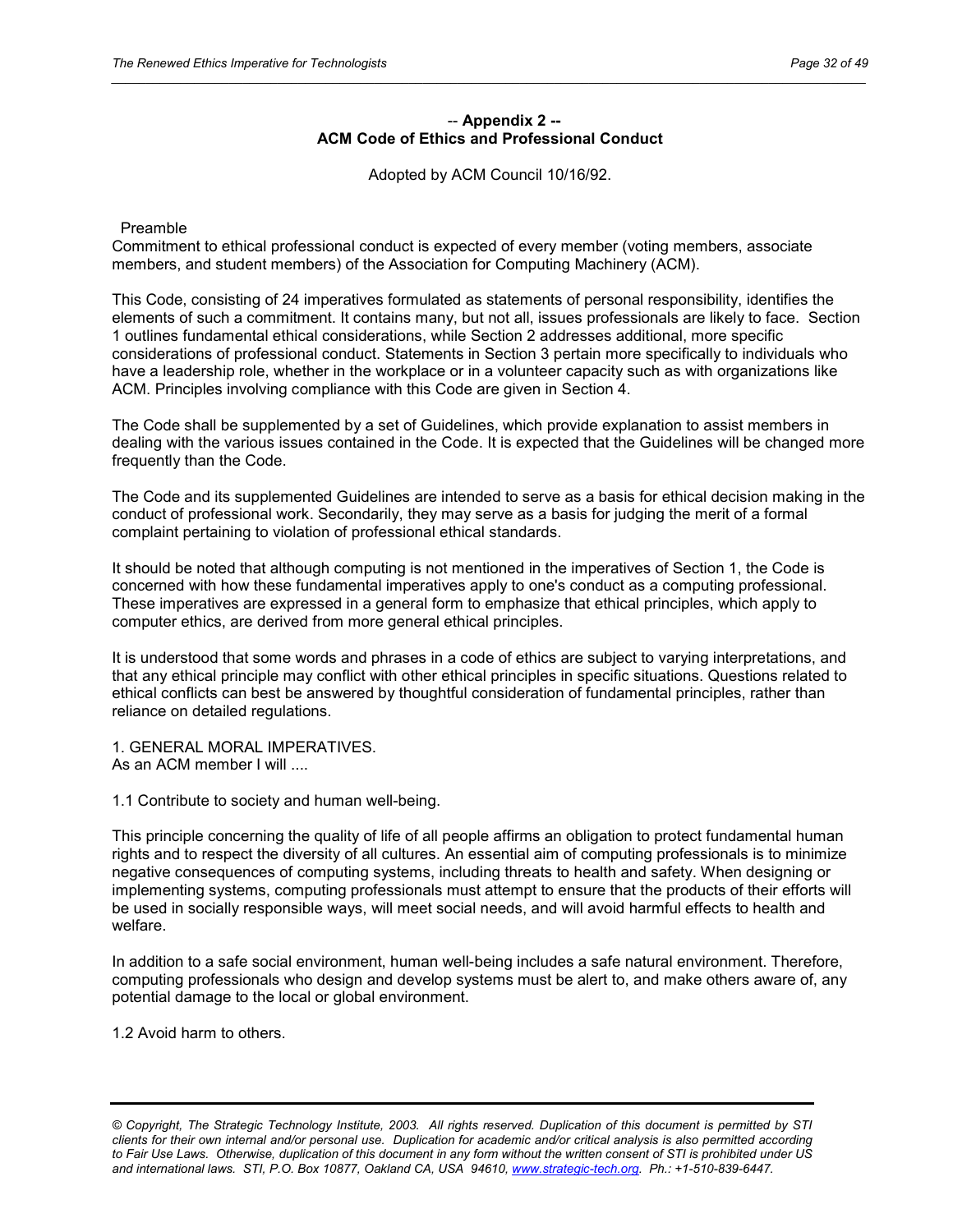"Harm" means injury or negative consequences, such as undesirable loss of information, loss of property, property damage, or unwanted environmental impacts. This principle prohibits use of computing technology in ways that result in harm to any of the following: users, the general public, employees, employers. Harmful actions include intentional destruction or modification of files and programs leading to serious loss of resources or unnecessary expenditure of human resources such as the time and effort required to purge systems of "computer viruses."

*\_\_\_\_\_\_\_\_\_\_\_\_\_\_\_\_\_\_\_\_\_\_\_\_\_\_\_\_\_\_\_\_\_\_\_\_\_\_\_\_\_\_\_\_\_\_\_\_\_\_\_\_\_\_\_\_\_\_\_\_\_\_\_\_\_\_\_\_\_\_\_\_\_\_\_\_\_\_\_\_\_\_\_\_\_\_\_\_\_\_\_\_\_\_\_\_\_\_\_\_\_\_\_\_\_\_\_\_\_* 

Well-intended actions, including those that accomplish assigned duties, may lead to harm unexpectedly. In such an event the responsible person or persons are obligated to undo or mitigate the negative consequences as much as possible. One way to avoid unintentional harm is to carefully consider potential impacts on all those affected by decisions made during design and implementation.

To minimize the possibility of indirectly harming others, computing professionals must minimize malfunctions by following generally accepted standards for system design and testing. Furthermore, it is often necessary to assess the social consequences of systems to project the likelihood of any serious harm to others. If system features are misrepresented to users, coworkers, or supervisors, the individual computing professional is responsible for any resulting injury.

In the work environment the computing professional has the additional obligation to report any signs of system dangers that might result in serious personal or social damage. If one's superiors do not act to curtail or mitigate such dangers, it may be necessary to "blow the whistle" to help correct the problem or reduce the risk. However, capricious or misguided reporting of violations can, itself, be harmful. Before reporting violations, all relevant aspects of the incident must be thoroughly assessed. In particular, the assessment of risk and responsibility must be credible. It is suggested that advice be sought from other computing professionals. See principle 2.5 regarding thorough evaluations.

1.3 Be honest and trustworthy.

Honesty is an essential component of trust. Without trust an organization cannot function effectively. The honest computing professional will not make deliberately false or deceptive claims about a system or system design, but will instead provide full disclosure of all pertinent system limitations and problems.

A computer professional has a duty to be honest about his or her own qualifications, and about any circumstances that might lead to conflicts of interest.

Membership in volunteer organizations such as ACM may at times place individuals in situations where their statements or actions could be interpreted as carrying the "weight" of a larger group of professionals. An ACM member will exercise care to not misrepresent ACM or positions and policies of ACM or any ACM units.

1.4 Be fair and take action not to discriminate.

The values of equality, tolerance, respect for others, and the principles of equal justice govern this imperative. Discrimination on the basis of race, sex, religion, age, disability, national origin, or other such factors is an explicit violation of ACM policy and will not be tolerated.

Inequities between different groups of people may result from the use or misuse of information and technology. In a fair society,all individuals would have equal opportunity to participate in, or benefit from, the use of computer resources regardless of race, sex, religion, age, disability, national origin or other such similar factors. However, these ideals do not justify unauthorized use of computer resources nor do they provide an adequate basis for violation of any other ethical imperatives of this code.

1.5 Honor property rights including copyrights and patent.

*<sup>©</sup> Copyright, The Strategic Technology Institute, 2003. All rights reserved. Duplication of this document is permitted by STI clients for their own internal and/or personal use. Duplication for academic and/or critical analysis is also permitted according to Fair Use Laws. Otherwise, duplication of this document in any form without the written consent of STI is prohibited under US and international laws. STI, P.O. Box 10877, Oakland CA, USA 94610, www.strategic-tech.org. Ph.: +1-510-839-6447.*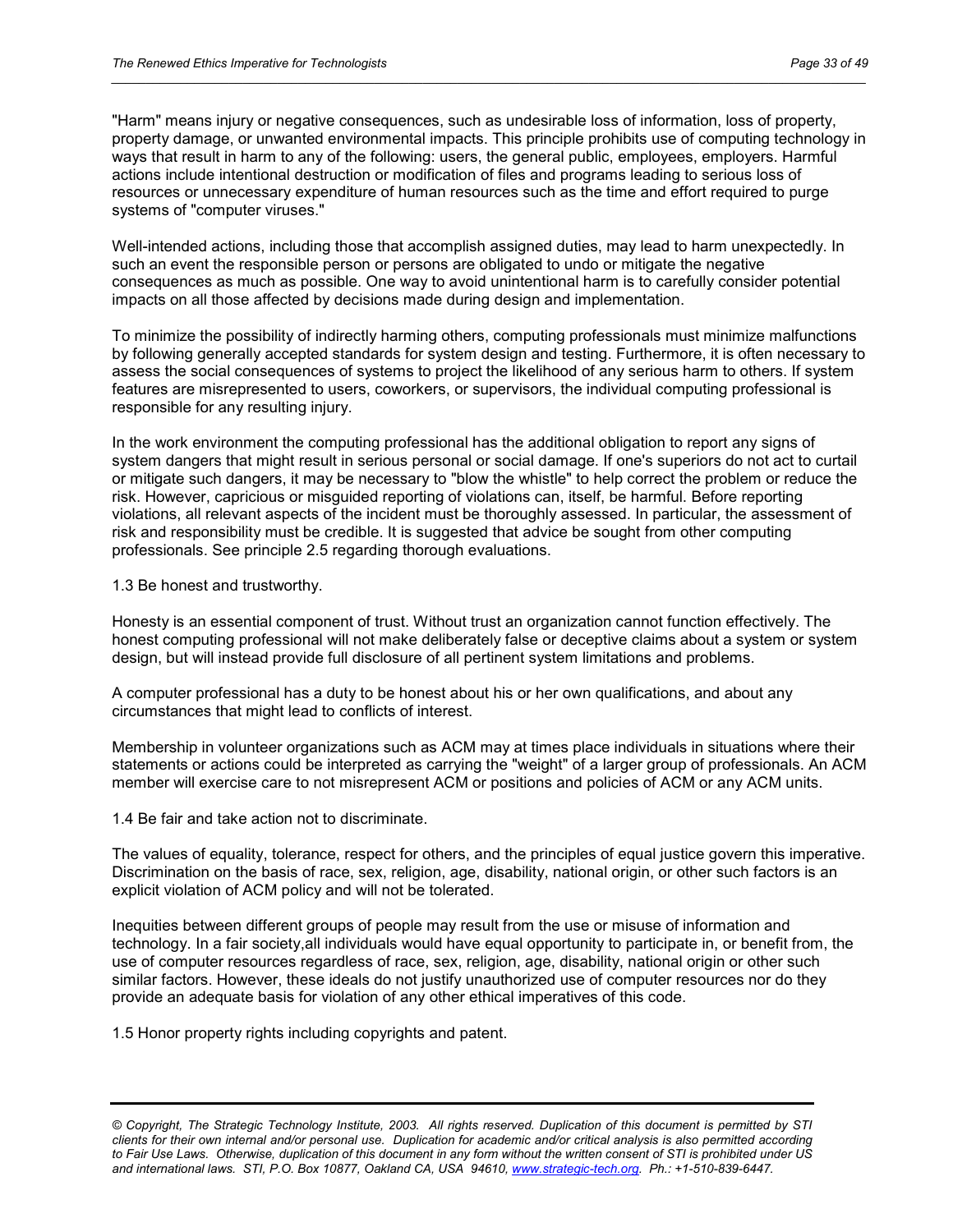Violation of copyrights, patents, trade secrets and the terms of license agreements is prohibited by law in most circumstances. Even when software is not so protected, such violations are contrary to professional behavior. Copies of software should be made only with proper authorization. Unauthorized duplication of materials must not be condoned.

*\_\_\_\_\_\_\_\_\_\_\_\_\_\_\_\_\_\_\_\_\_\_\_\_\_\_\_\_\_\_\_\_\_\_\_\_\_\_\_\_\_\_\_\_\_\_\_\_\_\_\_\_\_\_\_\_\_\_\_\_\_\_\_\_\_\_\_\_\_\_\_\_\_\_\_\_\_\_\_\_\_\_\_\_\_\_\_\_\_\_\_\_\_\_\_\_\_\_\_\_\_\_\_\_\_\_\_\_\_* 

1.6 Give proper credit for intellectual property.

Computing professionals are obligated to protect the integrity of intellectual property. Specifically, one must not take credit for other's ideas or work, even in cases where the work has not been explicitly protected by copyright, patent, etc.

1.7 Respect the privacy of others.

Computing and communication technology enables the collection and exchange of personal information on a scale unprecedented in the history of civilization. Thus there is increased potential for violating the privacy of individuals and groups. It is the responsibility of professionals to maintain the privacy and integrity of data describing individuals. This includes taking precautions to ensure the accuracy of data, as well as protecting it from unauthorized access or accidental disclosure to inappropriate individuals. Furthermore, procedures must be established to allow individuals to review their records and correct inaccuracies.

This imperative implies that only the necessary amount of personal information be collected in a system, that retention and disposal periods for that information be clearly defined and enforced, and that personal information gathered for a specific purpose not be used for other purposes without consent of the individual(s). These principles apply to electronic communications, including electronic mail, and prohibit procedures that capture or monitor electronic user data, including messages,without the permission of users or bona fide authorization related to system operation and maintenance. User data observed during the normal duties of system operation and maintenance must be treated with strictest confidentiality, except in cases where it is evidence for the violation of law, organizational regulations, or this Code. In these cases, the nature or contents of that information must be disclosed only to proper authorities.

1.8 Honor confidentiality.

The principle of honesty extends to issues of confidentiality of information whenever one has made an explicit promise to honor confidentiality or, implicitly, when private information not directly related to the performance of one's duties becomes available. The ethical concern is to respect all obligations of confidentiality to employers, clients, and users unless discharged from such obligations by requirements of the law or other principles of this Code.

2. MORE SPECIFIC PROFESSIONAL RESPONSIBILITIES. As an ACM computing professional I will ....

2.1 Strive to achieve the highest quality, effectiveness and dignity in both the process and products of professional work.

Excellence is perhaps the most important obligation of a professional. The computing professional must strive to achieve quality and to be cognizant of the serious negative consequences that may result from poor quality in a system.

2.2 Acquire and maintain professional competence.

Excellence depends on individuals who take responsibility for acquiring and maintaining professional competence. A professional must participate in setting standards for appropriate levels of competence, and strive to achieve those standards. Upgrading technical knowledge and competence can be achieved in

*<sup>©</sup> Copyright, The Strategic Technology Institute, 2003. All rights reserved. Duplication of this document is permitted by STI clients for their own internal and/or personal use. Duplication for academic and/or critical analysis is also permitted according to Fair Use Laws. Otherwise, duplication of this document in any form without the written consent of STI is prohibited under US and international laws. STI, P.O. Box 10877, Oakland CA, USA 94610, www.strategic-tech.org. Ph.: +1-510-839-6447.*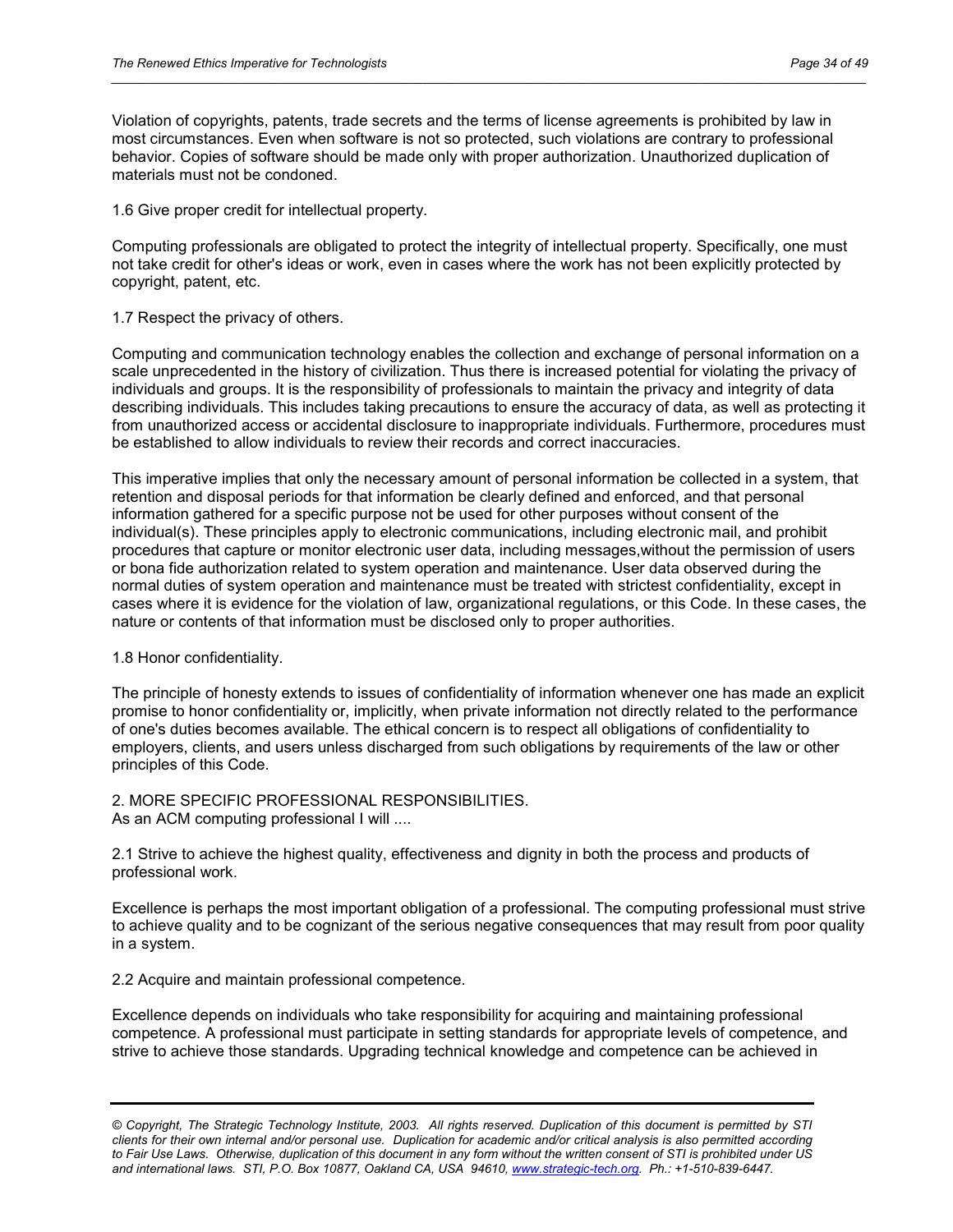several ways:doing independent study; attending seminars, conferences, or courses; and being involved in professional organizations.

*\_\_\_\_\_\_\_\_\_\_\_\_\_\_\_\_\_\_\_\_\_\_\_\_\_\_\_\_\_\_\_\_\_\_\_\_\_\_\_\_\_\_\_\_\_\_\_\_\_\_\_\_\_\_\_\_\_\_\_\_\_\_\_\_\_\_\_\_\_\_\_\_\_\_\_\_\_\_\_\_\_\_\_\_\_\_\_\_\_\_\_\_\_\_\_\_\_\_\_\_\_\_\_\_\_\_\_\_\_* 

2.3 Know and respect existing laws pertaining to professional work.

ACM members must obey existing local, state,province, national, and international laws unless there is a compelling ethical basis not to do so. Policies and procedures of the organizations in which one participates must also be obeyed. But compliance must be balanced with the recognition that sometimes existing laws and rules may be immoral or inappropriate and, therefore, must be challenged. Violation of a law or regulation may be ethical when that law or rule has inadequate moral basis or when it conflicts with another law judged to be more important. If one decides to violate a law or rule because it is viewed as unethical, or for any other reason, one must fully accept responsibility for one's actions and for the consequences.

2.4 Accept and provide appropriate professional review.

Quality professional work, especially in the computing profession, depends on professional reviewing and critiquing. Whenever appropriate,individual members should seek and utilize peer review as well as provide critical review of the work of others.

2.5 Give comprehensive and thorough evaluations of computer systems and their impacts, including analysis of possible risks.

Computer professionals must strive to be perceptive, thorough, and objective when evaluating, recommending, and presenting system descriptions and alternatives. Computer professionals are in a position of special trust, and therefore have a special responsibility to provide objective, credible evaluations to employers, clients, users, and the public. When providing evaluations the professional must also identify any relevant conflicts of interest, as stated in imperative 1.3.

As noted in the discussion of principle 1.2 on avoiding harm, any signs of danger from systems must be reported to those who have opportunity and/or responsibility to resolve them. See the guidelines for imperative 1.2 for more details concerning harm,including the reporting of professional violations.

2.6 Honor contracts, agreements, and assigned responsibilities.

Honoring one's commitments is a matter of integrity and honesty.For the computer professional this includes ensuring that system elements perform as intended. Also, when one contracts for work with another party, one has an obligation to keep that party properly informed about progress toward completing that work.

A computing professional has a responsibility to request a change in any assignment that he or she feels cannot be completed as defined. Only after serious consideration and with full disclosure of risks and concerns to the employer or client, should one accept the assignment. The major underlying principle here is the obligation to accept personal accountability for professional work. On some occasions other ethical principles may take greater priority.

A judgment that a specific assignment should not be performed may not be accepted. Having clearly identified one's concerns and reasons for that judgment, but failing to procure a change in that assignment, one may yet be obligated, by contract or by law, to proceed as directed. The computing professional's ethical judgment should be the final guide in deciding whether or not to proceed. Regardless of the decision, one must accept the responsibility for the consequences.

However, performing assignments "against one's own judgment" does not relieve the professional of responsibility for any negative consequences.

2.7 Improve public understanding of computing and its consequences.

*<sup>©</sup> Copyright, The Strategic Technology Institute, 2003. All rights reserved. Duplication of this document is permitted by STI clients for their own internal and/or personal use. Duplication for academic and/or critical analysis is also permitted according to Fair Use Laws. Otherwise, duplication of this document in any form without the written consent of STI is prohibited under US and international laws. STI, P.O. Box 10877, Oakland CA, USA 94610, www.strategic-tech.org. Ph.: +1-510-839-6447.*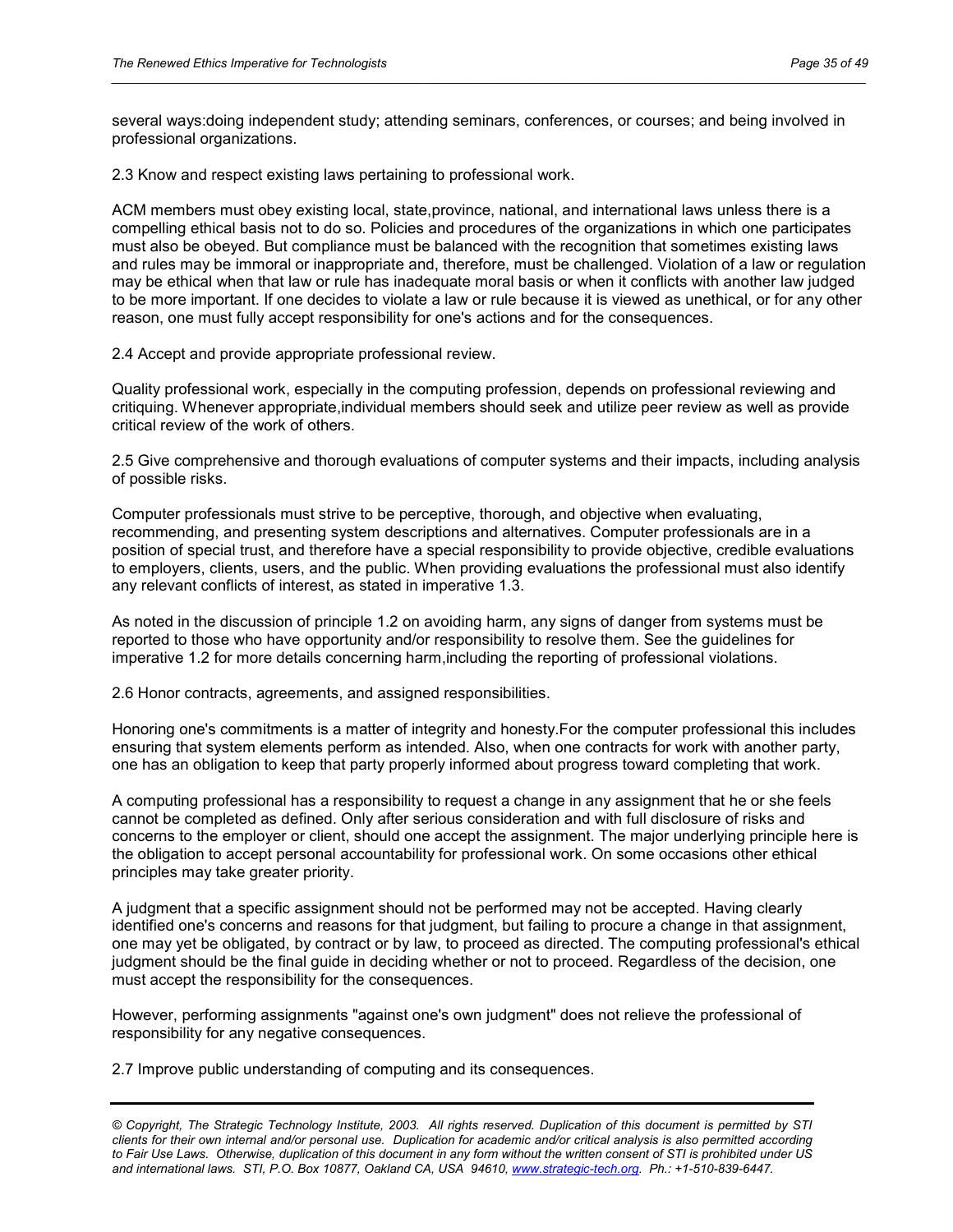Computing professionals have a responsibility to share technical knowledge with the public by encouraging understanding of computing, including the impacts of computer systems and their limitations. This imperative implies an obligation to counter any false views related to computing.

*\_\_\_\_\_\_\_\_\_\_\_\_\_\_\_\_\_\_\_\_\_\_\_\_\_\_\_\_\_\_\_\_\_\_\_\_\_\_\_\_\_\_\_\_\_\_\_\_\_\_\_\_\_\_\_\_\_\_\_\_\_\_\_\_\_\_\_\_\_\_\_\_\_\_\_\_\_\_\_\_\_\_\_\_\_\_\_\_\_\_\_\_\_\_\_\_\_\_\_\_\_\_\_\_\_\_\_\_\_* 

2.8 Access computing and communication resources only when authorized to do so.

Theft or destruction of tangible and electronic property is prohibited by imperative 1.2 - "Avoid harm to others." Trespassing and unauthorized use of a computer or communication system is addressed by this imperative. Trespassing includes accessing communication networks and computer systems, or accounts and/or files associated with those systems, without explicit authorization to do so. Individuals and organizations have the right to restrict access to their systems so long as they do not violate the discrimination principle (see 1.4). No one should enter or use another's computer system, software, or data files without permission. One must always have appropriate approval before using system resources, including communication ports, file space, other system peripherals, and computer time.

3. ORGANIZATIONAL LEADERSHIP IMPERATIVES. As an ACM member and an organizational leader, I will ....

BACKGROUND NOTE:This section draws extensively from the draft IFIP Code of Ethics,especially its sections on organizational ethics and international concerns. The ethical obligations of organizations tend to be neglected in most codes of professional conduct, perhaps because these codes are written from the perspective of the individual member. This dilemma is addressed by stating these imperatives from the perspective of the organizational leader. In this context"leader" is viewed as any organizational member who has leadership or educational responsibilities. These imperatives generally may apply to organizations as well as their leaders. In this context"organizations" are corporations, government agencies,and other "employers," as well as volunteer professional organizations.

3.1 Articulate social responsibilities of members of an organizational unit and encourage full acceptance of those responsibilities.

Because organizations of all kinds have impacts on the public, they must accept responsibilities to society. Organizational procedures and attitudes oriented toward quality and the welfare of society will reduce harm to members of the public, thereby serving public interest and fulfilling social responsibility. Therefore,organizational leaders must encourage full participation in meeting social responsibilities as well as quality performance.

3.2 Manage personnel and resources to design and build information systems that enhance the quality of working life.

Organizational leaders are responsible for ensuring that computer systems enhance, not degrade, the quality of working life. When implementing a computer system, organizations must consider the personal and professional development, physical safety, and human dignity of all workers. Appropriate human-computer ergonomic standards should be considered in system design and in the workplace.

3.3 Acknowledge and support proper and authorized uses of an organization's computing and communication resources.

Because computer systems can become tools to harm as well as to benefit an organization, the leadership has the responsibility to clearly define appropriate and inappropriate uses of organizational computing resources. While the number and scope of such rules should be minimal, they should be fully enforced when established.

*<sup>©</sup> Copyright, The Strategic Technology Institute, 2003. All rights reserved. Duplication of this document is permitted by STI clients for their own internal and/or personal use. Duplication for academic and/or critical analysis is also permitted according to Fair Use Laws. Otherwise, duplication of this document in any form without the written consent of STI is prohibited under US and international laws. STI, P.O. Box 10877, Oakland CA, USA 94610, www.strategic-tech.org. Ph.: +1-510-839-6447.*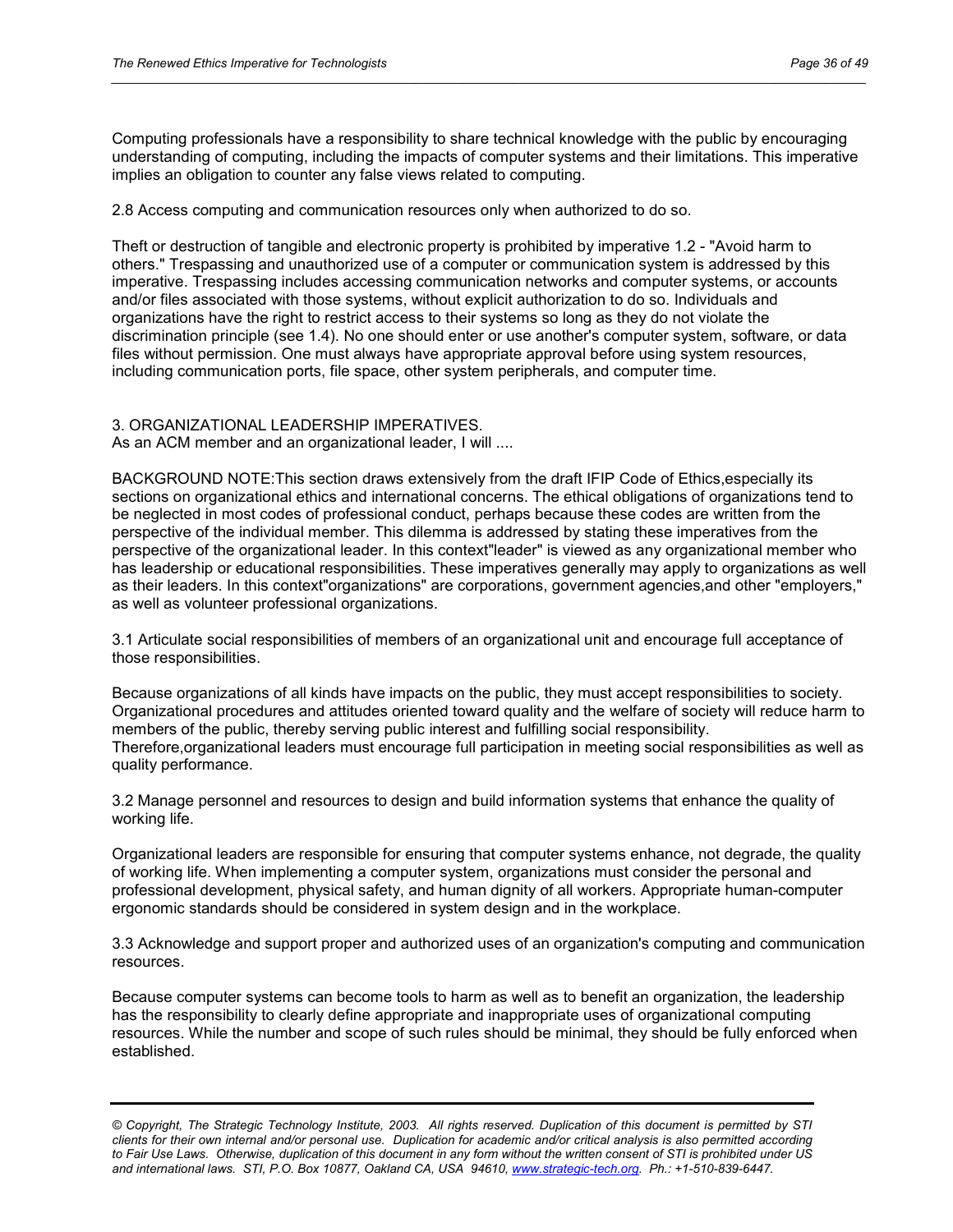3.4 Ensure that users and those who will be affected by a system have their needs clearly articulated during the assessment and design of requirements; later the system must be validated to meet requirements.

*\_\_\_\_\_\_\_\_\_\_\_\_\_\_\_\_\_\_\_\_\_\_\_\_\_\_\_\_\_\_\_\_\_\_\_\_\_\_\_\_\_\_\_\_\_\_\_\_\_\_\_\_\_\_\_\_\_\_\_\_\_\_\_\_\_\_\_\_\_\_\_\_\_\_\_\_\_\_\_\_\_\_\_\_\_\_\_\_\_\_\_\_\_\_\_\_\_\_\_\_\_\_\_\_\_\_\_\_\_* 

Current system users, potential users and other persons whose lives may be affected by a system must have their needs assessed and incorporated in the statement of requirements. System validation should ensure compliance with those requirements.

3.5 Articulate and support policies that protect the dignity of users and others affected by a computing system.

Designing or implementing systems that deliberately or inadvertently demean individuals or groups is ethically unacceptable. Computer professionals who are in decision making positions should verify that systems are designed and implemented to protect personal privacy and enhance personal dignity.

3.6 Create opportunities for members of the organization to learn the principles and limitations of computer systems.

This complements the imperative on public understanding (2.7). Educational opportunities are essential to facilitate optimal participation of all organizational members. Opportunities must be available to all members to help them improve their knowledge and skills in computing, including courses that familiarize them with the consequences and limitations of particular types of systems.In particular, professionals must be made aware of the dangers of building systems around oversimplified models, the improbability of anticipating and designing for every possible operating condition, and other issues related to the complexity of this profession.

4. COMPLIANCE WITH THE CODE. As an ACM member I will ....

4.1 Uphold and promote the principles of this Code.

The future of the computing profession depends on both technical and ethical excellence. Not only is it important for ACM computing professionals to adhere to the principles expressed in this Code, each member should encourage and support adherence by other members.

4.2 Treat violations of this code as inconsistent with membership in the ACM.

Adherence of professionals to a code of ethics is largely a voluntary matter. However, if a member does not follow this code by engaging in gross misconduct, membership in ACM may be terminated.

This Code and the supplemental Guidelines were developed by the Task Force for the Revision of the ACM Code of Ethics and Professional Conduct: Ronald E. Anderson, Chair, Gerald Engel, Donald Gotterbarn, Grace C. Hertlein, Alex Hoffman, Bruce Jawer, Deborah G. Johnson, Doris K. Lidtke, Joyce Currie Little, Dianne Martin, Donn B. Parker, Judith A. Perrolle, and Richard S. Rosenberg. The Task Force was organized by ACM/SIGCAS and funding was provided by the ACM SIG Discretionary Fund. This Code and the supplemental Guidelines were adopted by the ACM Council on October 16, 1992.

ACM/Code of Ethics. Last Update: 01/16/98 by HK.

©1997 Association for Computing Machinery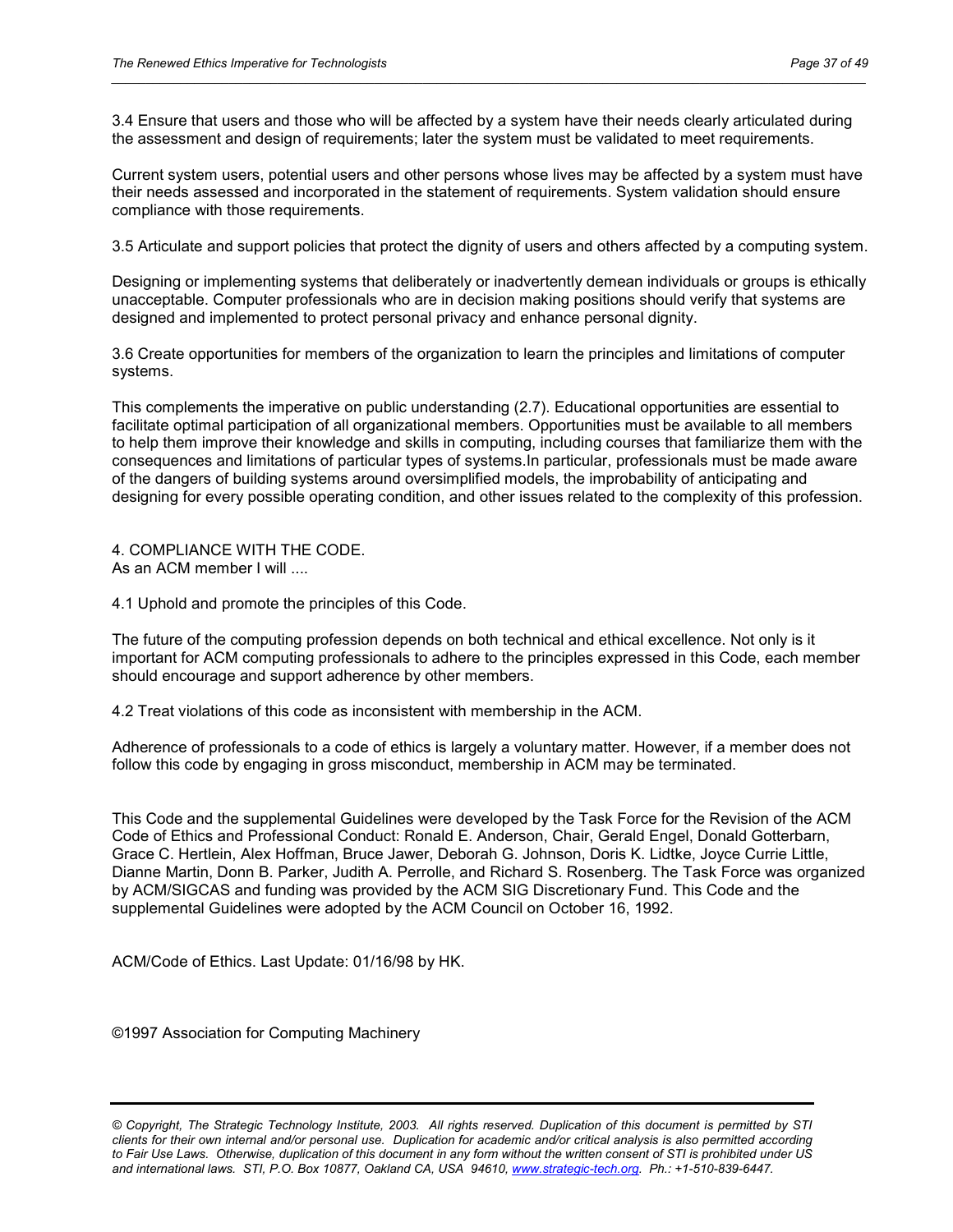# **--- Appendix 3 ---**

*\_\_\_\_\_\_\_\_\_\_\_\_\_\_\_\_\_\_\_\_\_\_\_\_\_\_\_\_\_\_\_\_\_\_\_\_\_\_\_\_\_\_\_\_\_\_\_\_\_\_\_\_\_\_\_\_\_\_\_\_\_\_\_\_\_\_\_\_\_\_\_\_\_\_\_\_\_\_\_\_\_\_\_\_\_\_\_\_\_\_\_\_\_\_\_\_\_\_\_\_\_\_\_\_\_\_\_\_\_* 

# **Software Engineering Code of Ethics and Professional Practice**

# **ACM/IEEE-CS Joint Task Force on Software Engineering Ethics and Professional Practices**

#### PREAMBLE

Computers have a central and growing role in commerce, industry, government, medicine, education, entertainment and society at large. Software engineers are those who contribute by direct participation or by teaching, to the analysis, specification, design, development, certification, maintenance and testing of software systems. Because of their roles in developing software systems, software engineers have significant opportunities to do good or cause harm, to enable others to do good or cause harm, or to influence others to do good or cause harm. To ensure, as much as possible, that their efforts will be used for good, software engineers must commit themselves to making software engineering a beneficial and respected profession. In accordance with that commitment, software engineers shall adhere to the following Code of Ethics and Professional Practice.

The Code contains eight Principles related to the behavior of and decisions made by professional software engineers, including practitioners, educators, managers, supervisors and policy makers, as well as trainees and students of the profession. The Principles identify the ethically responsible relationships in which individuals, groups, and organizations participate and the primary obligations within these relationships. The Clauses of each Principle are illustrations of some of the obligations included in these relationships. These obligations are founded in the software engineer's humanity, in special care owed to people affected by the work of software engineers, and the unique elements of the practice of software engineering. The Code prescribes these as obligations of anyone claiming to be or aspiring to be a software engineer.

It is not intended that the individual parts of the Code be used in isolation to justify errors of omission or commission. The list of Principles and Clauses is not exhaustive. The Clauses should not be read as separating the acceptable from the unacceptable in professional conduct in all practical situations. The Code is not a simple ethical algorithm that generates ethical decisions. In some situations standards may be in tension with each other or with standards from other sources. These situations require the software engineer to use ethical judgment to act in a manner which is most consistent with the spirit of the Code of Ethics and Professional Practice, given the circumstances.

Ethical tensions can best be addressed by thoughtful consideration of fundamental principles, rather than blind reliance on detailed regulations. These Principles should influence software engineers to consider broadly who is affected by their work; to examine if they and their colleagues are treating other human beings with due respect; to consider how the public, if reasonably well informed, would view their decisions; to analyze how the least empowered will be affected by their decisions; and to consider whether their acts would be judged worthy of the ideal professional working as a software engineer. In all these judgments concern for the health, safety and welfare of the public is primary; that is, the "Public Interest" is central to this Code.

The dynamic and demanding context of software engineering requires a code that is adaptable and relevant to new situations as they occur. However, even in this generality, the Code provides support for software engineers and managers of software engineers who need to take positive action in a specific case by documenting the ethical stance of the profession. The Code provides an ethical foundation to which individuals within teams and the team as a whole can appeal. The Code helps to define those actions that are ethically improper to request of a software engineer or teams of software engineers.

The Code is not simply for adjudicating the nature of questionable acts; it also has an important educational function. As this Code expresses the consensus of the profession on ethical issues, it is a means to educate both the public and aspiring professionals about the ethical obligations of all software engineers.

*<sup>©</sup> Copyright, The Strategic Technology Institute, 2003. All rights reserved. Duplication of this document is permitted by STI clients for their own internal and/or personal use. Duplication for academic and/or critical analysis is also permitted according to Fair Use Laws. Otherwise, duplication of this document in any form without the written consent of STI is prohibited under US and international laws. STI, P.O. Box 10877, Oakland CA, USA 94610, www.strategic-tech.org. Ph.: +1-510-839-6447.*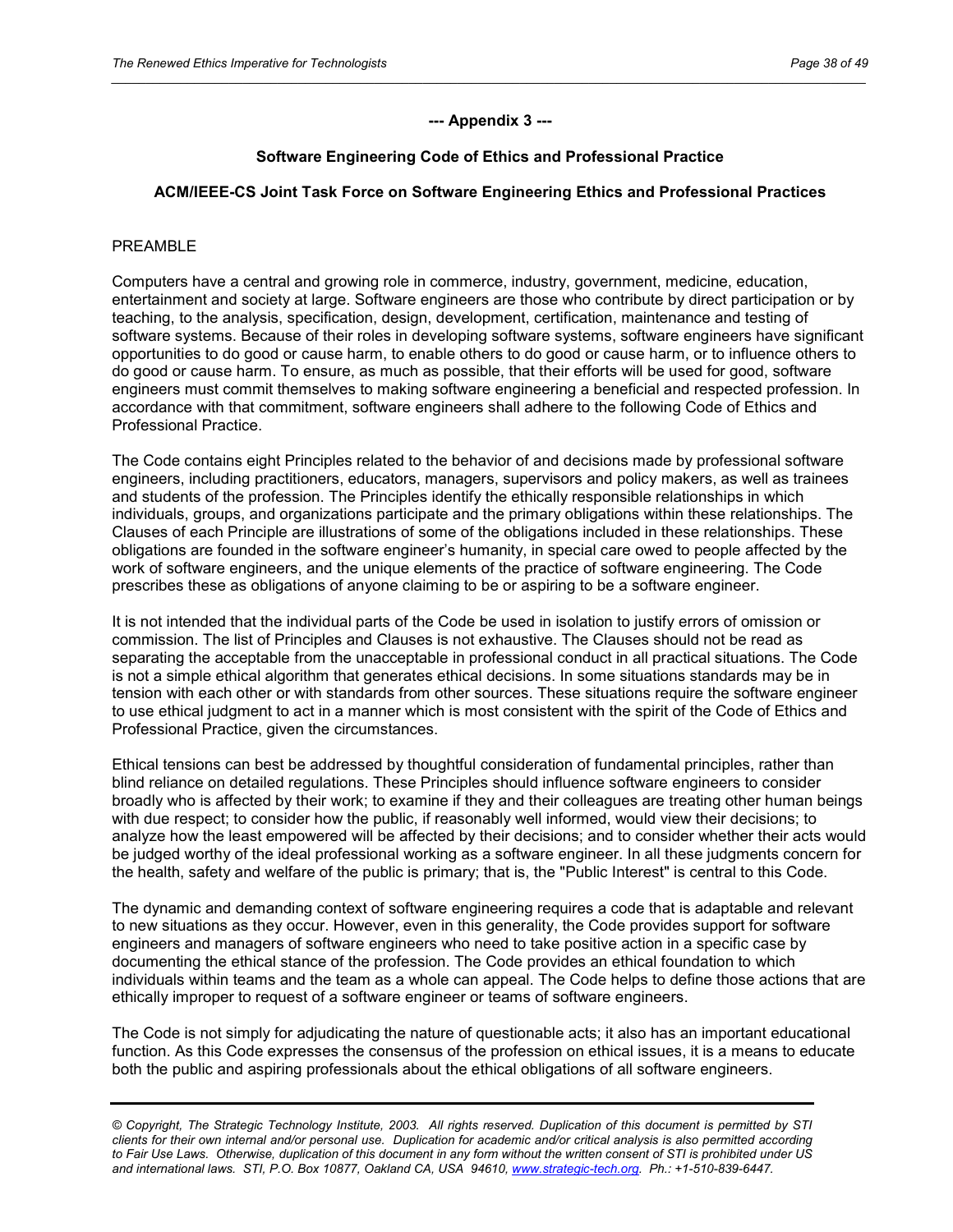PRINCIPLES Principle 1: PUBLIC

Software engineers shall act consistently with the public interest. In particular, software engineers shall, as appropriate:

*\_\_\_\_\_\_\_\_\_\_\_\_\_\_\_\_\_\_\_\_\_\_\_\_\_\_\_\_\_\_\_\_\_\_\_\_\_\_\_\_\_\_\_\_\_\_\_\_\_\_\_\_\_\_\_\_\_\_\_\_\_\_\_\_\_\_\_\_\_\_\_\_\_\_\_\_\_\_\_\_\_\_\_\_\_\_\_\_\_\_\_\_\_\_\_\_\_\_\_\_\_\_\_\_\_\_\_\_\_* 

1.01. Accept full responsibility for their own work.

1.02. Moderate the interests of the software engineer, the employer, the client and the users with the public good.

1.03. Approve software only if they have a well-founded belief that it is safe, meets specifications, passes appropriate tests, and does not diminish quality of life, diminish privacy or harm the environment. The ultimate effect of the work should be to the public good.

1.04. Disclose to appropriate persons or authorities any actual or potential danger to the user, the public, or the environment, that they reasonably believe to be associated with software or related documents.

1.05. Cooperate in efforts to address matters of grave public concern caused by software, its installation, maintenance, support or documentation.

1.06. Be fair and avoid deception in all statements, particularly public ones, concerning software or related documents, methods and tools.

1.07. Consider issues of physical disabilities, allocation of resources, economic disadvantage and other factors that can diminish access to the benefits of software.

1.08. Be encouraged to volunteer professional skills to good causes and contribute to public education concerning the discipline.

Principle 2: CLIENT AND EMPLOYER

Software engineers shall act in a manner that is in the best interests of their client and employer, consistent with the public interest. In particular, software engineers shall, as appropriate:

2.01. Provide service in their areas of competence, being honest and forthright about any limitations of their experience and education.

2.02. Not knowingly use software that is obtained or retained either illegally or unethically.

2.03. Use the property of a client or employer only in ways properly authorized, and with the client's or employer's knowledge and consent.

2.04. Ensure that any document upon which they rely has been approved, when required, by someone authorized to approve it.

2.05. Keep private any confidential information gained in their professional work, where such confidentiality is consistent with the public interest and consistent with the law.

2.06. Identify, document, collect evidence and report to the client or the employer promptly if, in their opinion, a project is likely to fail, to prove too expensive, to violate intellectual property law, or otherwise to be problematic.

*<sup>©</sup> Copyright, The Strategic Technology Institute, 2003. All rights reserved. Duplication of this document is permitted by STI clients for their own internal and/or personal use. Duplication for academic and/or critical analysis is also permitted according to Fair Use Laws. Otherwise, duplication of this document in any form without the written consent of STI is prohibited under US and international laws. STI, P.O. Box 10877, Oakland CA, USA 94610, www.strategic-tech.org. Ph.: +1-510-839-6447.*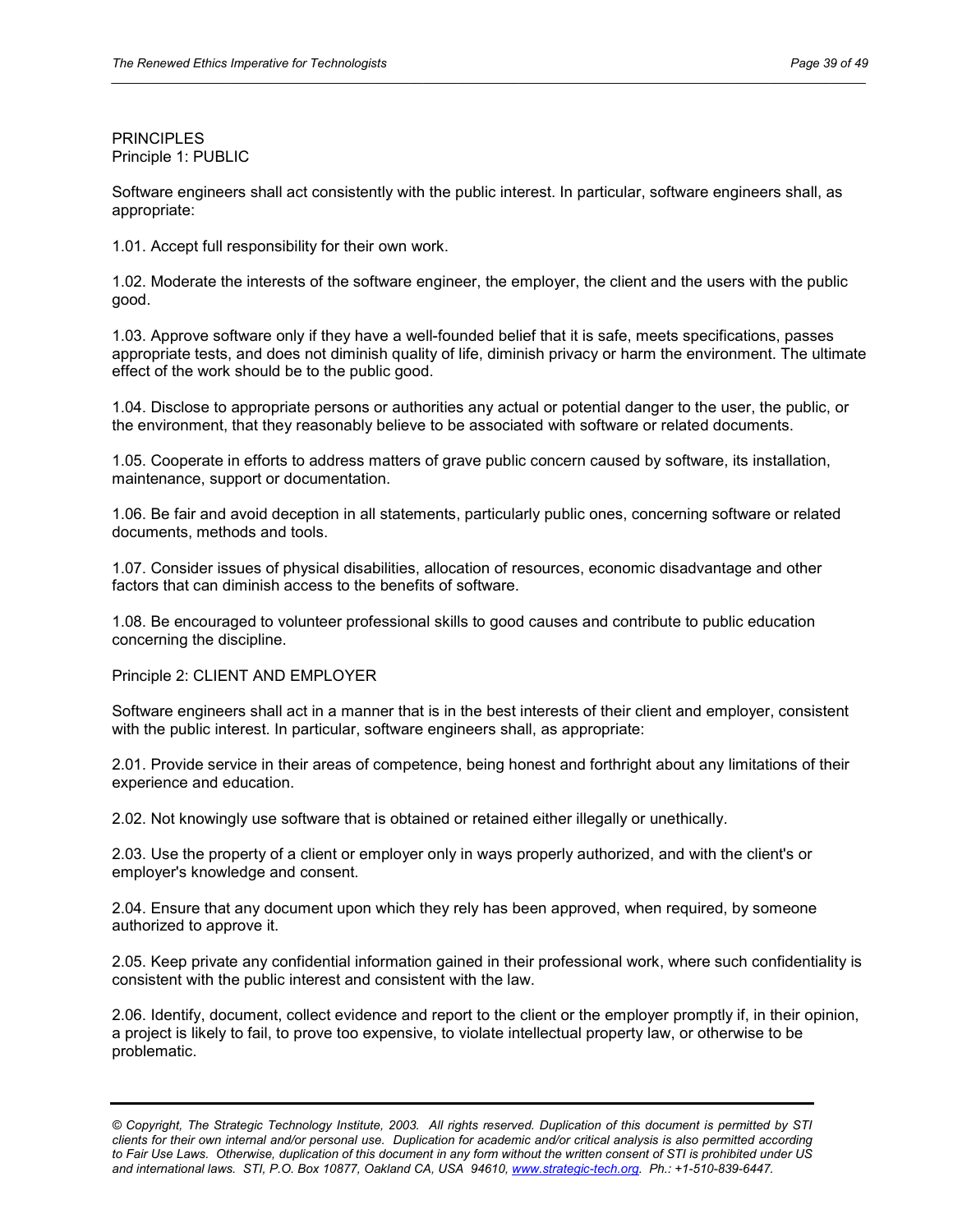2.07. Identify, document, and report significant issues of social concern, of which they are aware, in software or related documents, to the employer or the client.

*\_\_\_\_\_\_\_\_\_\_\_\_\_\_\_\_\_\_\_\_\_\_\_\_\_\_\_\_\_\_\_\_\_\_\_\_\_\_\_\_\_\_\_\_\_\_\_\_\_\_\_\_\_\_\_\_\_\_\_\_\_\_\_\_\_\_\_\_\_\_\_\_\_\_\_\_\_\_\_\_\_\_\_\_\_\_\_\_\_\_\_\_\_\_\_\_\_\_\_\_\_\_\_\_\_\_\_\_\_* 

2.08. Accept no outside work detrimental to the work they perform for their primary employer.

2.09. Promote no interest adverse to their employer or client, unless a higher ethical concern is being compromised; in that case, inform the employer or another appropriate authority of the ethical concern.

Principle 3: PRODUCT

Software engineers shall ensure that their products and related modifications meet the highest professional standards possible. In particular, software engineers shall, as appropriate:

3.01. Strive for high quality, acceptable cost and a reasonable schedule, ensuring significant tradeoffs are clear to and accepted by the employer and the client, and are available for consideration by the user and the public.

3.02. Ensure proper and achievable goals and objectives for any project on which they work or propose.

3.03. Identify, define and address ethical, economic, cultural, legal and environmental issues related to work projects.

3.04. Ensure that they are qualified for any project on which they work or propose to work by an appropriate combination of education and training, and experience.

3.05. Ensure an appropriate method is used for any project on which they work or propose to work.

3.06. Work to follow professional standards, when available, that are most appropriate for the task at hand, departing from these only when ethically or technically justified.

3.07. Strive to fully understand the specifications for software on which they work.

3.08. Ensure that specifications for software on which they work have been well documented, satisfy the users' requirements and have the appropriate approvals.

3.09. Ensure realistic quantitative estimates of cost, scheduling, personnel, quality and outcomes on any project on which they work or propose to work and provide an uncertainty assessment of these estimates.

3.10. Ensure adequate testing, debugging, and review of software and related documents on which they work.

3.11. Ensure adequate documentation, including significant problems discovered and solutions adopted, for any project on which they work.

3.12. Work to develop software and related documents that respect the privacy of those who will be affected by that software.

3.13. Be careful to use only accurate data derived by ethical and lawful means, and use it only in ways properly authorized.

3.14. Maintain the integrity of data, being sensitive to outdated or flawed occurrences.

3.15 Treat all forms of software maintenance with the same professionalism as new development.

*<sup>©</sup> Copyright, The Strategic Technology Institute, 2003. All rights reserved. Duplication of this document is permitted by STI clients for their own internal and/or personal use. Duplication for academic and/or critical analysis is also permitted according to Fair Use Laws. Otherwise, duplication of this document in any form without the written consent of STI is prohibited under US and international laws. STI, P.O. Box 10877, Oakland CA, USA 94610, www.strategic-tech.org. Ph.: +1-510-839-6447.*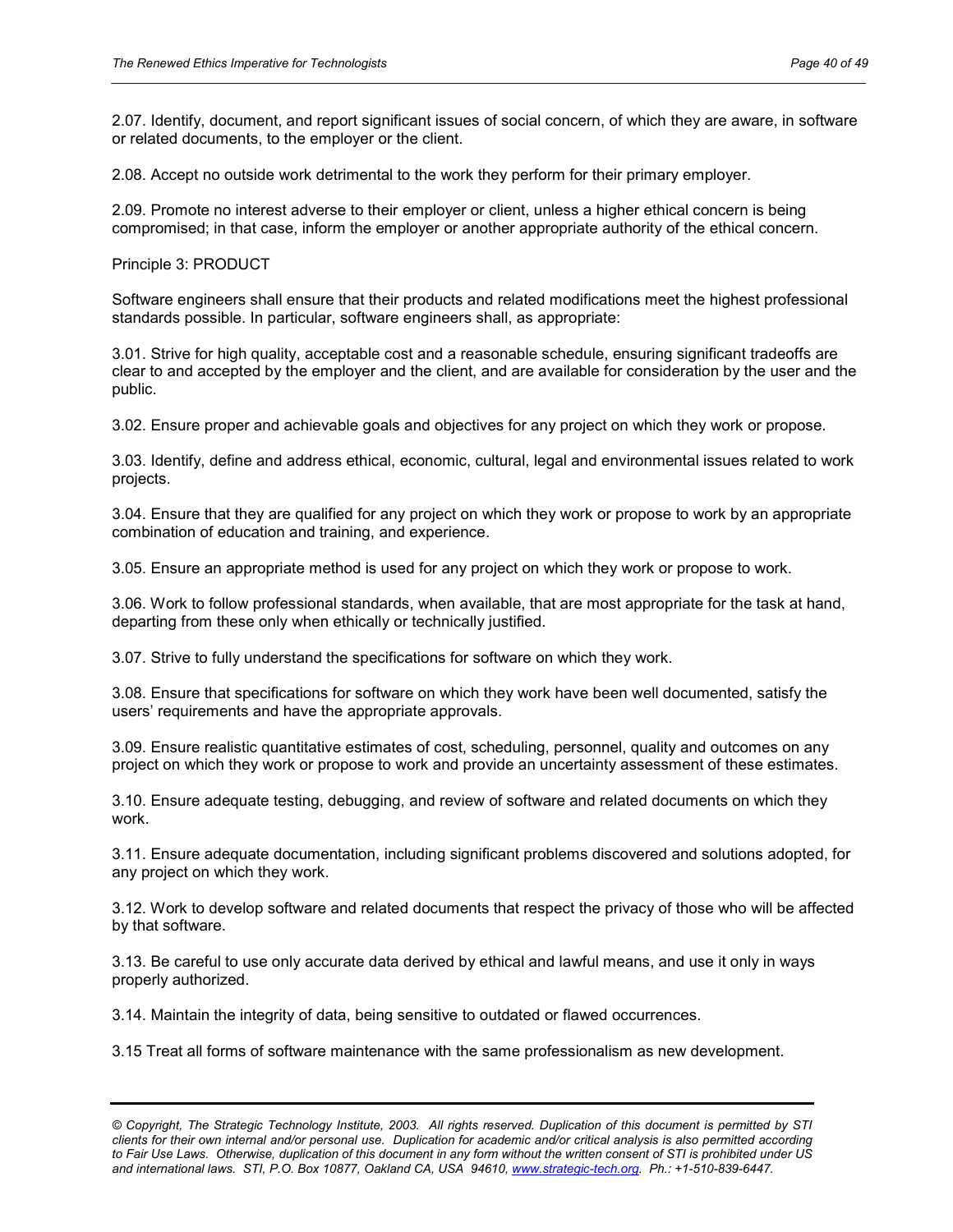# Principle 4: JUDGMENT

Software engineers shall maintain integrity and independence in their professional judgment. In particular, software engineers shall, as appropriate:

*\_\_\_\_\_\_\_\_\_\_\_\_\_\_\_\_\_\_\_\_\_\_\_\_\_\_\_\_\_\_\_\_\_\_\_\_\_\_\_\_\_\_\_\_\_\_\_\_\_\_\_\_\_\_\_\_\_\_\_\_\_\_\_\_\_\_\_\_\_\_\_\_\_\_\_\_\_\_\_\_\_\_\_\_\_\_\_\_\_\_\_\_\_\_\_\_\_\_\_\_\_\_\_\_\_\_\_\_\_* 

4.01. Temper all technical judgments by the need to support and maintain human values.

4.02 Only endorse documents either prepared under their supervision or within their areas of competence and with which they are in agreement.

4.03. Maintain professional objectivity with respect to any software or related documents they are asked to evaluate.

4.04. Not engage in deceptive financial practices such as bribery, double billing, or other improper financial practices.

4.05. Disclose to all concerned parties those conflicts of interest that cannot reasonably be avoided or escaped.

4.06. Refuse to participate, as members or advisors, in a private, governmental or professional body concerned with software related issues, in which they, their employers or their clients have undisclosed potential conflicts of interest.

#### Principle 5: MANAGEMENT

Software engineering managers and leaders shall subscribe to and promote an ethical approach to the management of software development and maintenance . In particular, those managing or leading software engineers shall, as appropriate:

5.01 Ensure good management for any project on which they work, including effective procedures for promotion of quality and reduction of risk.

5.02. Ensure that software engineers are informed of standards before being held to them.

5.03. Ensure that software engineers know the employer's policies and procedures for protecting passwords, files and information that is confidential to the employer or confidential to others.

5.04. Assign work only after taking into account appropriate contributions of education and experience tempered with a desire to further that education and experience.

5.05. Ensure realistic quantitative estimates of cost, scheduling, personnel, quality and outcomes on any project on which they work or propose to work, and provide an uncertainty assessment of these estimates.

5.06. Attract potential software engineers only by full and accurate description of the conditions of employment.

5.07. Offer fair and just remuneration.

5.08. Not unjustly prevent someone from taking a position for which that person is suitably qualified.

5.09. Ensure that there is a fair agreement concerning ownership of any software, processes, research, writing, or other intellectual property to which a software engineer has contributed.

5.10. Provide for due process in hearing charges of violation of an employer's policy or of this Code.

*<sup>©</sup> Copyright, The Strategic Technology Institute, 2003. All rights reserved. Duplication of this document is permitted by STI clients for their own internal and/or personal use. Duplication for academic and/or critical analysis is also permitted according to Fair Use Laws. Otherwise, duplication of this document in any form without the written consent of STI is prohibited under US and international laws. STI, P.O. Box 10877, Oakland CA, USA 94610, www.strategic-tech.org. Ph.: +1-510-839-6447.*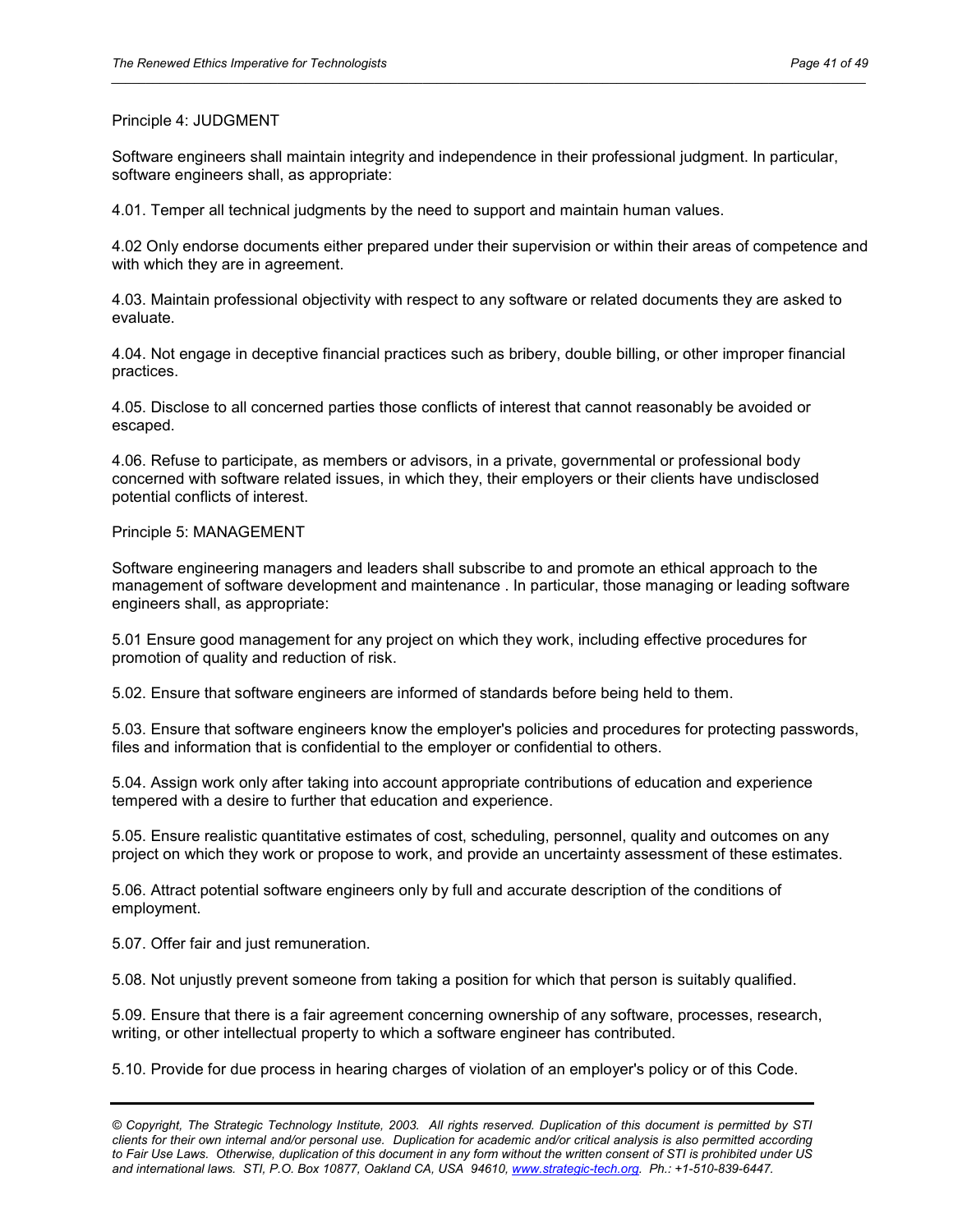5.11. Not ask a software engineer to do anything inconsistent with this Code.

5.12. Not punish anyone for expressing ethical concerns about a project.

Principle 6: PROFESSION

Software engineers shall advance the integrity and reputation of the profession consistent with the public interest. In particular, software engineers shall, as appropriate:

*\_\_\_\_\_\_\_\_\_\_\_\_\_\_\_\_\_\_\_\_\_\_\_\_\_\_\_\_\_\_\_\_\_\_\_\_\_\_\_\_\_\_\_\_\_\_\_\_\_\_\_\_\_\_\_\_\_\_\_\_\_\_\_\_\_\_\_\_\_\_\_\_\_\_\_\_\_\_\_\_\_\_\_\_\_\_\_\_\_\_\_\_\_\_\_\_\_\_\_\_\_\_\_\_\_\_\_\_\_* 

6.01. Help develop an organizational environment favorable to acting ethically.

6.02. Promote public knowledge of software engineering.

6.03. Extend software engineering knowledge by appropriate participation in professional organizations, meetings and publications.

6.04. Support, as members of a profession, other software engineers striving to follow this Code.

6.05. Not promote their own interest at the expense of the profession, client or employer.

6.06. Obey all laws governing their work, unless, in exceptional circumstances, such compliance is inconsistent with the public interest.

6.07. Be accurate in stating the characteristics of software on which they work, avoiding not only false claims but also claims that might reasonably be supposed to be speculative, vacuous, deceptive, misleading, or doubtful.

6.08. Take responsibility for detecting, correcting, and reporting errors in software and associated documents on which they work.

6.09. Ensure that clients, employers, and supervisors know of the software engineer's commitment to this Code of ethics, and the subsequent ramifications of such commitment.

6.10. Avoid associations with businesses and organizations which are in conflict with this code.

6.11. Recognize that violations of this Code are inconsistent with being a professional software engineer.

6.12. Express concerns to the people involved when significant violations of this Code are detected unless this is impossible, counter-productive, or dangerous.

6.13. Report significant violations of this Code to appropriate authorities when it is clear that consultation with people involved in these significant violations is impossible, counter-productive or dangerous.

Principle 7: COLLEAGUES

Software engineers shall be fair to and supportive of their colleagues. In particular, software engineers shall, as appropriate:

7.01. Encourage colleagues to adhere to this Code.

7.02. Assist colleagues in professional development.

7.03. Credit fully the work of others and refrain from taking undue credit.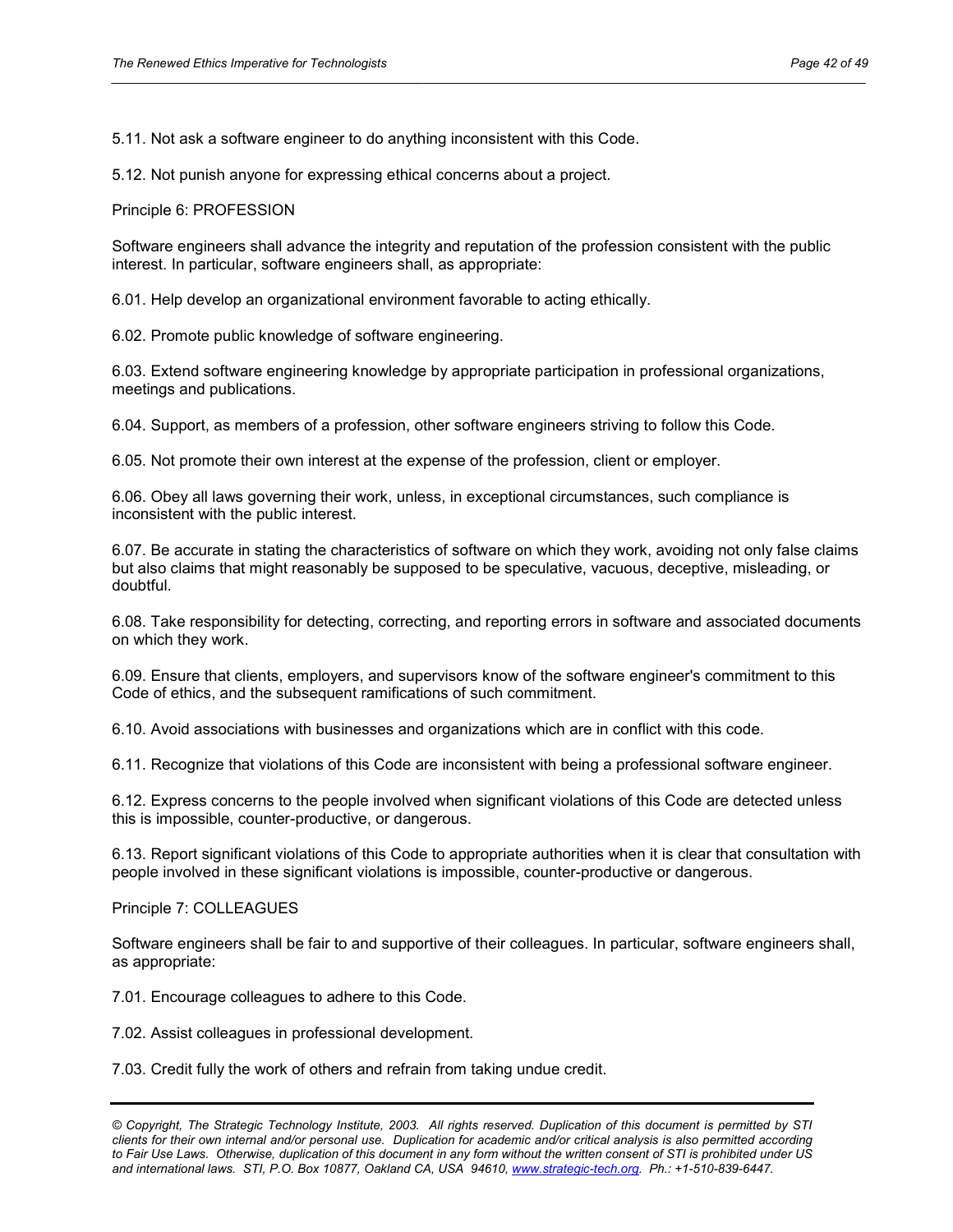7.04. Review the work of others in an objective, candid, and properly-documented way.

7.05. Give a fair hearing to the opinions, concerns, or complaints of a colleague.

7.06. Assist colleagues in being fully aware of current standard work practices including policies and procedures for protecting passwords, files and other confidential information, and security measures in general.

7.07. Not unfairly intervene in the career of any colleague; however, concern for the employer, the client or public interest may compel software engineers, in good faith, to question the competence of a colleague.

*\_\_\_\_\_\_\_\_\_\_\_\_\_\_\_\_\_\_\_\_\_\_\_\_\_\_\_\_\_\_\_\_\_\_\_\_\_\_\_\_\_\_\_\_\_\_\_\_\_\_\_\_\_\_\_\_\_\_\_\_\_\_\_\_\_\_\_\_\_\_\_\_\_\_\_\_\_\_\_\_\_\_\_\_\_\_\_\_\_\_\_\_\_\_\_\_\_\_\_\_\_\_\_\_\_\_\_\_\_* 

7.08. In situations outside of their own areas of competence, call upon the opinions of other professionals who have competence in that area.

Principle 8: SELF

Software engineers shall participate in lifelong learning regarding the practice of their profession and shall promote an ethical approach to the practice of the profession. In particular, software engineers shall continually endeavor to:

8.01. Further their knowledge of developments in the analysis, specification, design, development, maintenance and testing of software and related documents, together with the management of the development process.

8.02. Improve their ability to create safe, reliable, and useful quality software at reasonable cost and within a reasonable time.

8.03. Improve their ability to produce accurate, informative, and well-written documentation.

8.04. Improve their understanding of the software and related documents on which they work and of the environment in which they will be used.

8.05. Improve their knowledge of relevant standards and the law governing the software and related documents on which they work.

8.06 Improve their knowledge of this Code, its interpretation, and its application to their work.

8.07 Not give unfair treatment to anyone because of any irrelevant prejudices.

8.08. Not influence others to undertake any action that involves a breach of this Code.

8.09. Recognize that personal violations of this Code are inconsistent with being a professional software engineer.

This Code was developed by the ACM/IEEE-CS joint task force on Software Engineering Ethics and Professional Practices (SEEPP):

Executive Committee: Donald Gotterbarn (Chair), Keith Miller and Simon Rogerson;

Members: Steve Barber, Peter Barnes, Ilene Burnstein, Michael Davis, Amr El-Kadi, N. Ben Fairweather, Milton Fulghum, N. Jayaram, Tom Jewett, Mark Kanko, Ernie Kallman, Duncan Langford, Joyce Currie Little,

*<sup>©</sup> Copyright, The Strategic Technology Institute, 2003. All rights reserved. Duplication of this document is permitted by STI clients for their own internal and/or personal use. Duplication for academic and/or critical analysis is also permitted according to Fair Use Laws. Otherwise, duplication of this document in any form without the written consent of STI is prohibited under US and international laws. STI, P.O. Box 10877, Oakland CA, USA 94610, www.strategic-tech.org. Ph.: +1-510-839-6447.*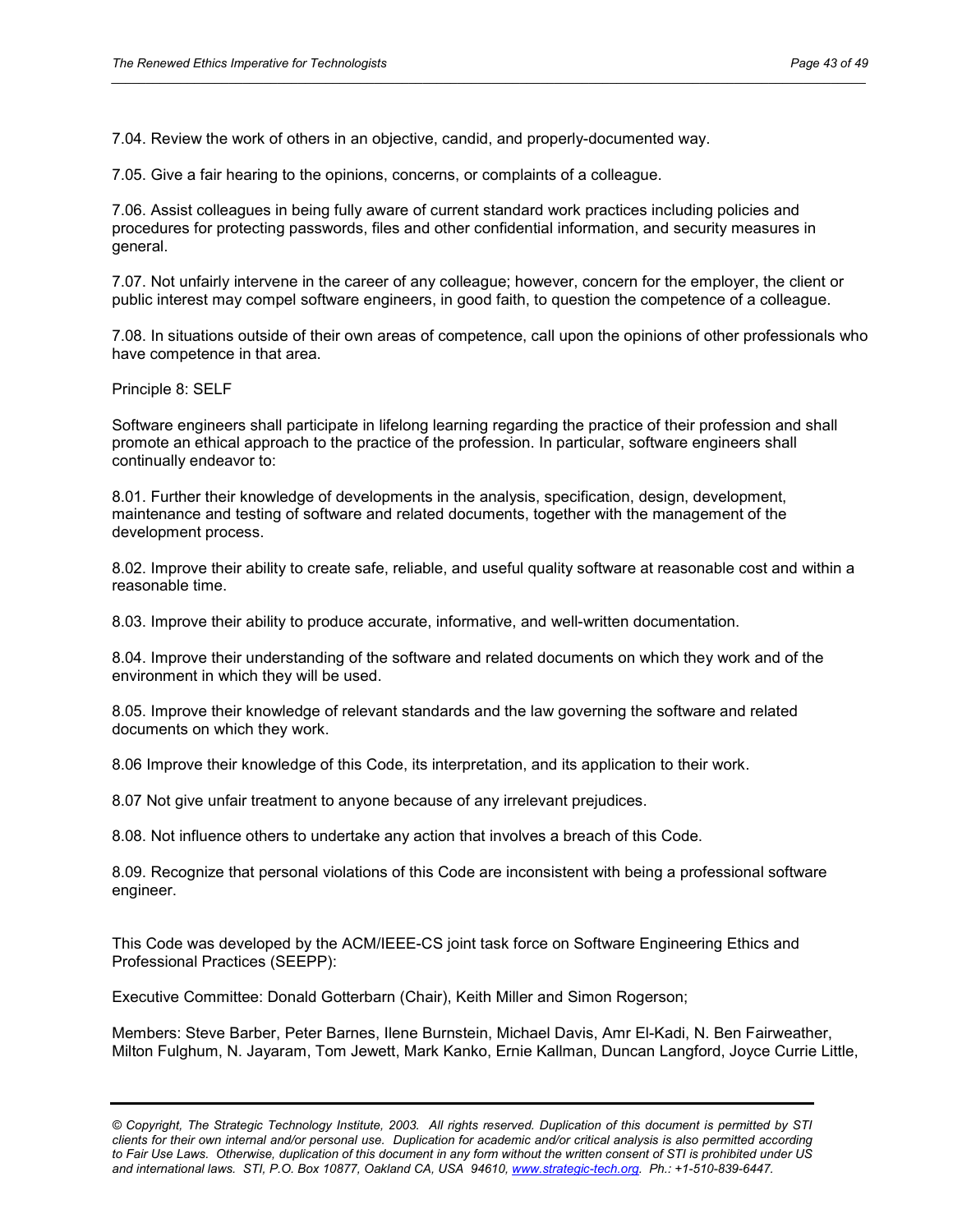Ed Mechler, Manuel J. Norman, Douglas Phillips, Peter Ron Prinzivalli, Patrick Sullivan, John Weckert, Vivian Weil, S. Weisband and Laurie Honour Werth.

*\_\_\_\_\_\_\_\_\_\_\_\_\_\_\_\_\_\_\_\_\_\_\_\_\_\_\_\_\_\_\_\_\_\_\_\_\_\_\_\_\_\_\_\_\_\_\_\_\_\_\_\_\_\_\_\_\_\_\_\_\_\_\_\_\_\_\_\_\_\_\_\_\_\_\_\_\_\_\_\_\_\_\_\_\_\_\_\_\_\_\_\_\_\_\_\_\_\_\_\_\_\_\_\_\_\_\_\_\_* 

Last Update: 09/02/98 by HK

©1997, 1998 Association for Computing Machinery

*<sup>©</sup> Copyright, The Strategic Technology Institute, 2003. All rights reserved. Duplication of this document is permitted by STI clients for their own internal and/or personal use. Duplication for academic and/or critical analysis is also permitted according to Fair Use Laws. Otherwise, duplication of this document in any form without the written consent of STI is prohibited under US and international laws. STI, P.O. Box 10877, Oakland CA, USA 94610, www.strategic-tech.org. Ph.: +1-510-839-6447.*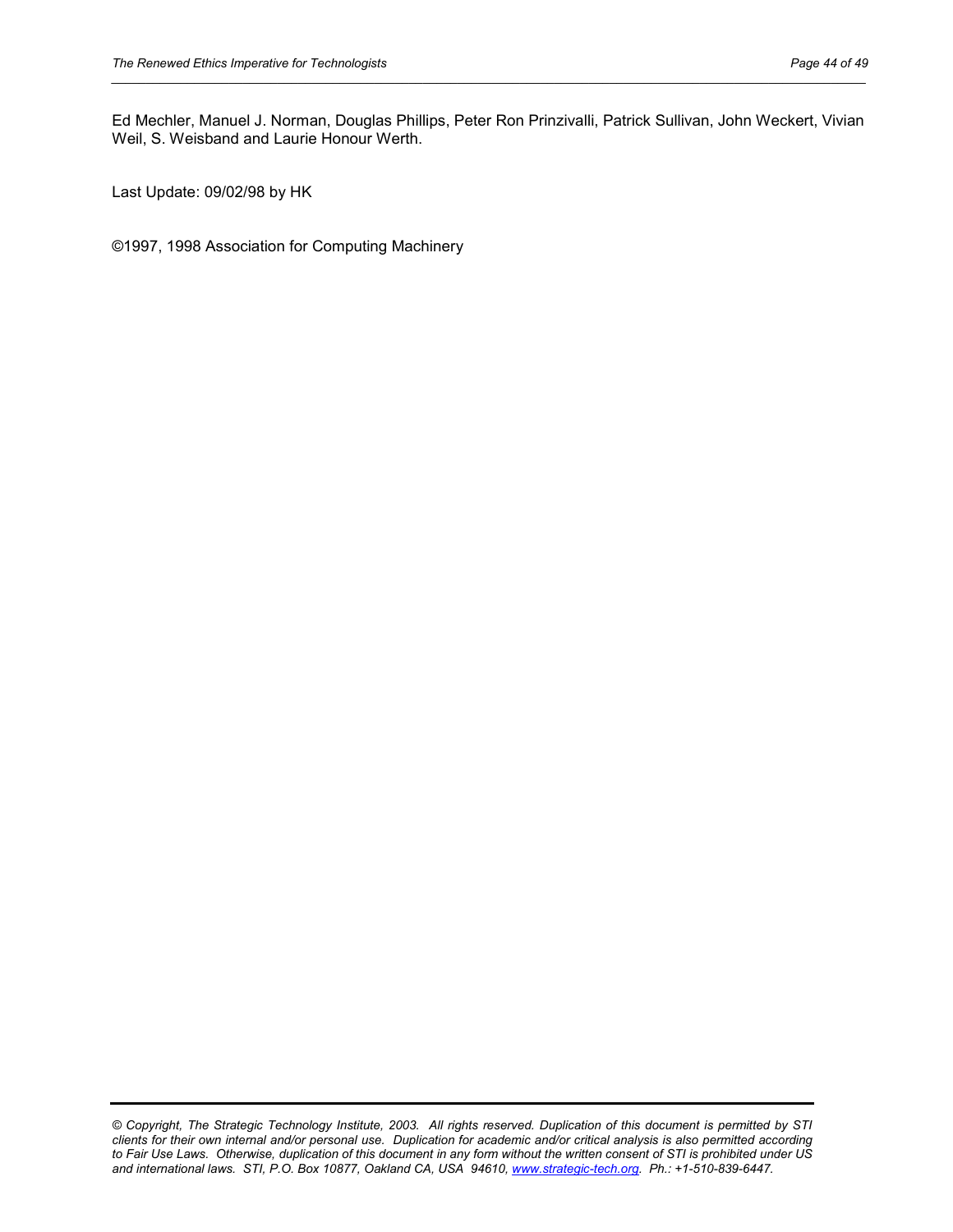# **--- Appendix 4 ---**

*\_\_\_\_\_\_\_\_\_\_\_\_\_\_\_\_\_\_\_\_\_\_\_\_\_\_\_\_\_\_\_\_\_\_\_\_\_\_\_\_\_\_\_\_\_\_\_\_\_\_\_\_\_\_\_\_\_\_\_\_\_\_\_\_\_\_\_\_\_\_\_\_\_\_\_\_\_\_\_\_\_\_\_\_\_\_\_\_\_\_\_\_\_\_\_\_\_\_\_\_\_\_\_\_\_\_\_\_\_* 

# **IEEE Code of Ethics**

 We, the members of the IEEE, in recognition of the importance of our technologies in affecting the quality of life throughout the world, and in accepting a personal obligation to our profession, its members and the communities we serve, do hereby commit ourselves to the highest ethical and professional conduct and agree:

1. to accept responsibility in making engineering decisions consistent with the safety, health and welfare of the public, and to disclose promptly factors that might endanger the public or the environment;

2. to avoid real or perceived conflicts of interest whenever possible, and to disclose them to affected parties when they do exist;

3. to be honest and realistic in stating claims or estimates based on available data;

4. to reject bribery in all its forms;

5. to improve the understanding of technology, its appropriate application, and potential consequences;

6. to maintain and improve our technical competence and to undertake technological tasks for others only if qualified by training or experience, or after full disclosure of pertinent limitations;

7. to seek, accept, and offer honest criticism of technical work, to acknowledge and correct errors, and to credit properly the contributions of others;

8. to treat fairly all persons regardless of such factors as race, religion, gender, disability, age, or national origin;

9. to avoid injuring others, their property, reputation, or employment by false or malicious action;

10. to assist colleagues and co-workers in their professional development and to support them in following this code of ethics.

Approved by the IEEE Board of Directors August 1990

*<sup>©</sup> Copyright, The Strategic Technology Institute, 2003. All rights reserved. Duplication of this document is permitted by STI clients for their own internal and/or personal use. Duplication for academic and/or critical analysis is also permitted according to Fair Use Laws. Otherwise, duplication of this document in any form without the written consent of STI is prohibited under US and international laws. STI, P.O. Box 10877, Oakland CA, USA 94610, www.strategic-tech.org. Ph.: +1-510-839-6447.*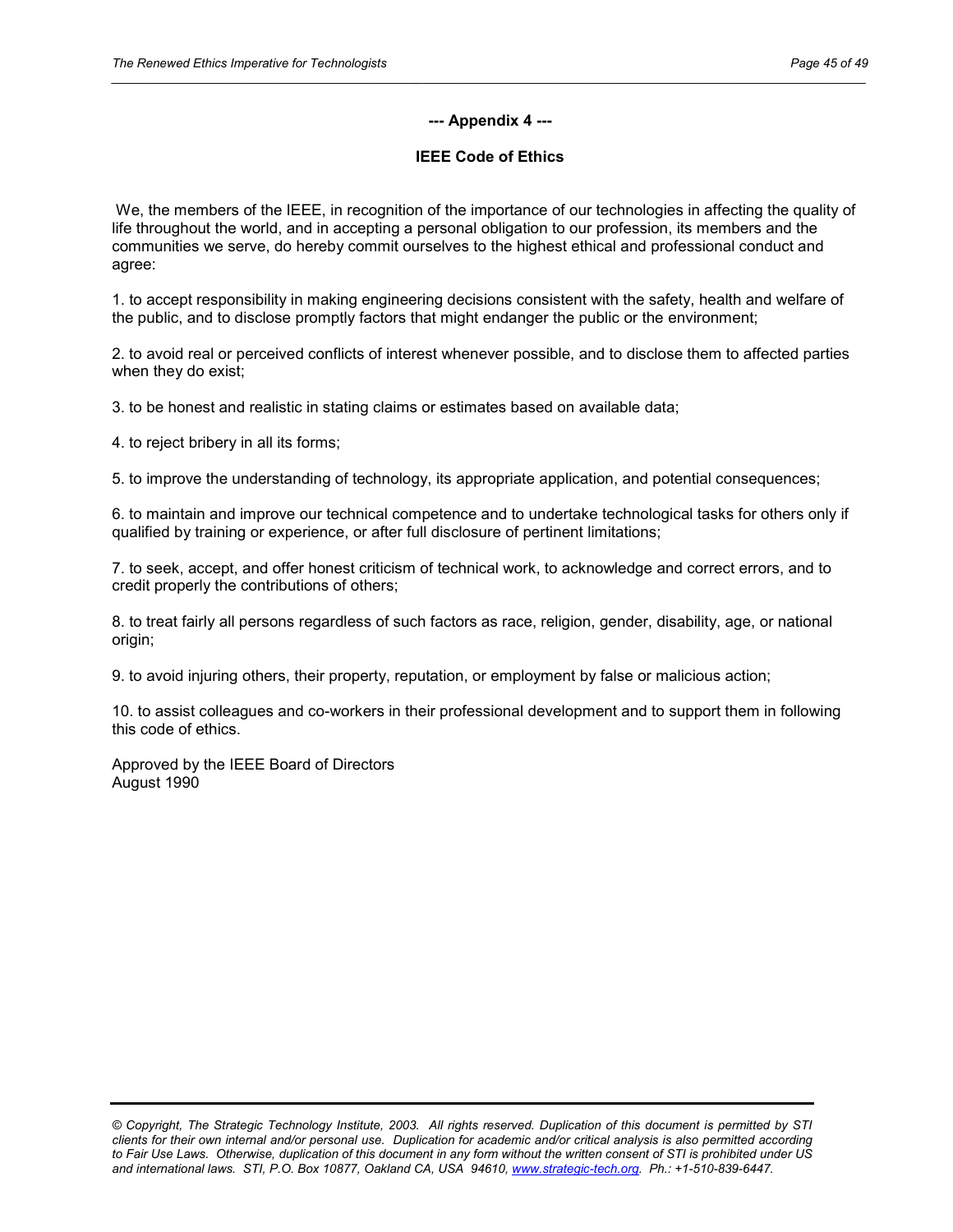# **Works Cited**

Adams, Hazard. Critical Theory Since Plato, 2<sup>nd</sup> Ed. New York: Harcourt College Publishers, 1992.

- Anderson, David R., Sweeney, Dennis J., Williams, Thomas A. **An Introduction to Management Science: Quantitative Approaches to Decision Making**. St. Paul: West Publishing Co. 1976.
- Alben, Alex. *Digital Rights Management and Public Policy.* RealNetworks, Inc. Berkeley, CA. Presentation given at the UC Berkeley Law & Technology of DRM Conference, February 28, 2003.
- Barbour, Ian G. **Science & Secularity, The Ethics of Technology**. New York: Harper & Row, 1970.
- Bronowski, Jacob;. **Science and Human Values**. New York: Harper & Row, 1956.
- Capra, Fritjof. **The Turning Point**. New York: Simon and Schuster, 1982.
- Capra, Fritjof. **The Hidden Connections: Integrating the Biological, Cognitive, and Social Dimensions of Life into a Science of Sustainability.** New York: Doubleday, 2002.
- Cohen, Julie E. *DRM and Privacy.* **Communications of the ACM.** Vol. 46. No. 4, April 2003, pp 47-49.
- Cole, K.C. The Universe and the Teacup; The Mathematics of Truth and Beauty. New York: Harcourt Brace & Company, 1998.
- Conant, J.B. **Science and Common Sense**. New Haven: Yale University Press, 1951.
- Dorf, Richard C. **Technology, Society and Man**. San Francisco: Boyd & Fraser , 1974.
- Dean, Drew. *Digital Rights Management: A Contrarian's View.* SRI International Computer Science Laboratory. Presentation given at the UC Berkeley, Tutorial for the Law & Technology of DRM Conference, February 27, 2003.
- Drake, Stillman. Galileo at Work. Chicago: The University of Chicago Press, 1978.
- Durant, Will and Ariel. The Lessons of History. New York: Simon & Schuster, 1968.
- Erikson, John S. *Fair Use, DRM, and Trusted Computing.* **Communications of the ACM.** Vol. 46. No. 4, April 2003, pp 34-39.
- Fischer, Robert. **Science, Man & Society**. Philadelphia: W. B. Saunders, 1975.
- Feigenbaum, Joan. *Looking at Copyright Law as a Computer Scientist, Consumer, and Teacher of an E-Commerce Course.* Yale University. Presentation given at the UC Berkeley Law & Technology of DRM Conference, February 28, 2003.
- Felton, Edward W. DRM, Black Boxes, and Public Policy. Dept. of Computer Science, Princeton University. Presentation given at the UC Berkeley Law & Technology of DRM Conference, February 28, 2003.
- Fox, Barabara. *Introduction to DRM Technologies and Their Applications.* Microsoft. Presentation given at the UC Berkeley, Tutorial for the Law & Technology of DRM Conference, February 27, 2003.
- Goldstein, Thomas. Dawn of Modern Science. Boston: Houghton Mifflin, 1980.

*<sup>©</sup> Copyright, The Strategic Technology Institute, 2003. All rights reserved. Duplication of this document is permitted by STI clients for their own internal and/or personal use. Duplication for academic and/or critical analysis is also permitted according to Fair Use Laws. Otherwise, duplication of this document in any form without the written consent of STI is prohibited under US and international laws. STI, P.O. Box 10877, Oakland CA, USA 94610, www.strategic-tech.org.*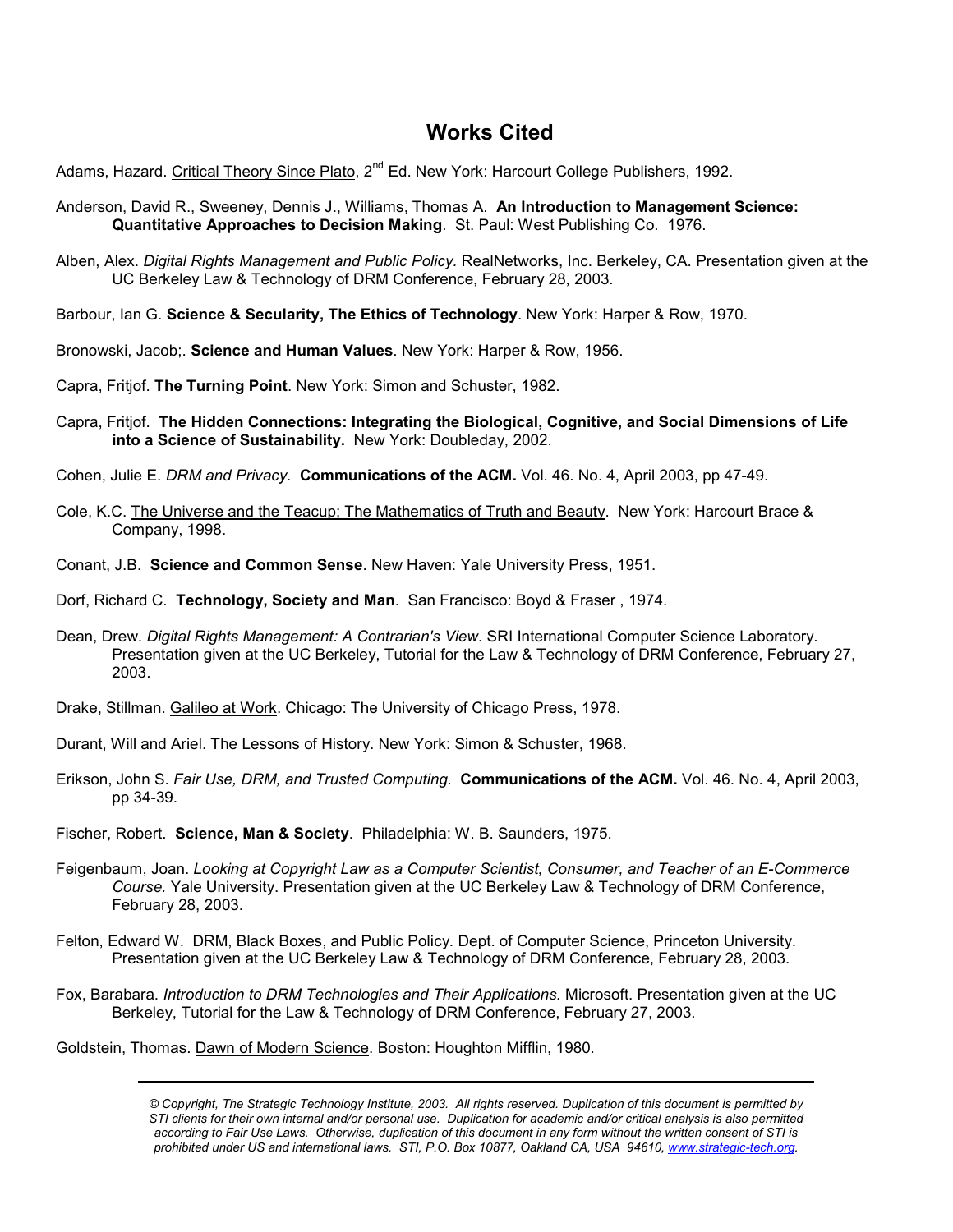Guernsey, Lisa. *Management: You've Got Inappropriate Mail*. **The New York Times**, April 5, 2000.

Hammond, R. H., Buck, C. P., Rogers, W. B., Walsh, G. W., Ackert, H. P. **Engineering Graphics**. New York: The Ronald Press, 1971.

*\_\_\_\_\_\_\_\_\_\_\_\_\_\_\_\_\_\_\_\_\_\_\_\_\_\_\_\_\_\_\_\_\_\_\_\_\_\_\_\_\_\_\_\_\_\_\_\_\_\_\_\_\_\_\_\_\_\_\_\_\_\_\_\_\_\_\_\_\_\_\_\_\_\_\_\_\_\_\_\_\_\_\_\_\_\_\_\_\_\_\_\_\_\_\_\_\_\_\_\_\_\_\_\_\_\_\_\_\_* 

- Harrison, Anna J. Commentary in **Science, Technology & Human Values**. Boston: John Wiley & Sons for
- Harvard and MIT,Vol. 9. , Issue. 1., Winter 1984, No.46.
- Heidegger, Martin. The Question Concerning Technology and Other Essays. Trans. W. Lovitt. New York: Harper & Row, 1977.
- Hempel, Carl G. Philosophy of Natural Science. Englewood Cliffs, NJ: Prentice Hall, 1966.
- Jastrow, Robert. God and the Astronomers. New York: W.W. Norton & Company, 1978.
- Johnson, George. *At Lawrence Berkeley, Physicists Say a Colleague Took Them for a Ride*. **New York Times**, October 15, 2002.
- Kuhn, Thomas. The Structure of Scientific Revolutions. 2<sup>nd</sup> Edition. Chicago: The University of Chicago Press, 1970.

Loomis, Louise R. Aristotle, On Man and the Universe. Roslyn, NY: Walter J. Black, Inc., 1943.

- Meadows, Donella H. and Dennis L.; Randers, Jorgen; Berherns, William W. The Limits to Growth: A Report for the Club of Rome's Project on the Predicament of Mankind, Second Edition. Washington: Potomac Associates, 1974.
- LaMacchia, Brian. *DRM Policy and Rights Expression on the Trusted Platforms of the Future.* Microsoft. Presentation given at the UC Berkeley, Tutorial for the Law & Technology of DRM Conference, February 27, 2003.
- Lessig, Lawrence*.* Stanford University Law School. Presentation given at the UC Berkeley Law & Technology of DRM Conference, February 28, 2003.
- Lessig, Lawrence. *The Architecture of Privacy, Draft 2*. Presented at the Taiwan Net '98 conference. Taipei, March 1998.
- Liu, Joseph*. The DMCA and the Regulation of Scientific Research*. Boston College Law School. Presentation given at the UC Berkeley Law & Technology of DRM Conference, February 28, 2003.
- Martin, M. W. and Schinzinger, R. **Ethics in Engineering**. New York: McGraw-Hill, 1983.
- McGinn, Robert. *Ethics, Science, and Technology.* 1990.
- McGinn, Robert. *Moral Responsibilities of Professional Engineers: Empirical and Theoretical Approaches.* Presentation given at the Engineering Ethcis Forum, University of Nagoya, Japan. December 8, 2002.
- McGinn, Robert. *Technology, Demography, and the Anachronism of Traditional Rights.* Journal of Applied Philosophy, Vol. 11, No. 1, Spring, 1994, pp. 57-70.
- Mesthene, Emmanuel G. **Technological Change**. New York: Mentor, 1970
- Orwell, George. **Orwell's Nineteen Eighty-Four**, 2nd ed. Irving Howe, Ed. New York: Harcourt, Brace, Jovanovich, Inc., 1982, pp. 3-205.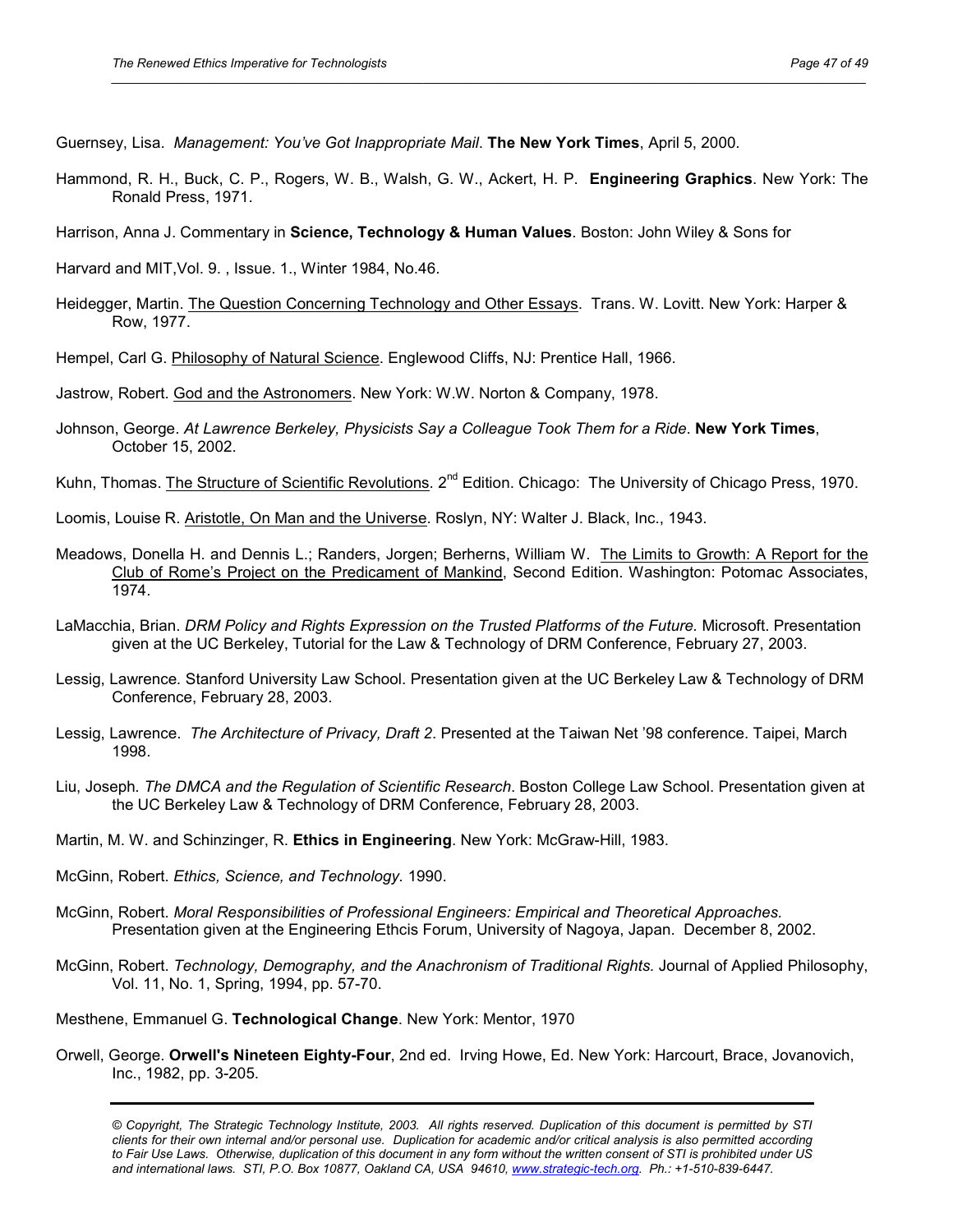Platt, Joseph B. *The Value of Science and Technology to Human Welfare*. **Bulletin of the Atomic Scientists**. October, 1973.

*\_\_\_\_\_\_\_\_\_\_\_\_\_\_\_\_\_\_\_\_\_\_\_\_\_\_\_\_\_\_\_\_\_\_\_\_\_\_\_\_\_\_\_\_\_\_\_\_\_\_\_\_\_\_\_\_\_\_\_\_\_\_\_\_\_\_\_\_\_\_\_\_\_\_\_\_\_\_\_\_\_\_\_\_\_\_\_\_\_\_\_\_\_\_\_\_\_\_\_\_\_\_\_\_\_\_\_\_\_* 

- Pollack, Andrew. *Scientists Ponder Limits on Access to Germ Research*. **New York Times**, November 27, 2001.
- Pool, Robert. **Beyond Engineering: How Society Shapes Technology**. Oxford: Oxford University Press, 1997.
- Rosen, Jeffrey. *Silicon Valley's Spy Game*. **The New York Times**, April 14, 2002.
- Samuelson, Pamela. The Legal and Policy Landscape Concerning DRM Technologies. Presentation given at the UC Berkeley, Tutorial for the Law & Technology of DRM Conference, February 27, 2003.
- Samuelson, Pamela. DRM {AND, OR, VS.} The Law. **Communications of the ACM.** Vol. 46. No. 4, April 2003, pp 41-45.
- Sagan, Carl. **Broca's Brain**. New York: Random House, 1974.
- Sagan, Carl. The Cosmic Connection. Garden City, NY: Anchor Books, 1973.
- Saphir, Richard L. Letter to the editor. **The New York Times**, March 16, 2000.
- Skillen, A. J. *The Ethical Neutrality of Science and the Method of Abstraction; The Case of Political Economy*. **The Philosophical Forum**; Vol. XI, No.3, Spring 1980.
- Tucker, Jonathan B. Scourge: The Once and Future Threat of Smallpox. New York: Atlantic Monthly Press, 2001.
- Whitehead, Alfred N. **Science and the Modern World**. Philadelphia: The Franklin Library, 1979.
- Yellin, Joel. Commentary in **Science, Technology, & Human Values**. Boston: John Wiley & Sons for Harvard and MIT, Vol. 9, Iss. 1, Winter 1984, No.46.

*<sup>©</sup> Copyright, The Strategic Technology Institute, 2003. All rights reserved. Duplication of this document is permitted by STI clients for their own internal and/or personal use. Duplication for academic and/or critical analysis is also permitted according to Fair Use Laws. Otherwise, duplication of this document in any form without the written consent of STI is prohibited under US and international laws. STI, P.O. Box 10877, Oakland CA, USA 94610, www.strategic-tech.org. Ph.: +1-510-839-6447.*